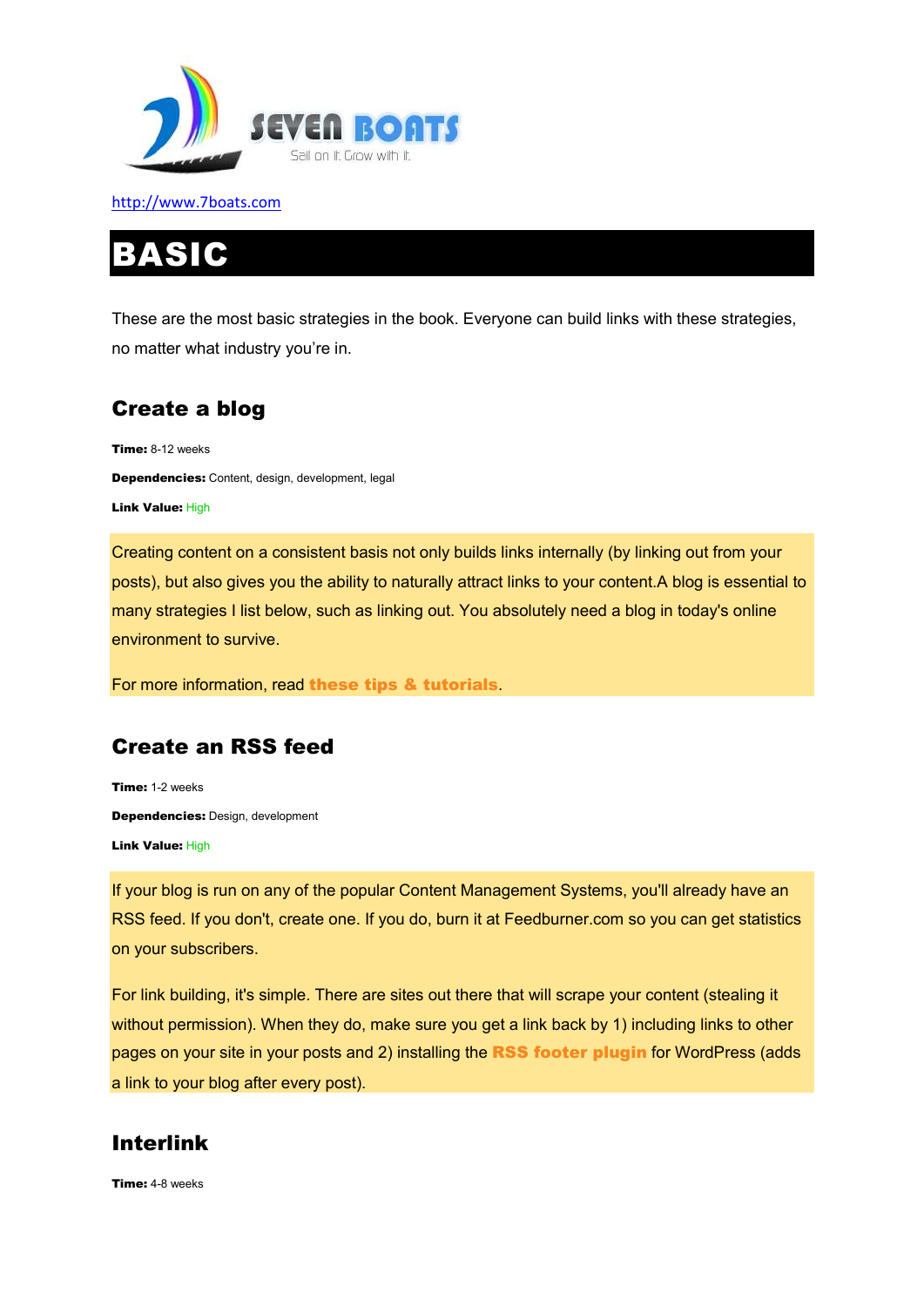

Dependencies: Development

Link Value: High

You have pages and posts on your website, so make the most of them. Internal links are HUGE for link building because you can control everything about them, from the location on the page to the anchor text.

This is something that most people overlook, and I advise you to please not! Make sure to steer your content in the direction of other posts or pages so you can link to them.

Also, if you have multiple sites, interlinking is a must (unless they're completely irrelevant and unrelated).

## Resources/Links pages

Time: 2-4 weeks Dependencies: Marketing, design, development **Link Value: Moderate-High** 

Other webmasters have created links or resource pages, and these are legitimate opportunities to get links. If the links on that page are relevant, you've got a chance.

Unfortunately, it's not as easy as just asking for a link. I'll go into specific strategies below that help you get webmasters liking you before you ask, because doing that greatly increases your chances of getting a link.

# Profile links

Time: 1-2 weeks Dependencies: None Link Value: Moderate

If you sign up to become a member for a site, you'll get a link in your profile. Well, not every site. Some sites will allow quality links in your profile, while others won't. Some are in the middle, such as Twitter, which gives nofollow links (links that don't pass link juice).

**Example: CrunchBase. Sign up here.**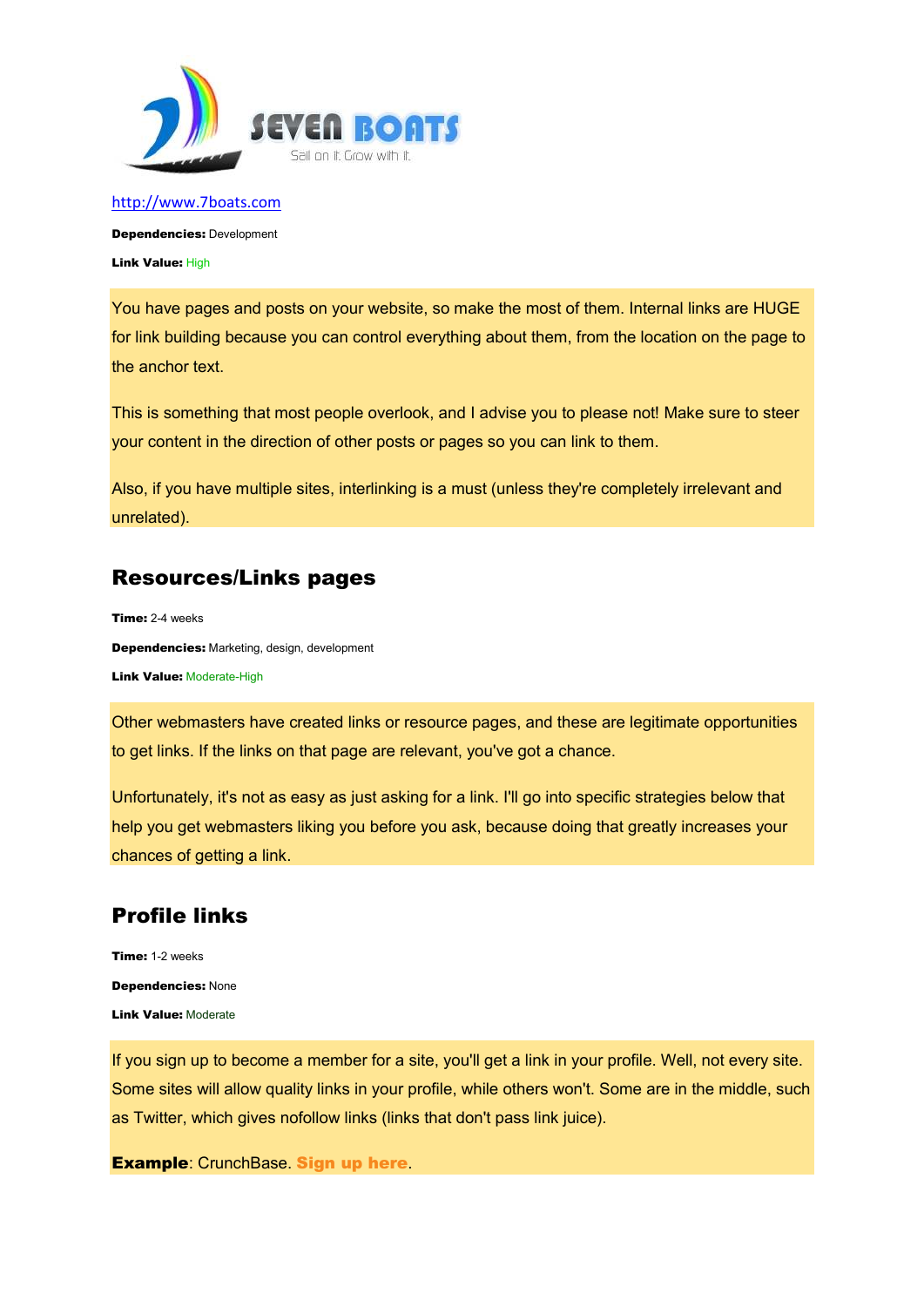

#### http://www.7boats.com Ask people you know for a link

Time: 1-2 weeks, ongoing Dependencies: None Link Value: High

Whether it's your friends, relatives, employees, colleagues, business partners, clients, or anyone else, ask them for a link. Someone you know has a website or blog, so take advantage.

# Make it easy to link to you

Time: 12+ weeks, ongoing Dependencies: None Link Value: High

If you want people to link to you, make it easy for them.Create HTML ready snippets that people can plug right into their content to link to you, because some linkers in your community might not be too web savvy. I suggest either creating a "Link to Us" page or by using a little javascript to generate the HTML at the end of each article or post.

*Note*: this might not be the best option based on the community you're located in. Are you in the cement niche? Then this is perfect. Are you talking about Internet related business? Then this might not be your best bet, because the majority of your audience probably already knows how to link.

# Research competitors

Time: 3-4 weeks Dependencies: None Link Value: High

A large chunk of my time finding links is by looking through my competitor's link profiles. Essentially, you're piggy backing off of their success. While some links are unobtainable (i.e. a random mention in a news post), others can be diamonds in the rough (a high quality niche directory).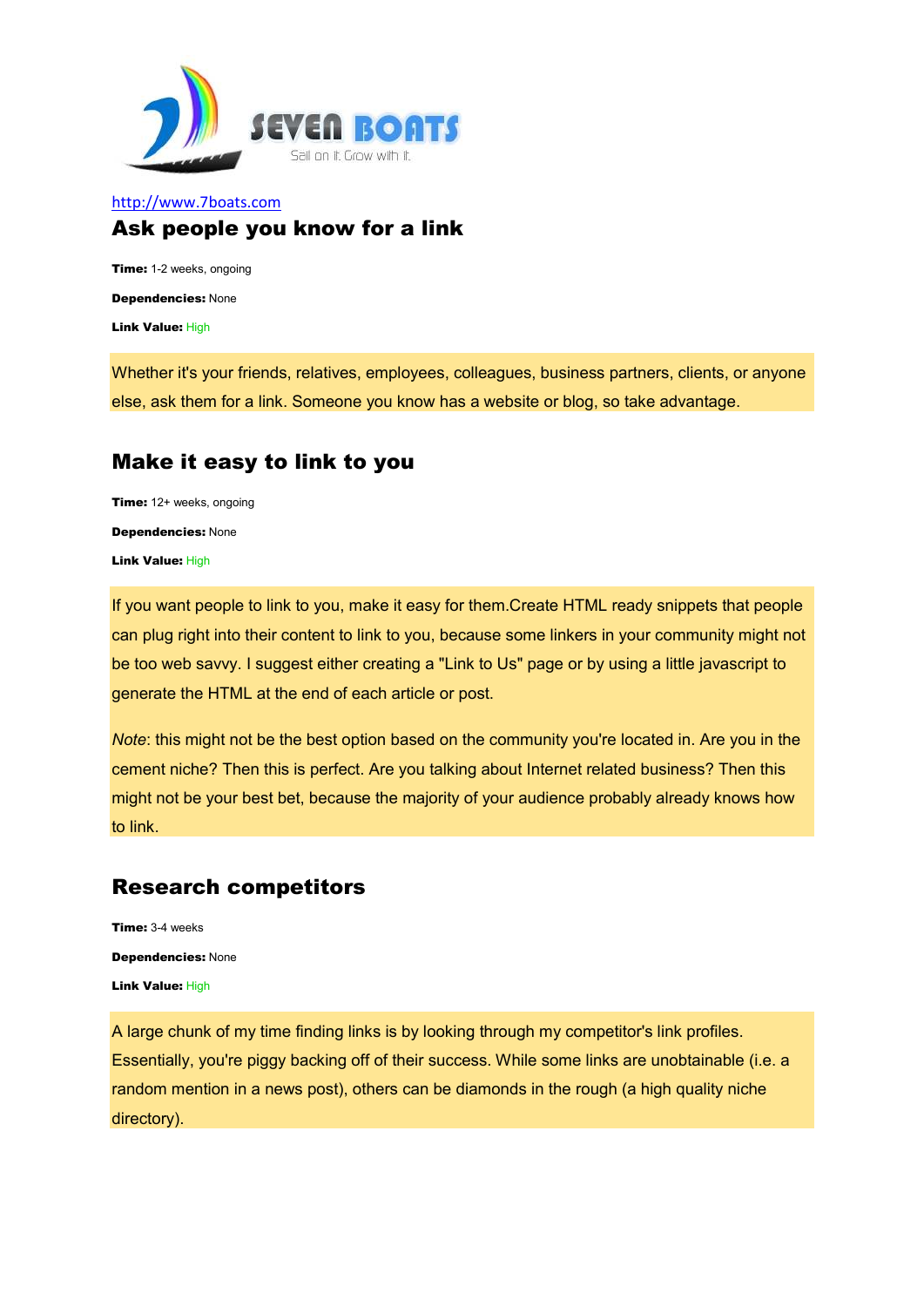

I suggest using SEOmoz's Open Site Explorer for this. Plugin your competitors and export their backlinks to a CSV. Do this for all of your competitors so you can get all of their links in one place  $\hat{\sigma} \in \mathbb{R}$  Excel. Then you can sort them by various link metrics to find the best opportunities.

#### Link out

Time: 4-8 weeks Dependencies: None **Link Value: Moderate-High** 

Linking out is huge. Don't be a link hoard; you're going to create content, so use it to gain favor with other people. I'll go more into depth below with specific strategies on linking out.

#### Get people to see your content

Time: 12+ weeks, ongoing Dependencies: Social

#### Link Value: High

People won't link to your content unless they see it. At the same time, you need the *right*people in front of your content  $a \in \mathcal{C}$  not everyone is a potential linker.

This is where social media, content marketing, and brand awareness comes into the link building realm. Getting people to see and know your content & brand is a massively important strategy to build links. Below I'll go into specific strategies to make this happen.

## Build relationships

Time: 12+ weeks, ongoing Dependencies: Social, customer service Link Value: High

This is the #1 link building strategy in the world. Get to know people! Build relationships with them, because it'll come back to you in the form of links (that is if they're the RIGHT people).

I'll go more into depth below on different ways to build relationships, but the best part about this is that it's just like real life. Remember how people say, "it's not about what you know, it's about who you know"?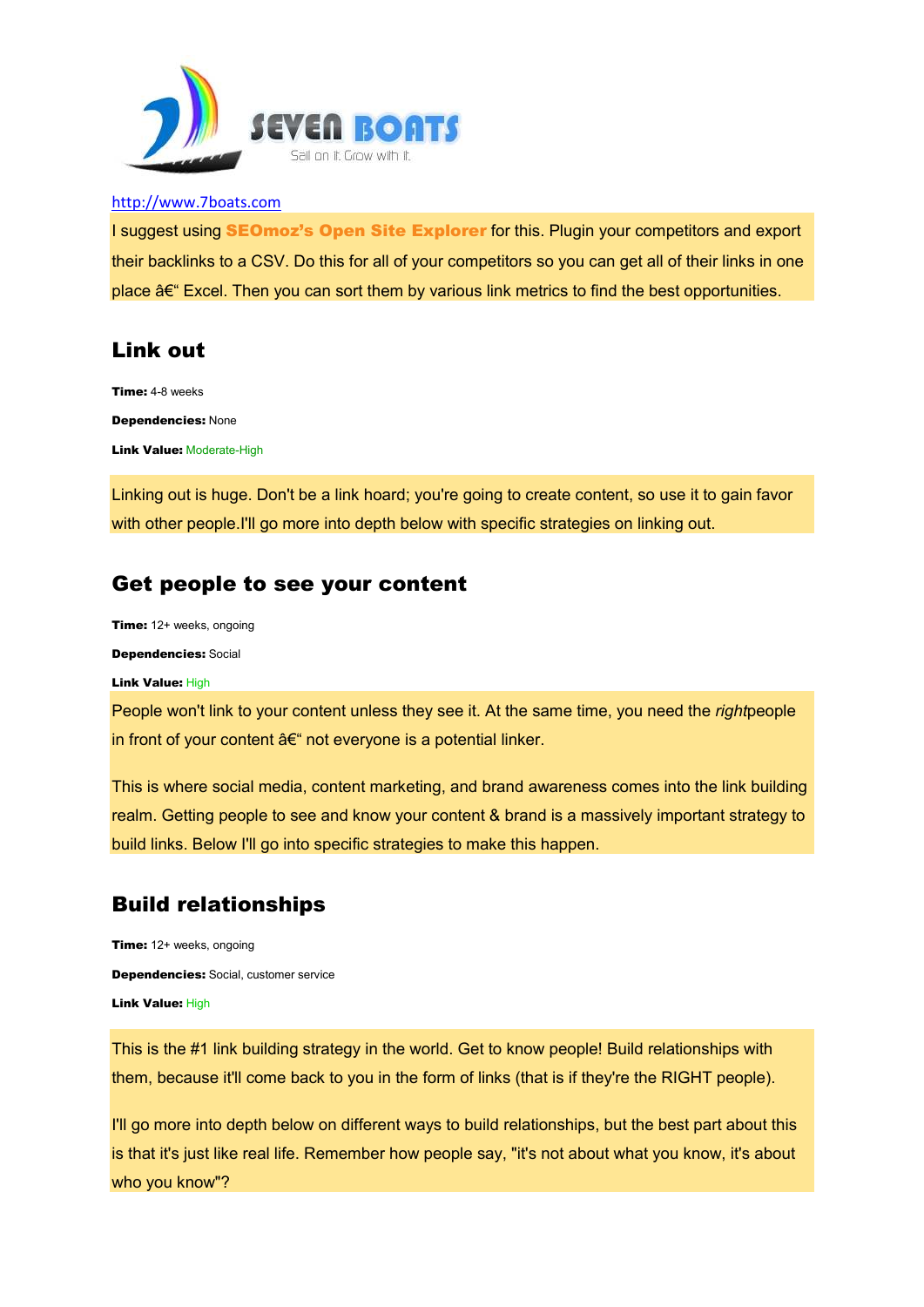

# http://www.7boats.com SUBMISSION-BASED

There are many places across the web where you can build links through submissions, whether it's submitting your site, a piece of content, or anything else.

# Article directories

Time: 12+ weeks, ongoing Dependencies: Content Link Value: Low-Moderate

You can submit your articles & blog posts to article syndication sites. Although they don't pass much value, they're still worth submitting at least a couple articles to. In return, you'll get a link or two in your author bio, depending on the site.

Example: Ezinearticles.com. Sign up here.

# Web 2.0 submission

Time: 2-4 weeks Dependencies: Content Link Value: Moderate

Web 2.0 sites are similar to article directories, but instead, you can add images, video, and other interactive features to your content. These usually pass more value than article directories, but it depends on the authority of the site.

Example: Squidoo.com. Sign up here.

## Press release submission

Time: 12+ weeks, ongoing Dependencies: Content, PR **Link Value: Low-Moderate** 

By submitting a press release to distribution sites or specific syndication sites, you can build links if you add one or two into the body of the release. Some options are paid, while others are free.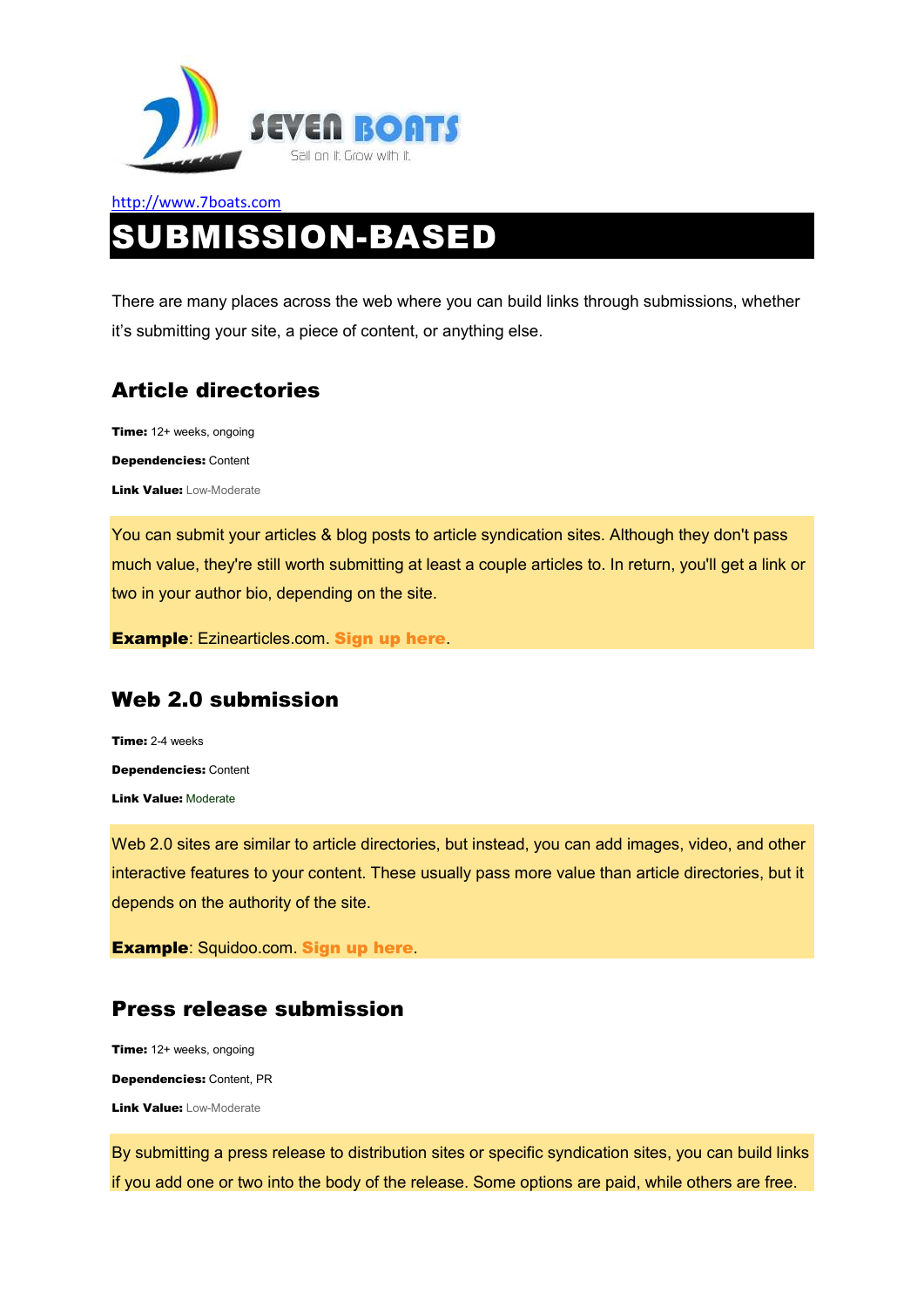

Example: PRWeb.com. Sign up here. Packages start at \$89.

# Infographic submissions

Time: 12+ weeks, ongoing Dependencies: Design Link Value: Moderate If you've created an infographic, you can easily submit them to infographic directories or blogs. Paddy Moogan put together this awesome list of 27 of them. Example: CoolInfographics.com. Suggest one here.

# Company directory submissions

Time: 1-2 weeks Dependencies: Marketing Link Value: Moderate-High

Just like general web directories, you can submit your site to general company directories. You really don't even need an actual company; you only need a website.

Examples: HotFrog, Manta.

# Video submissions

Time: 12+ weeks, ongoing

Dependencies: Marketing, video production

Link Value: Moderate

If you have video content, make sure you're getting links from all that hard work. The best list ishere. Just as a heads up, some sites only provide nofollow links, and they're usually in the description.

If you're looking to submit videos on a large scale, consider checking out **OneLoad**. It's a paid service, but it can save you some serious time.

Example: Vimeo. Sign up here.

## Niche specific directories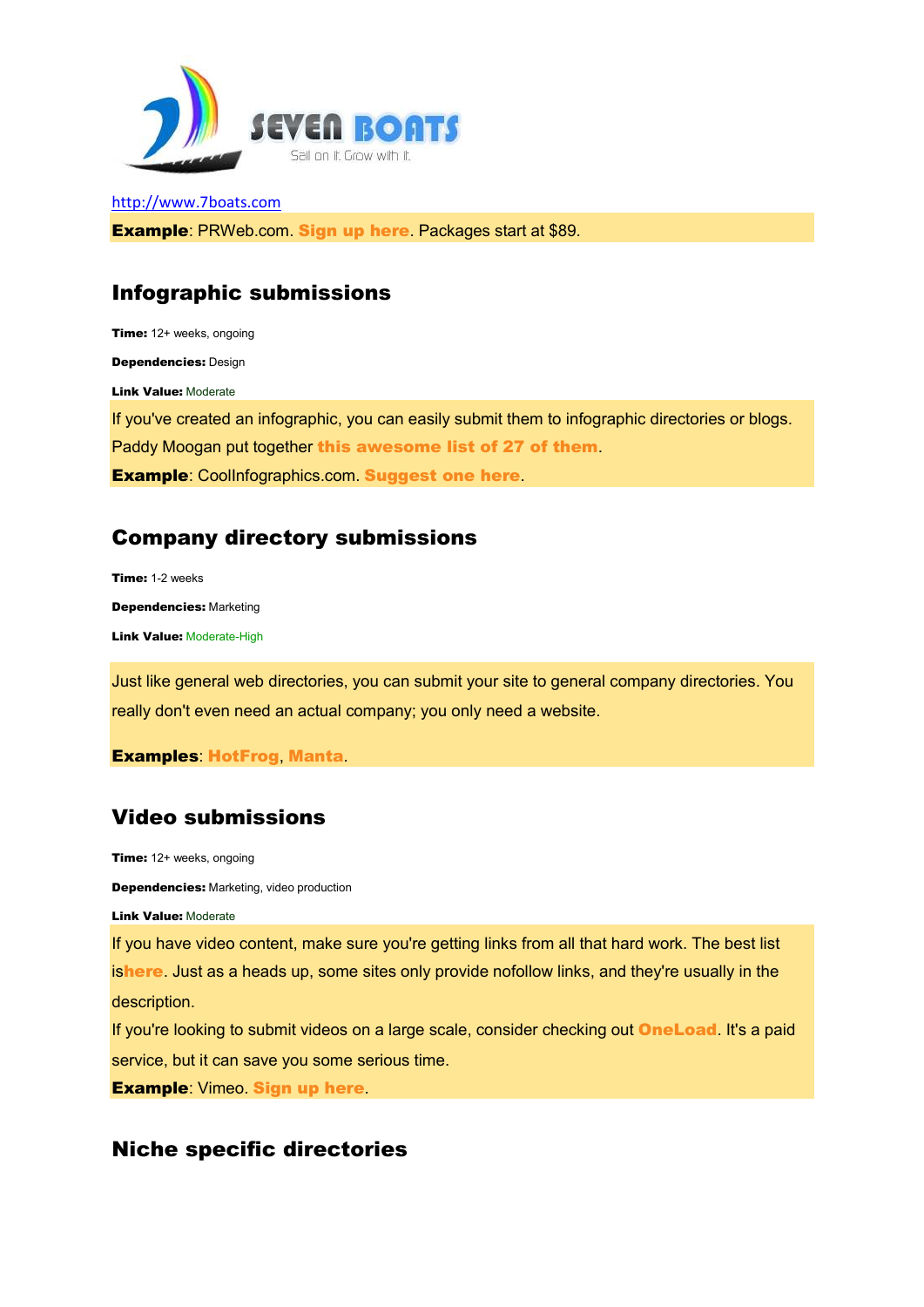

Time: 1-2 weeks

Dependencies: None

Link Value: High

As opposed to general web directories, niche specific directories only accept sites that meet a certain topic criteria. For example, one directory might only accept sites about arts & crafts. Some of these directories are free, while others are paid. Example: Business.com, a directory for business websites. Submit here. Cost is \$299/year.

#### User rating reviews

Time: 1-2 weeks Dependencies: None Link Value: Low Submit user ratings and build links at the same time. Once again, Peter Attia created an awesome list of submission sites for this topic. **Example: Epinions. Sign up here.** 

#### Web cam directories

Time: 1-2 weeks Dependencies: None Link Value: Low

If you set up a Webcam, you can get a few high quality links, such as the PR7 directory listed below.If you're wondering where to set it up, don't worry; it doesn't have to be Times Square. I've seen a few of highway roads set up right outside of their offices (pretty lame, right?). You can do something similar. If you want, set it up some place awesome, because it could attract links on its own.

Example: Earthcam.com. Submit here.

## Logo design directories

Time: 1-2 weeks Dependencies: None Link Value: Low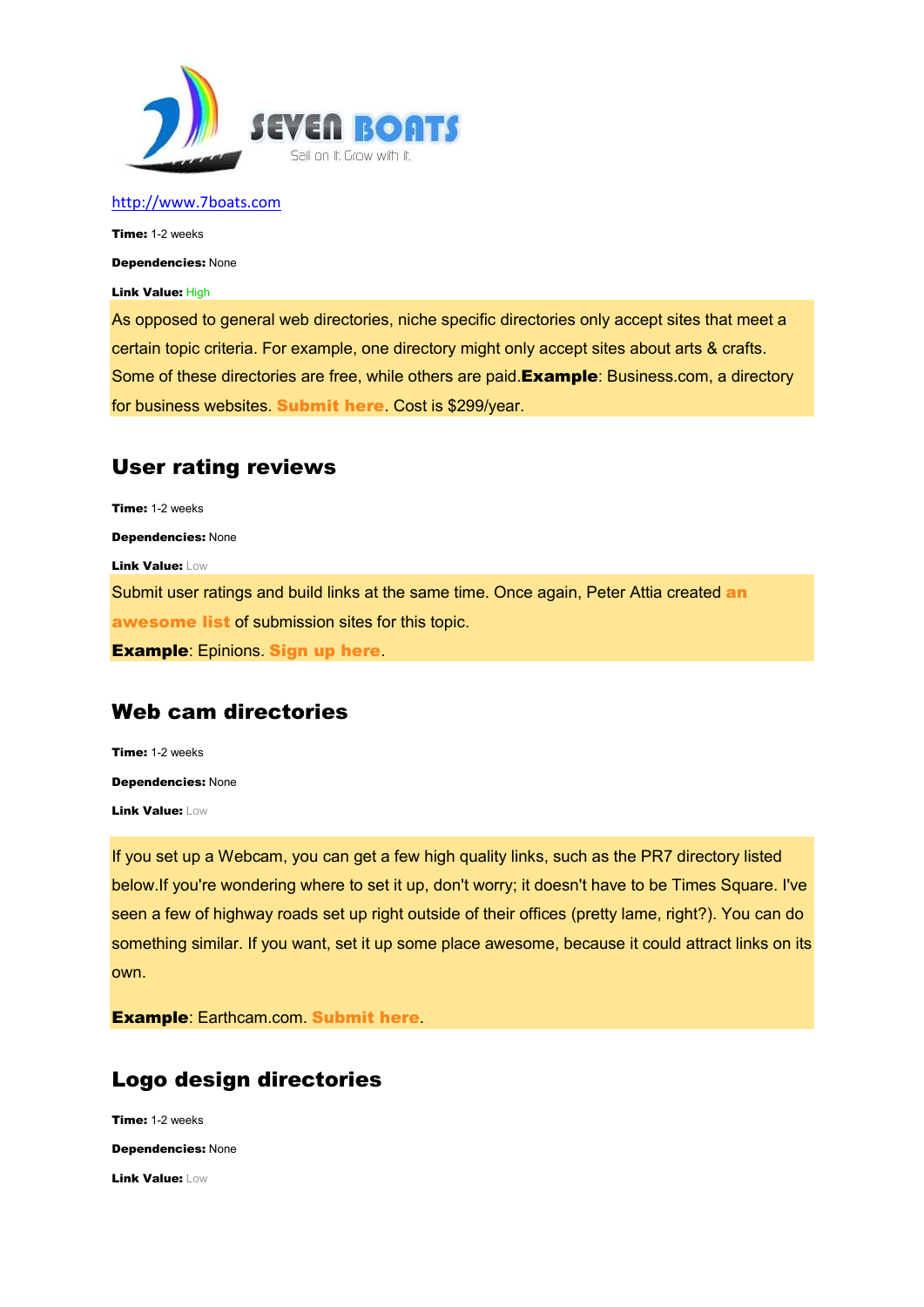

Most of you have logos for your website or company, so get a few links in return for them.

**Example: TheLogoMix.com. Info to submit here.** 

## Free web directories

Time: 1-2 weeks Dependencies: None Link Value: Low

There are hundreds of free web directories to submit your site to. The only qualification you need is to have an active website. Because these links are so easy to get, though, they don't pass much value. Still, there are a few free general directory links that pass both link juice and trust.

Example: Website Launchpad. Submit here.

#### Non-English directories

Time: 1-2 weeks Dependencies: None Link Value: Low If you've created multiple versions of your site in different languages, you can get links for it. Here's a great listof German directories. **Example: Hello Dir (Italian).** Choose category, then submit.

## RSS directories

Time: 1-2 weeks

Dependencies: None

**Link Value: Low-Moderate** 

If you have an RSS feed, you can submit it to RSS directories. There are hundreds. Here's a fantastic list(scroll down) of RSS directories to start out. Although these links won't be directly to your content, they'll pass link juice to your RSS feed which links to any content you linked to in your posts. Example: www.Feedage.com. Submit here (create an account first).

## 1-800 Directories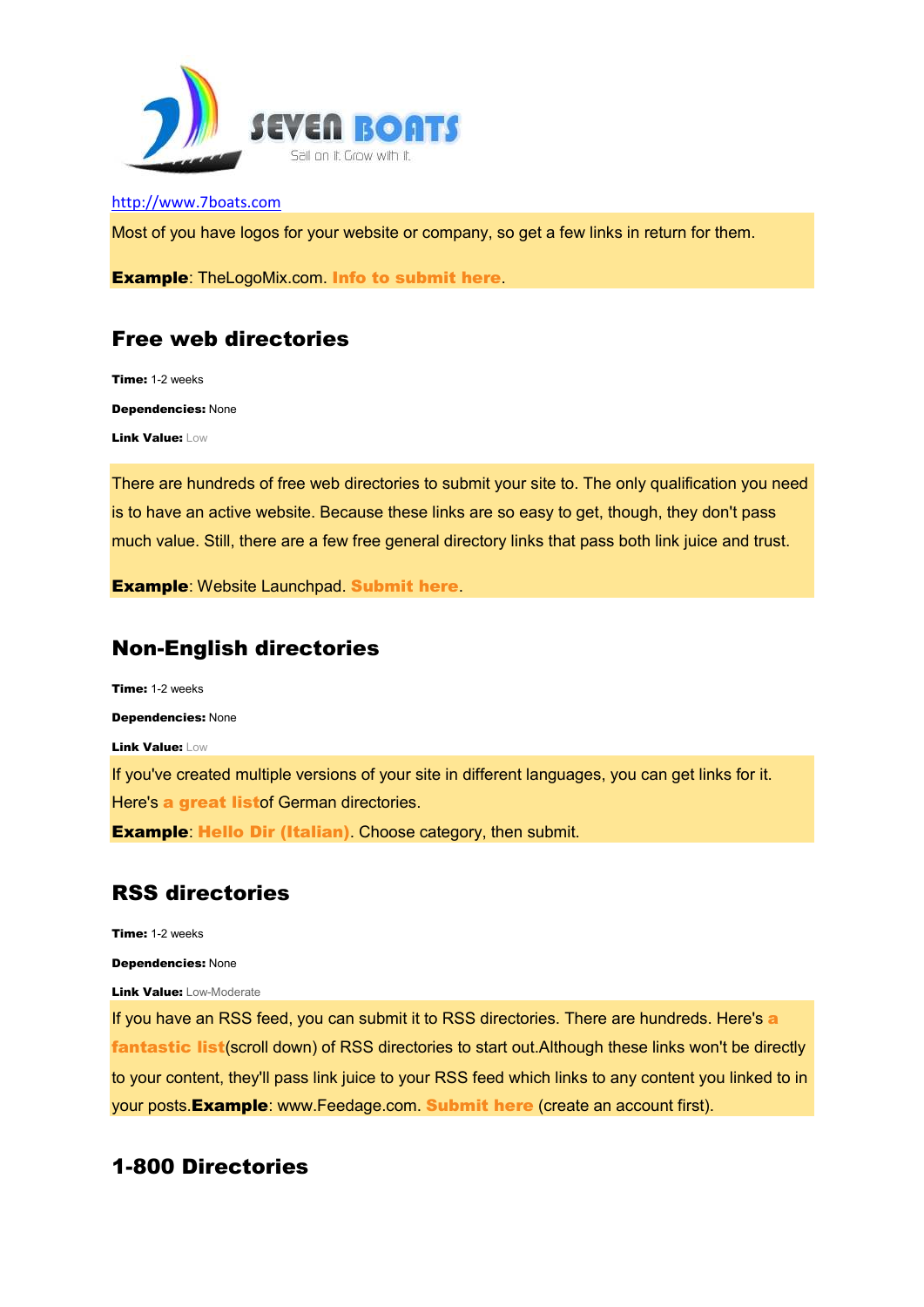

Time: 1-2 weeks

Dependencies: None

**Link Value: Low-Moderate** 

Have a toll free 1-800 number? Get a few links in return. If you don't have one, you can get one for \$10/month at Grasshopper.

Example: InternetTollFree.com. Info to submit here.

# Blog directories

Time: 1-2 weeks Dependencies: None Link Value: Moderate

If you have a blog, you can submit it to various blog directories. Like all other directories, some pass value, while others are crap.

**Example:** AllTop.com. Find a relevant category, then sign up to submit.

# Podcast directories

Time: 1-2 weeks Dependencies: None Link Value: Moderate

If you have a podcast, you can snag a few free, easy links by submitting to podcast directories.

Example: PodcastDirectory.com. Submit here.

# Iphone app directories

Time: 1-2 weeks

Dependencies: None

**Link Value: Moderate** 

If you have an Iphone app, you can get a few easy links. Or, if you want, you can create one to get these links. An easy one to create is an app that just acts as a mobile RSS reader (this app from the SPI blog is a great example of this).

**Example: Appolicious. Sign up to submit here.**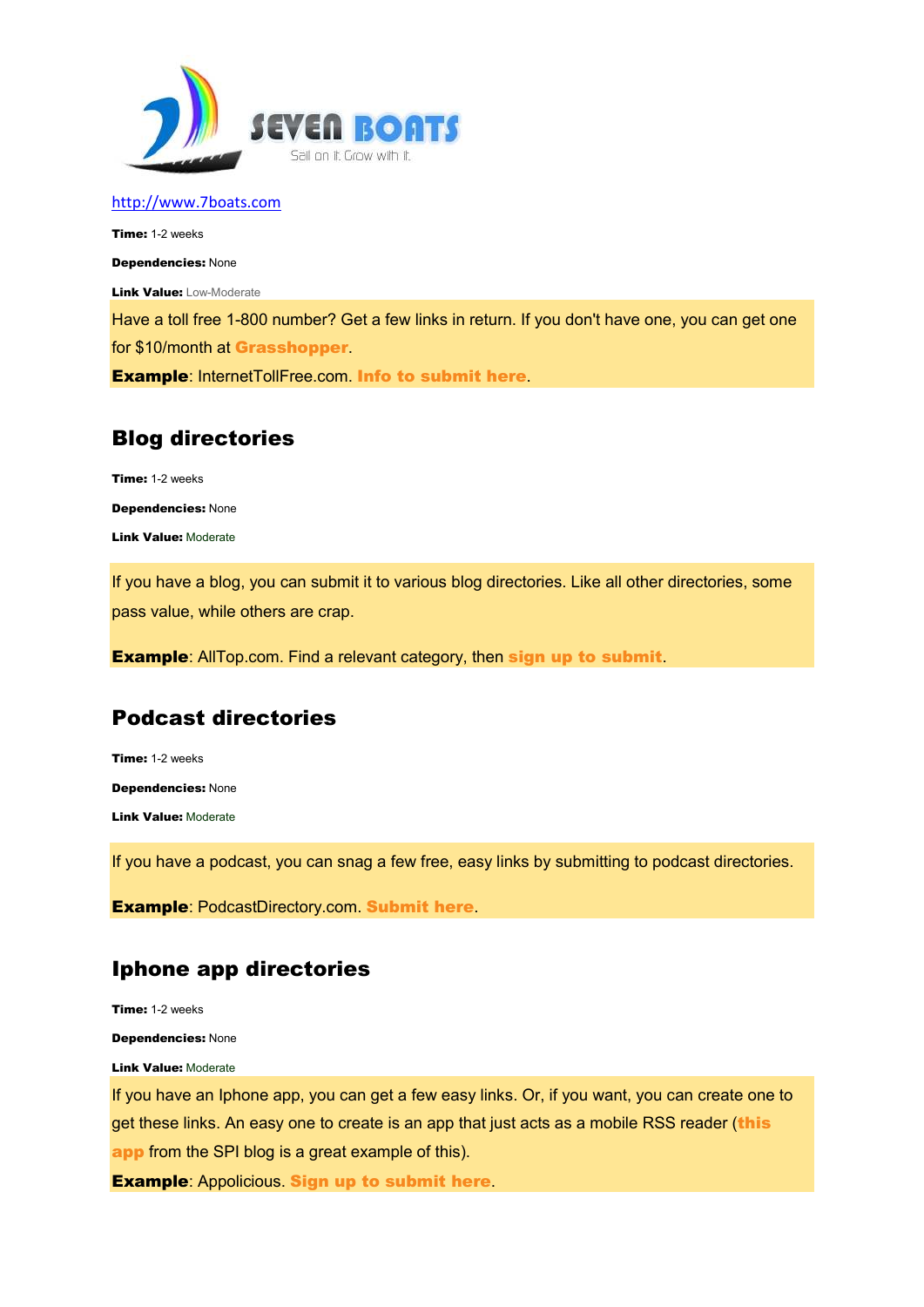

#### http://www.7boats.com EBook directories

Time: 1-2 weeks

Dependencies: None

Link Value: Moderate

If you've already written a few eBooks, or if you plan to, there are a solid amount of eBook directories you can get links from.

Example: E-BooksDirectory.com. Submit here.

## Web app directories

Time: 1-2 weeks Dependencies: None Link Value: Moderate

If you have an online tool or application, you can get links for it. If you're thinking about creating one, know that it can also be used to attract links (link bait). We'll go more into that below.

Example: Go 2 Web 20. Hit "Suggest an App" to submit.

# Widget directories

Time: 1-2 weeks Dependencies: None Link Value: Moderate

Although the majority of widget directories you come across don't outright give you a link, you can still do some serious link building with them. If you make sure there's a link somewhere in your widget, you can get it in front of large audiences with these directories, and in doing so, some will embed them (thus, you earn a few links).

Example: GadgetsDirectory.Blogspot.com. Submit here.

# Paid directories

Time: 1-2 weeks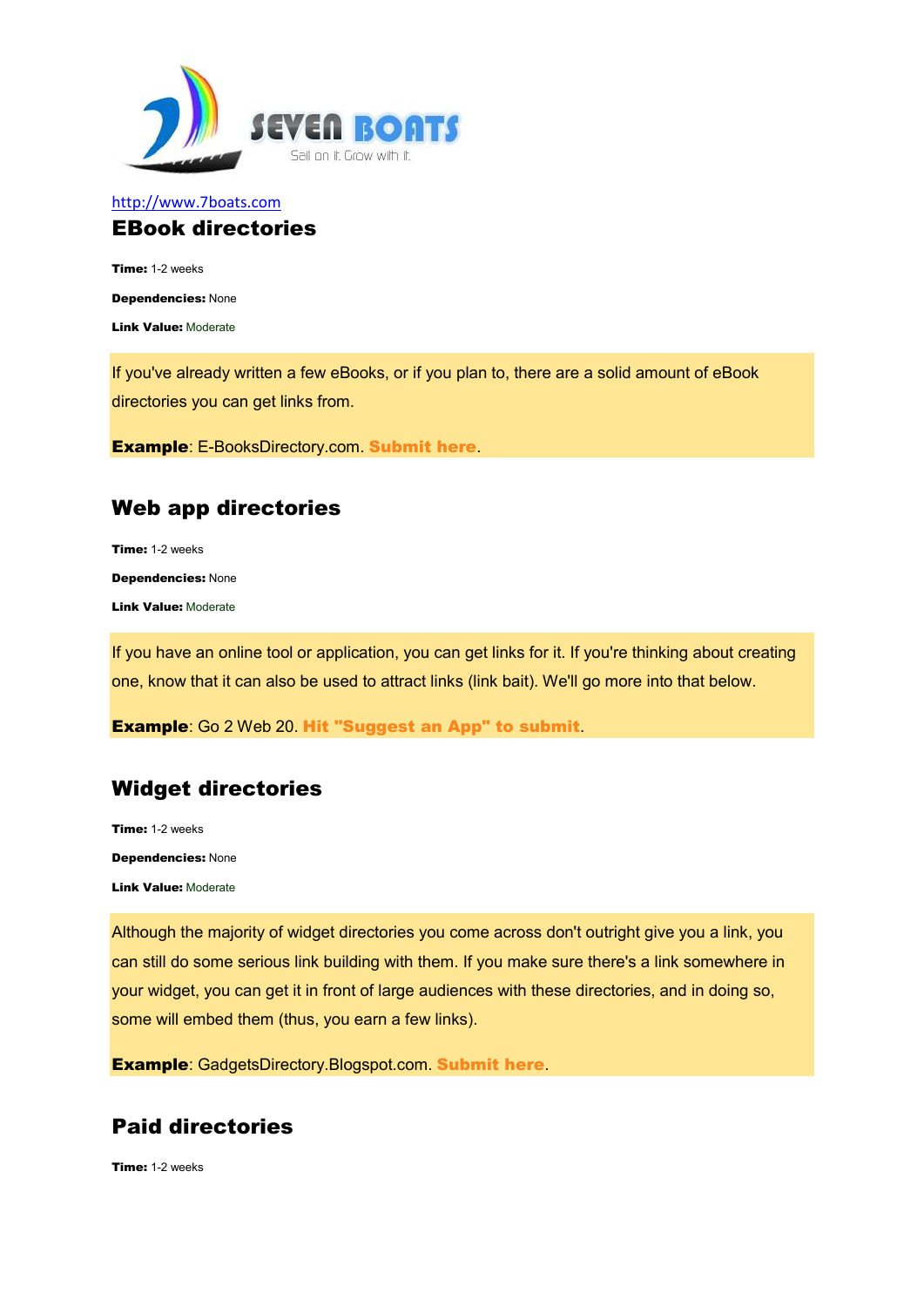

Dependencies: None Link Value: Moderate

Some directories cost money in order to be accepted into their listings. Once again, while some of these can pass legitimate value, others pass little and aren't worth your time or money.

**Example: The Yahoo Directory. Submit here.** 

## Multimedia/Document submissions

Time: 3-4 weeks Dependencies: None Link Value: Moderate

If you have any PDFs, PowerPoint Presentations, word documents, or any other documents, you can submit them to these sites and get a link in return. You have to put the links in your documents, such as in the first slide of a PowerPoint or in the text of a PDF.

#### Examples: SlideShare, Scribd, and Issuu.

*Note*: Although you can get a profile link from each, I'm still not 100% positive Google counts these links. I'm 99% sure Scribd's links are, but I know these are nofollow. Also, Slideshare's & Scribd's profile links are nofollow.

# CSS/HTML5 galleries

Time: 3-4 weeks Dependencies: None Link Value: Moderate

There are loads of CSS galleries you can submit to if you did a great job designing your website or blog. There are also a few HTML5 showcases that you can get links from too.

I suggest forking out \$20 to have your site submitted to 100 of them. Don't worry; it's quality manual submissions, not software.

## Theme/Template directories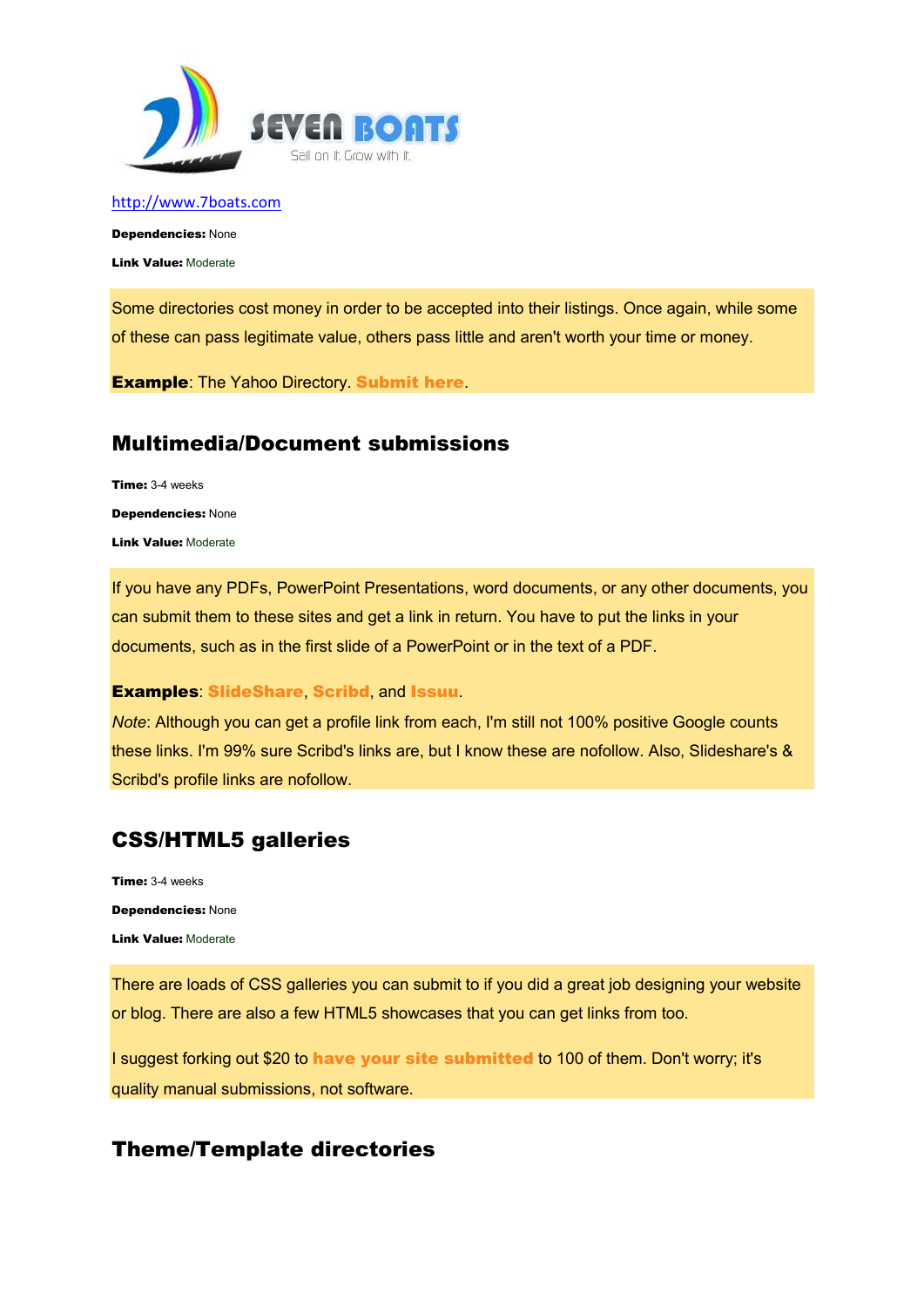

Time: 3-4 weeks Dependencies: None Link Value: Moderate

Designing WordPress themes or website templates can be a great way to net a few fantastic links from directories. Also, you can host the download page on your site, and if it's decent, you'll get a few links from design blogs.

If it's a WordPress theme, you can submit to the **WordPress.org theme directory**, which will get you a couple of high quality nofollow links (not to mention a ton of free exposure). **Example:** free-css.com (website templates). Here's the submission information. *Note*: Remember to include credit links in the templates or themes, because sometimes that's the only way you'll get a link back (they'll link to a demo page, not the creator's site). Popular page locations of links include the footer & the sidebar.

# CONTENT-BASED

You can use your content to get links. Most of these strategies don't necessarily attract links (which we go into below), but they can if the content is good enough.

# Guest posting

Time: 12+ weeks, ongoing Dependencies: Content Link Value: High

Bloggers, just like me, sometimes have trouble cranking out content on a regular basis. That's where you can help. Pitch bloggers to ask if you could guest blog, because if they say yes, you can get a few links from the post, and if the blog is popular, you can drive traffic too.

Here's a fantastic guide on the entire guest blogging process.

If you want, use sites like Blogger Link Up and My Blog Guest to connect with bloggers who need content. It's scalable, but the bloggers you get in touch with aren't usually very authoritative (they're mostly mid-level bloggers).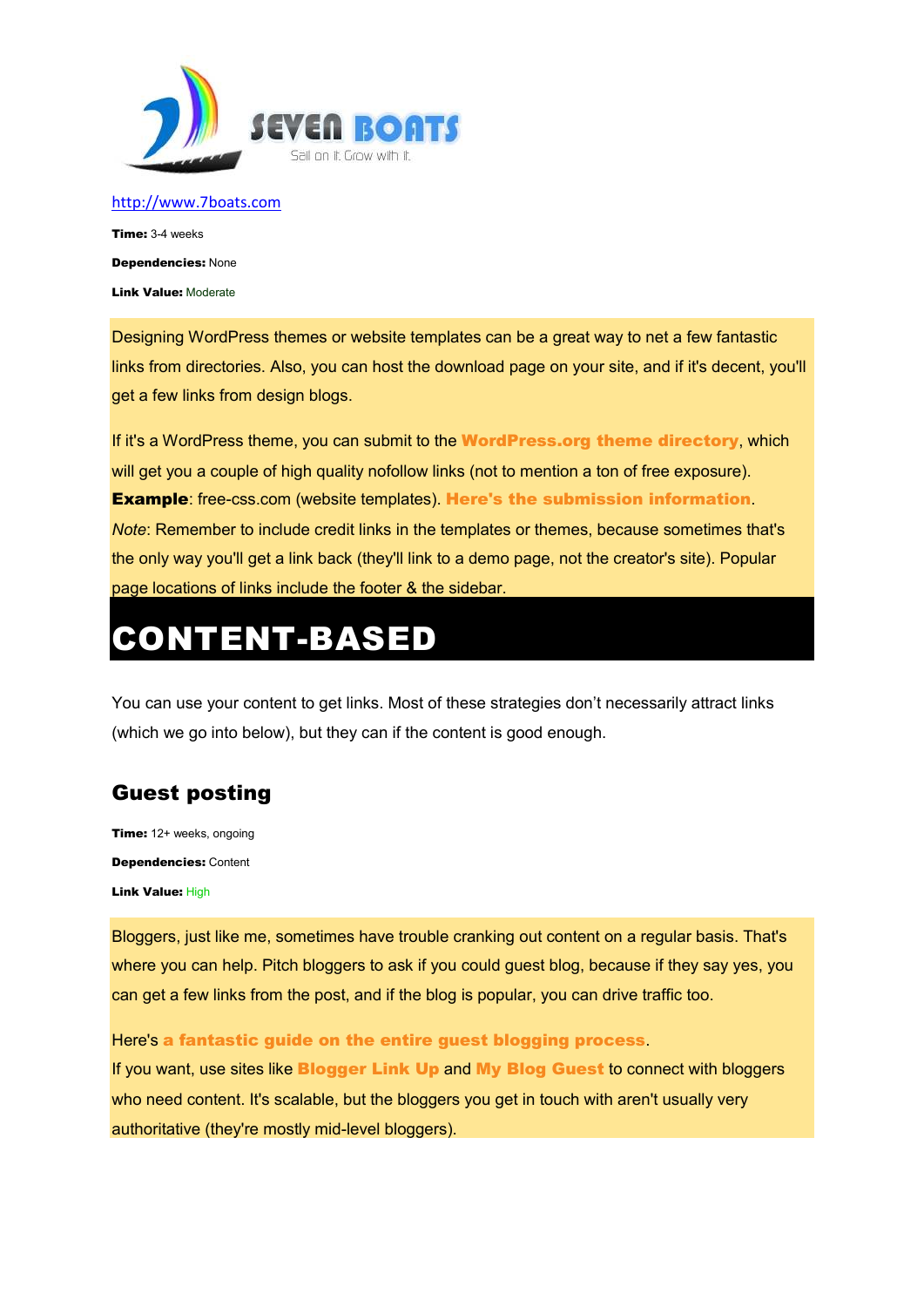

#### http://www.7boats.com Trade articles

Time: 12+ weeks, ongoing Dependencies: Content Link Value: High

Just like guest posting, you can get links in return for your content, but why not just trade? You both get content on each other's site, links, and visitors from an entirely different community.

If you or the other has a significantly more popular blog, see if the less significant one can do something extra in return. A good example is buying the other \$10-15 worth of StumbleUpon paid traffic.

## Educational content

Time: 12+ weeks, ongoing Dependencies: Content Link Value: High

If you're trying to get links from colleges, create content targeted at them that you can use during outreach. Trust me, there's usually something you know that you could write an entire tutorial on that would interest college webmasters.

**Pro tip:** Seek out pages on .edu websites that feature similar content, then do any of the strategies I list further down on this list that get you on the webmaster's good side.

# Green content

Time: 2-4 weeks Dependencies: Content Link Value: High

Just like educational content, create something that targets a specific community. In this case, environmentalists. They've got hoards of link juice just waiting to be tapped into.

Simply outreaching to green bloggers and letting them know about your content usually does the trick. If the content is good enough, and if it's a complete conversation (i.e. a huge infographic on the environmental impact of drift nets), they'll usually dedicate an entire post to it.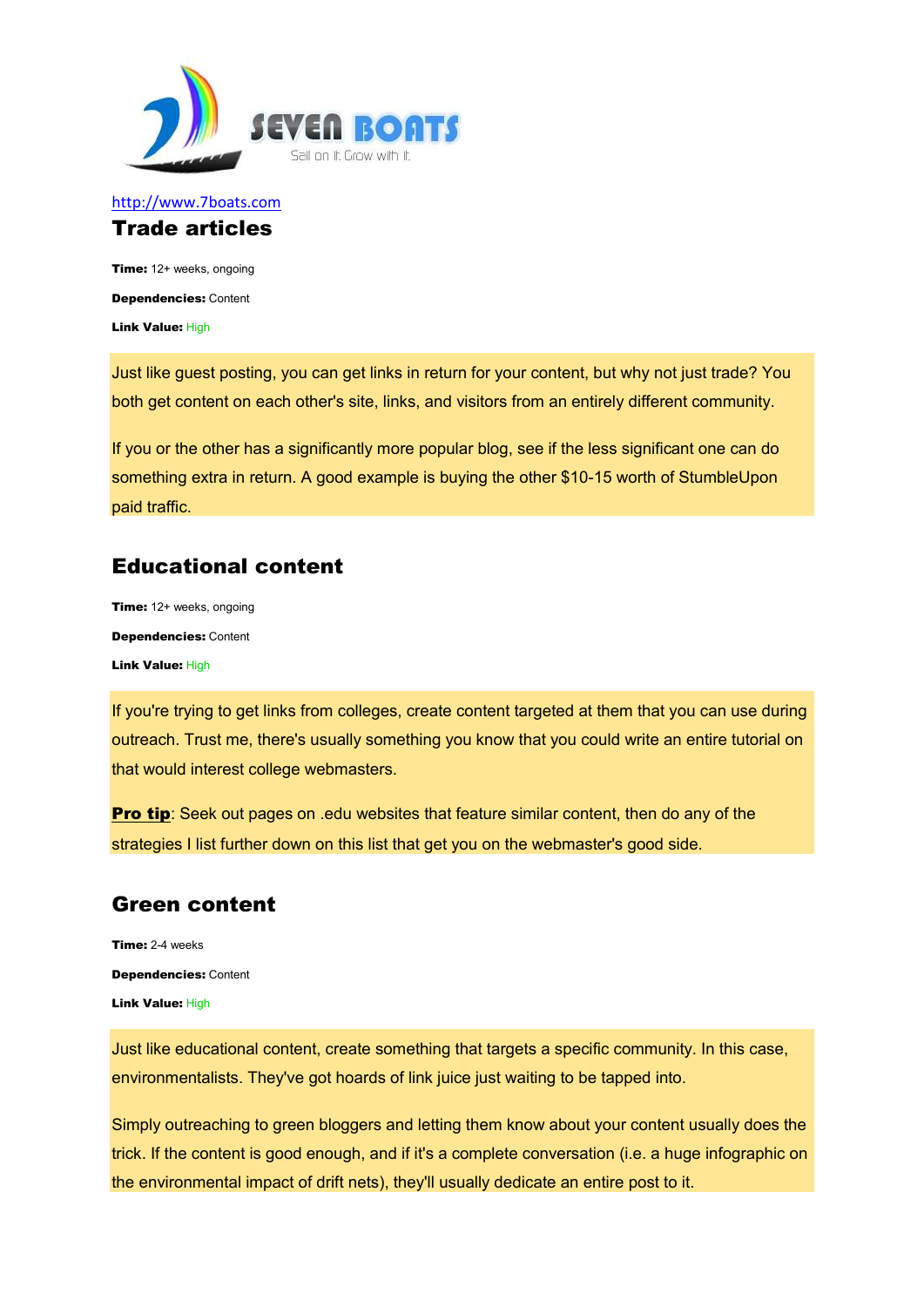

**Pro tip:** As stated above, an infographic or something similar would work great, because all they have to do is embed it. If there's any community willing to embed an infographic that's **relevant& worth sharing**, it's the green community.

#### Images

Time: 12+ weeks, ongoing Dependencies: Design Link Value: Moderate

Something so frequently overlooked is the use of images for links. Bloggers just like me struggle to find relevant images to our content, so why not take advantage? When people use your images you'll get an attribution link in return (that's if they're honest).A great idea is to always have a camera with you whenever you're at an industry event. Imagine if you took 100 pictures at PubCon of all the different speakers and published them on a certain portion of your site.

Pro tip: hotlink your images. Make it easy for publishers to copy & paste HTML code right into their posts. This not only makes it easier to use your images, but it also makes it much more likely you'll get a link from each.

# Free charts/graphs

Time: 12+ weeks, ongoing Dependencies: Design **Link Value: Moderate-High** If you've got a few tidbits of data lying around, make them into charts and graphs. **SEOmoz did** a fantastic job of this. Just like images, you'll get attribution links.

## Writing testimonials

Time: 3-4 weeks Dependencies: Marketing, customer service **Link Value: Moderate-High** 

This one is HUGE. Right now, list any services or products you've bought recently. As long as it's not a product or service from a massive company (i.e. Walmart), there's a good chance you can get a link in exchange for a testimonial.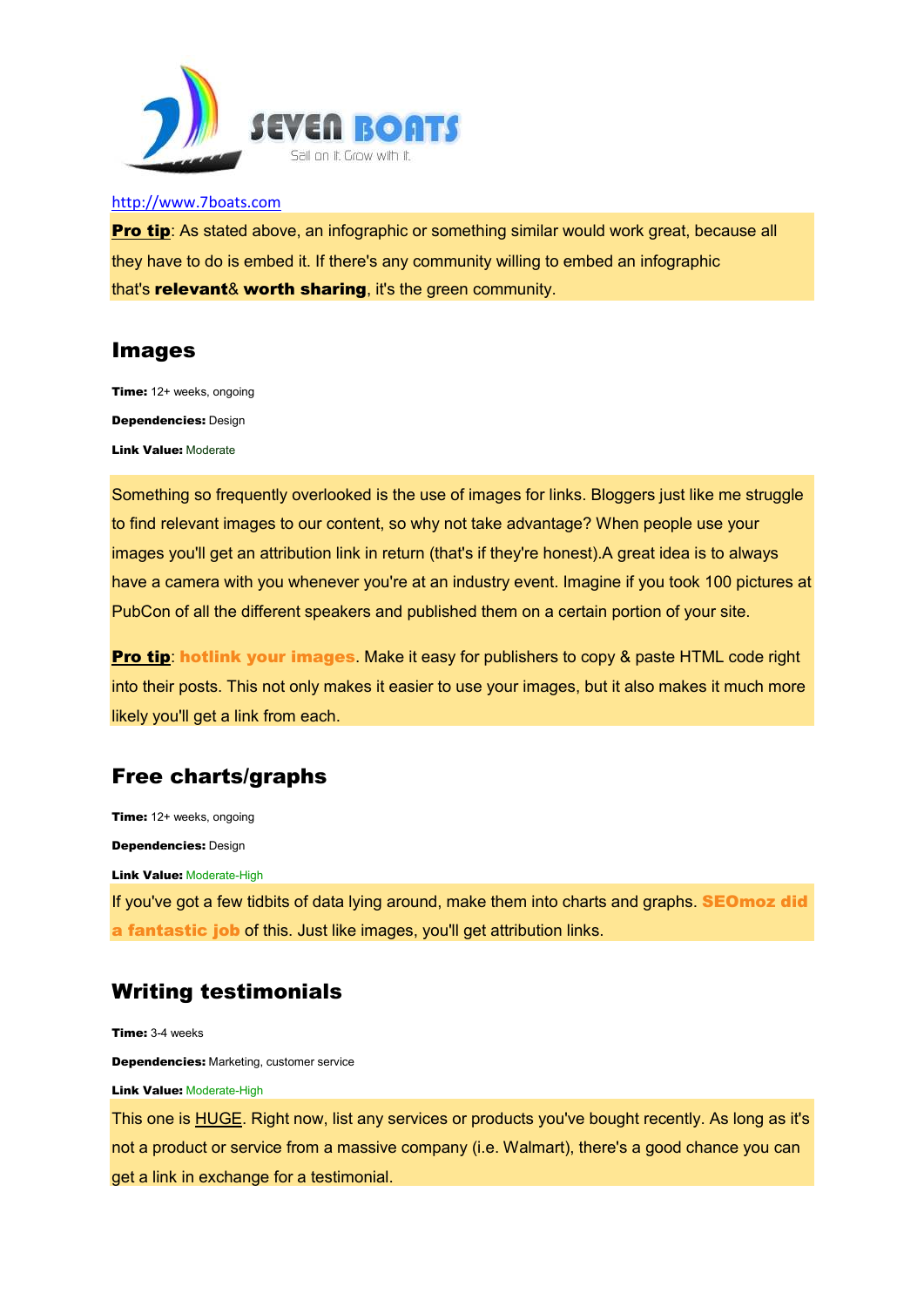

For example, this testimonial page has a Page Authority of 82. The best part  $\hat{a}\hat{\epsilon}^*$  it only cost the customers a few sentences about that specific service.

# Entering contests & giveaways

Time: 3-4 weeks Dependencies: Marketing, legal, PR Link Value: Low

I love online contests, and so should you. They're not only your chance to win some cash or prizes, but they're also a chance to net a few high quality links. The most popular contests & giveaways you'll see are guest blogging contests.

For instance, I not only got a link from this post I entered, but I also won the \$1000 grand prize. Not bad, eh? Here's a great example of where your great content pays off. I entered an infographic created by Kapil Kale, one of my friends, into a contest on StumbleUpon, and it got a link from their blog! Talk about high quality links!

# Get interviewed

Time: 12+ weeks, ongoing Dependencies: None **Link Value: Moderate-High** 

Just like you should interview others, seize opportunities to be interviewed, no matter how small the audience is. The 5-600 words that take you 15-20 minutes can turn into a few highly authoritative contextual links.

# Contribute to crowdsourced posts

Time: 2-6 weeks Dependencies: None Link Value: Moderate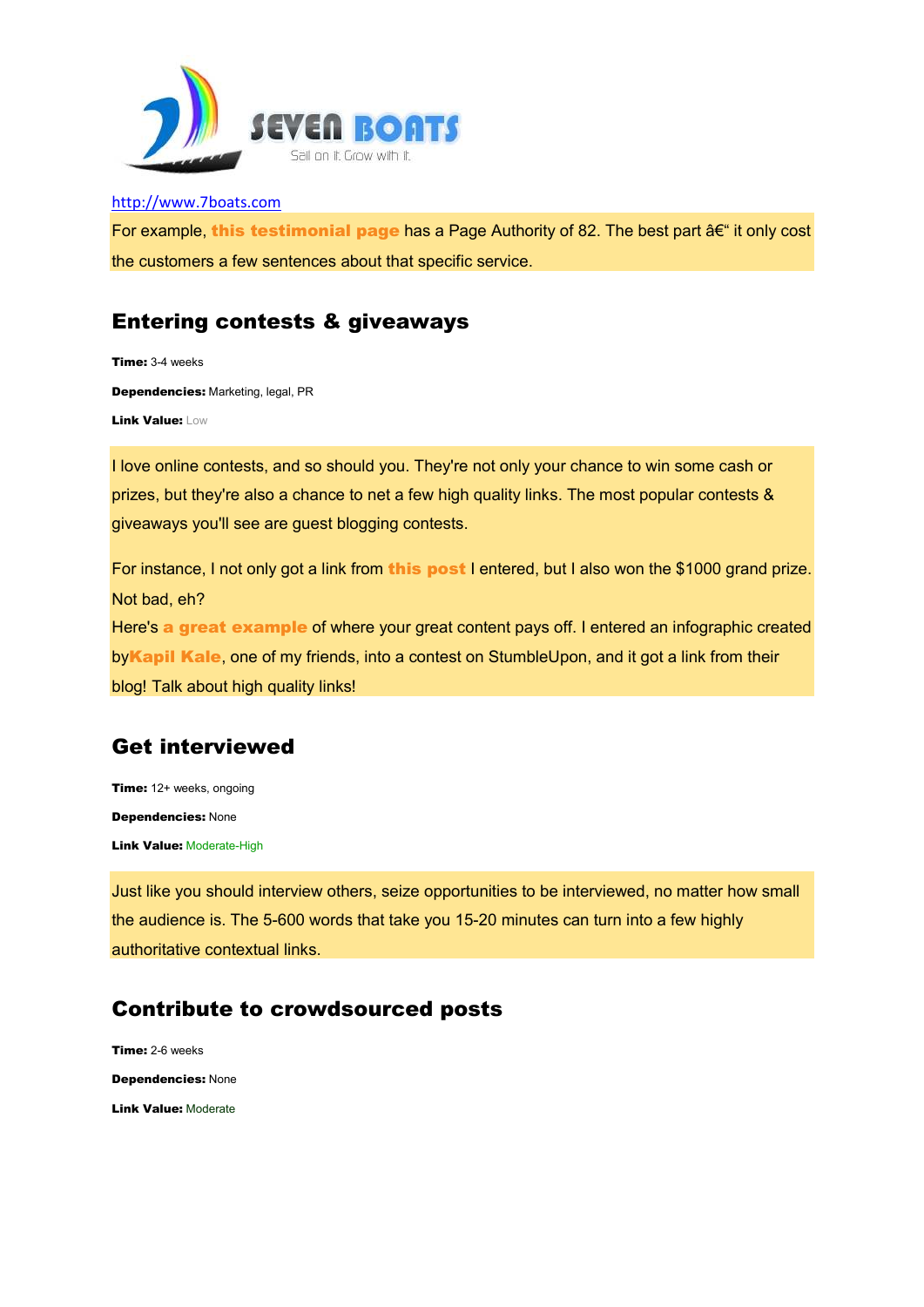

Just like with interviews, if someone reaches out to you to participate in a crowdsourced post, make sure you contribute. The questions usually don't take more than 5-10 minutes of your time, and you'll get a decent link or two from it.

# **INK ATTRACTION**

Outreach & submissions only go so far. Sometimes you have to let your content attract links naturally to get the results you want.

If you create content that naturally attracts links, it not only saves you time getting them manually, but it also increases engagement on your blog (if it's worth linking to, it's usually worth reading). This is where your content & link building strategies meet.

# Egobait

Time: 1-2 weeks Dependencies: Content Link Value: High

It's a fact of life: people like to look good. If you're featured as one of the top bloggers in your niche, you're probably going to spread the word.

By appealing to the egos of people, companies, and communities, they'll help spread the word about your content. For example, this post I wrote appealed to some of the authorities in the SEO industry who all helped me spread the word.

# Contrary hook

Time: 1-2 weeks Dependencies: Content Link Value: Moderate-High

If there's controversy in your industry, or if someone has one particular view on a topic, don't be afraid to write up a post on the opposing view. If you do it quick enough, and if the majority agree with you, you could attract links from your supporters like there's no tomorrow.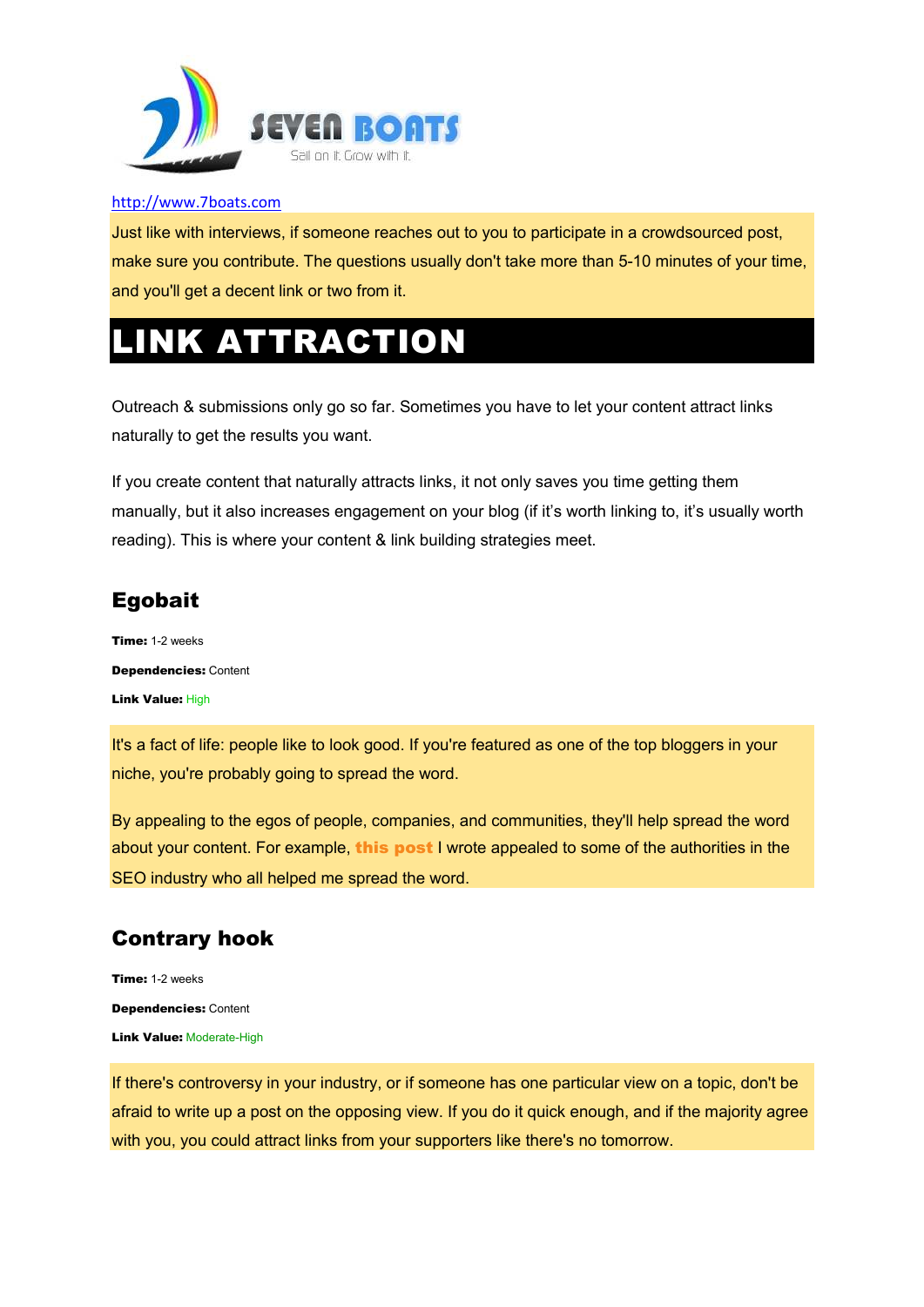

http://www.7boats.com A great example is what Rand Fishkin said in response to this post, which attracted over 800 links from 140+ root domains.

# Live blogging

Time: 1-2 weeks, ongoing Dependencies: Content Link Value: High

If you're at an industry event, blog about everything that's taking place. If you're the only one, you'll get loads of links. If you're not, you'll still get A LOT of attention.

I know it's Wired, so it's a little unfair, but hopefully you can learn how it's done from this example (451 links from 140 root domains in 3 months). Also, check out this fantastic guide on live blogging.

# Event Recaps

Time: 1-2 weeks, ongoing Dependencies: Content Link Value: High

Along the same lines as Live Blogging, writing recaps of events can help secure some additional links simply using the notes you're already taking. There is always a surge of content that comes out after a conference talking about ways to apply the strategies you learned, so getting your notes out there gives people a resource to reference as they're writing this content. Make sure you promote these recaps using the conference hashtag so that it gets in front of the conference audience.

A great example of this is John Doherty's recap of LinkLove last year (55 links from 8 root domains).

# Event Resources

Time: 1-2 weeks, ongoing Dependencies: Content Link Value: High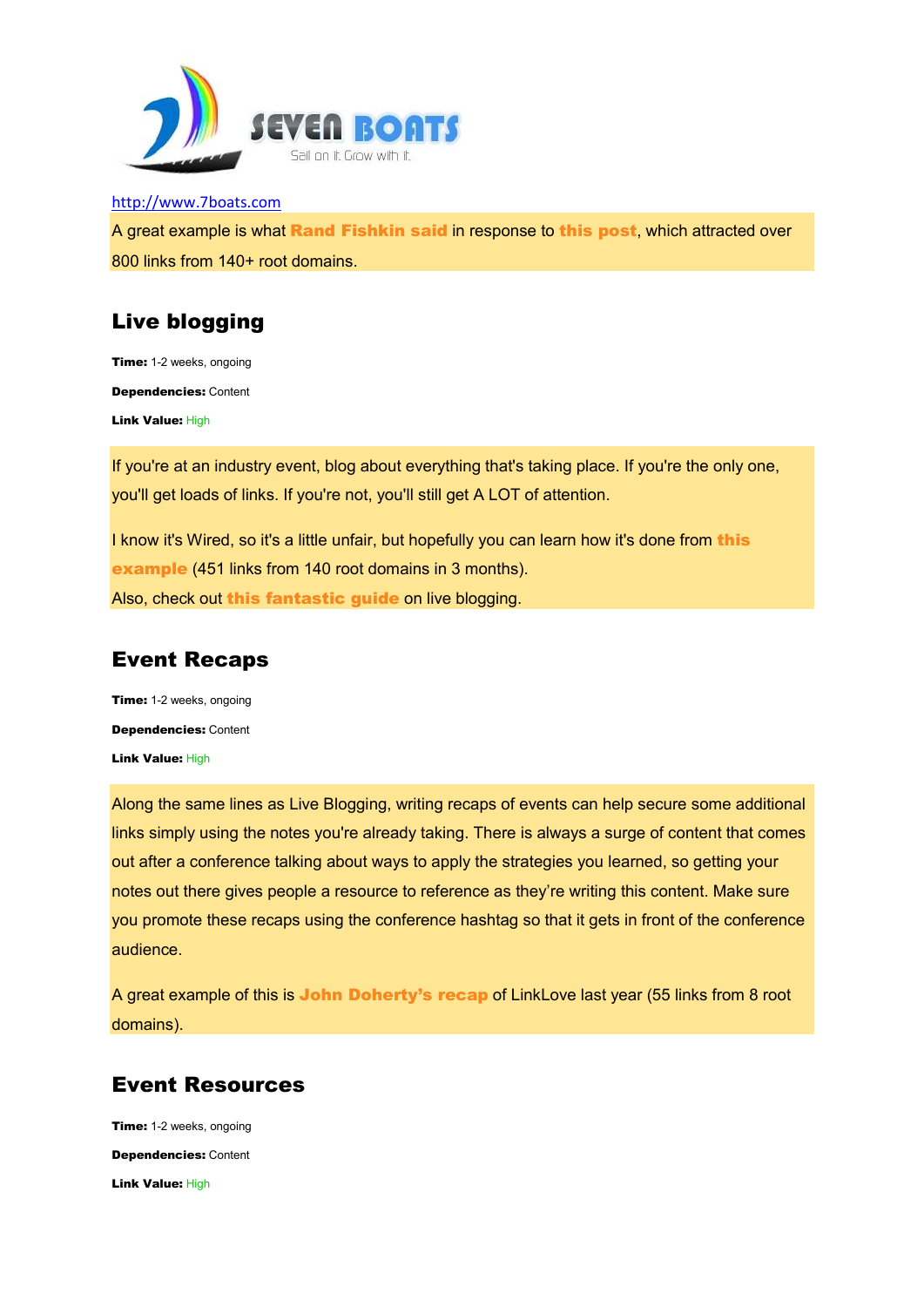

Sticking with events, providing the event audience with some resource to help improve their experience is another quality way to generate links. For example, Mack Fogelson put together a cheat sheet for MozCon last year that acquired 18 links from 6 domains, but more importantly I'm sure it helped with initiate or reinforce relationships with other industry veterans/speakers.

# How to's and tutorials

Time: 2-4 weeks Dependencies: Content Link Value: High

Whether it's a tool, DIY project, or anything else, showing people exactly how to do something is extremely helpful.

This RSS tutorial attracted 8,000+ links from over 600 root domains.

# Glossary of terms

Time: 2-4 weeks Dependencies: Content Link Value: High

Newbies in your industry probably don't know all the jargon you and other bloggers are using. Do them a favor and create a glossary of industry terms and acronyms.

Here's a fantastic glossary of internet terms that landed 2,600+ links from over 1,200 root domains (imagine if you made an updated version!).

# White papers

Time: 2-4 weeks Dependencies: Content Link Value: Moderate

You might be thinking research & white papers are the same, but they're not. Someone writing a research paper doesn't know what the outcome will be; someone writing a white paper has a clear understanding of the objectives and intended results from the beginning.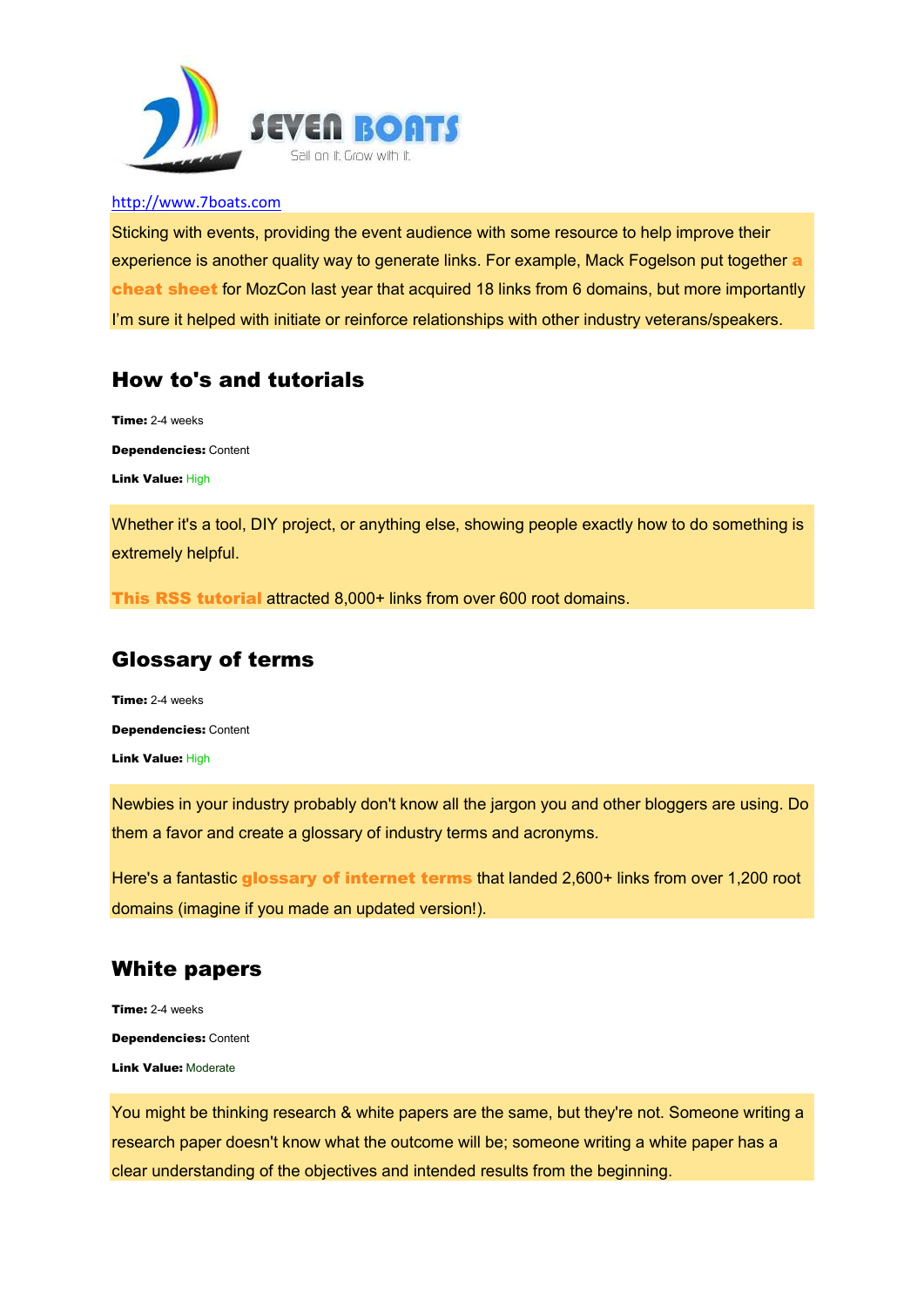

For example, you could outline an entire sector of an industry from top to bottom.

This one outlined the company and its services and got over 300 links from 100+ root domains. If a boring one like this could get links, imagine what you could do with more exciting content!

# Quizzes/Tests

Time: 2-4 weeks

Dependencies: Content

**Link Value: Moderate-High** 

Testing your reader's knowledge and letting them share their results with their friends is always a great idea.

OKCupid does a fantastic job with this. Their 2008 politics test attracted 1,600+ links from over 500 root domains.

# Research papers

Time: 4-8 weeks Dependencies: Content **Link Value: Moderate-High** 

Going all out and diving deep into a subject is a great way to establish yourself as an industry leader. It's also a great way to attract a few links. If you make any major discoveries, you'll get at least a few citations from scholarly and news websites.

This one, which attracted 7,600+ links from 1,500+ root domains, might look a little familiar.

# Timely/Seasonal content

Time: 8-12 weeks Dependencies: Content Link Value: High Creating the right content at the right time can get you a ton of attention. Creating aninfographic on the statistics behind this year's super bowl the day after the event is a perfect example.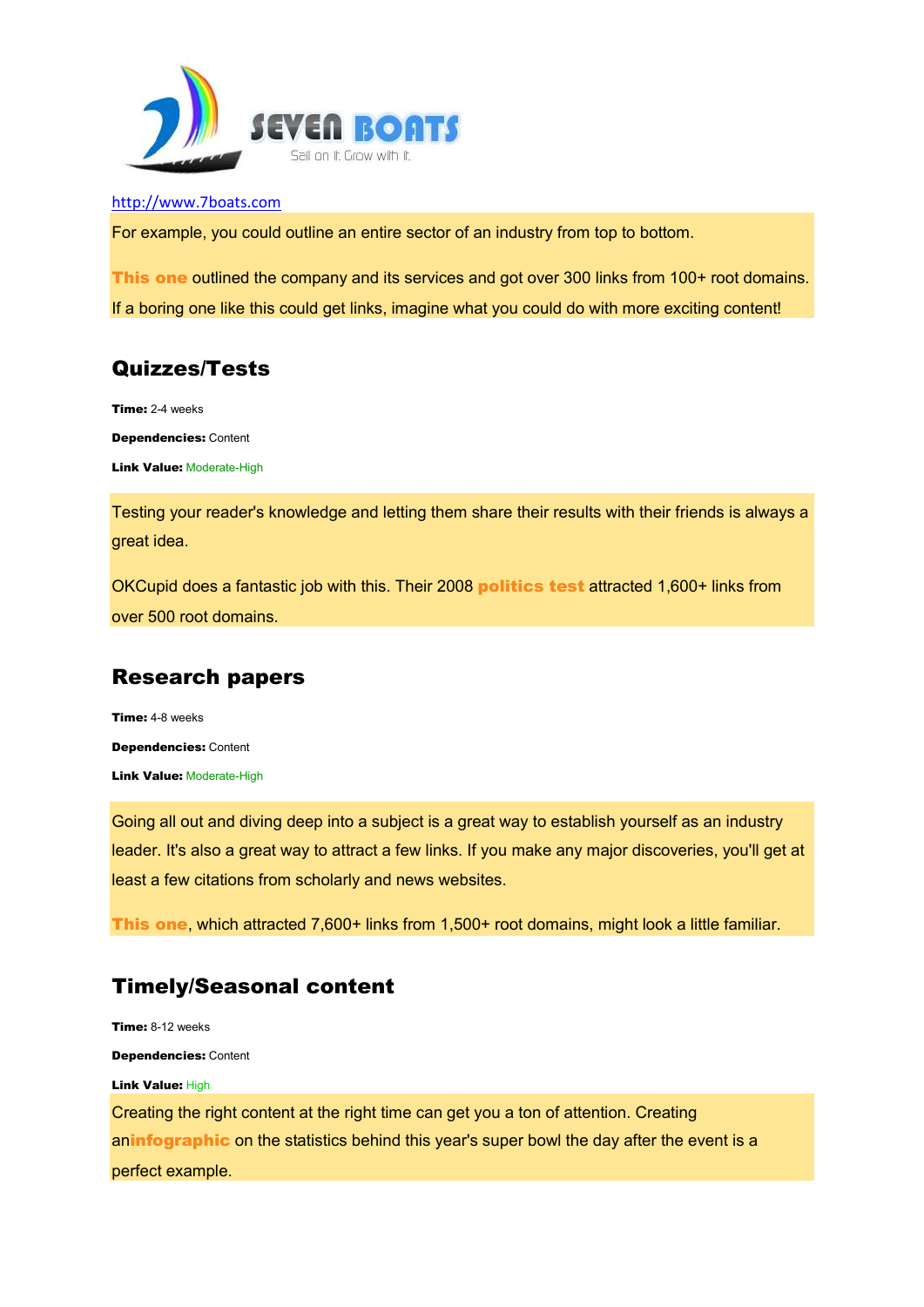

The same goes for seasonal content. Whether it's Valentine's Day, Christmas, or Halloween, you can create holiday themed content that can get a ton of attention over a short period of time (and every year after). Although yet another infographic, this is a great example.

# Case studies

Time: 8-12 weeks Dependencies: Content **Link Value: Moderate-High** 

Everyone loves a good case study. Real results with real numbers can instantly catch people's attention. If you offer a product or service, this is a no-brainer. If you give out advice, find someone who's used it successfully.

Although this particular case study didn't attract more than 200 links, it's still a great example of what one should look like.

# Humor

Time: 1-2 weeks Dependencies: Content, design, development Link Value: Moderate

Creating a parody, spoof, or industry jokes list is a great way to loosen up your readers. People love sharing things they can laugh at.

The Onion, a fake news network, is built on humor. This story in particular attracted 4,400+ links from 1,200 root domains. No, you're not a major site like The Onion, but making a similarly funny industry news story is something worth thinking about.

# Printable resources

Time: 2-4 weeks Dependencies: Content, design, development **Link Value: Moderate-High**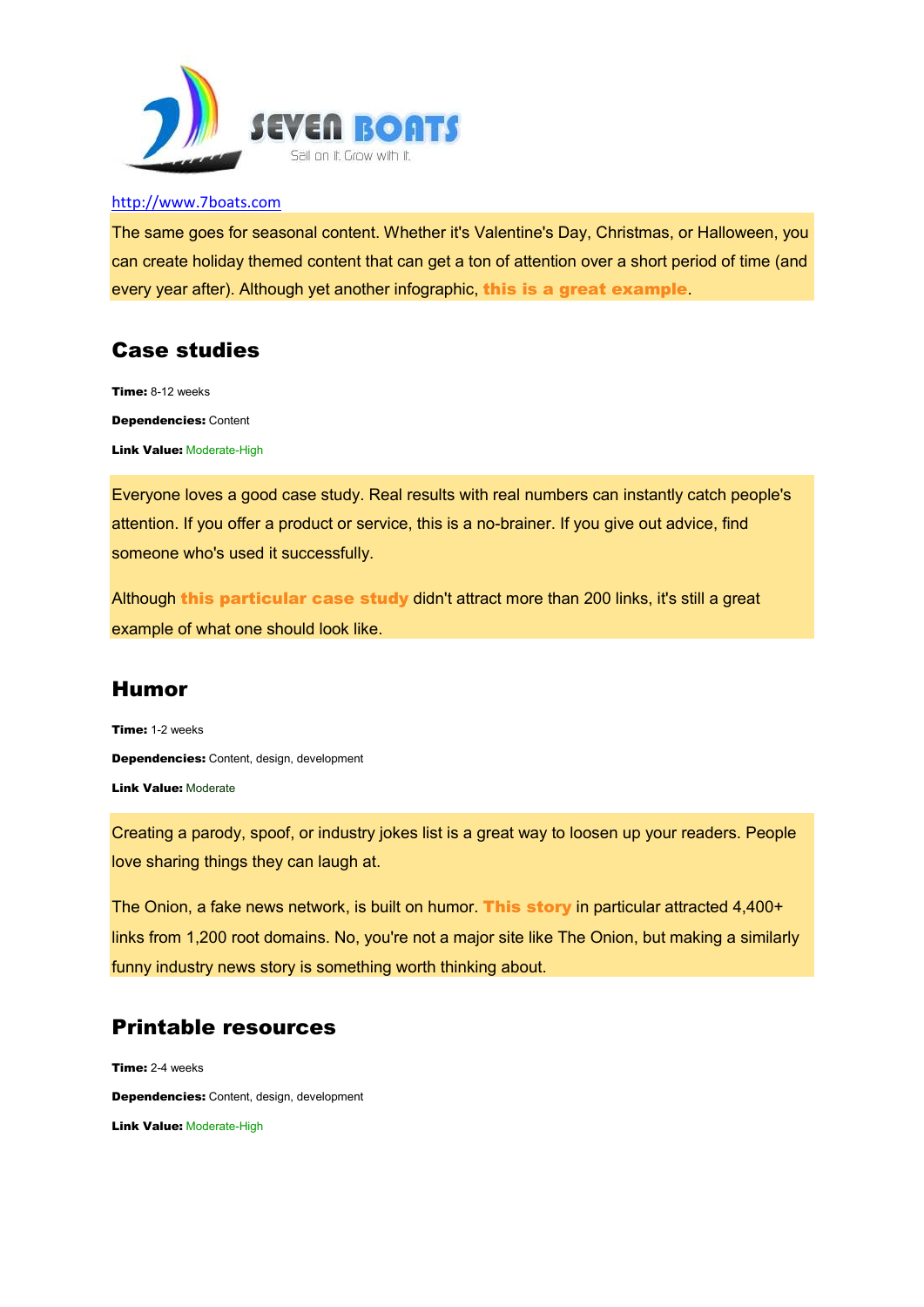

People like hard copies of useful guides. By creating a printable resource with an awesome design, you can almost guarantee a few links will come your way.

Check out this case study (see what I did there?) about how Brian Flores created a printable HTML5 cheat sheet that got shared by the Google Developers G+ page.

# Creating contests

Time: 2-4 weeks Dependencies: Content, legal **Link Value: Moderate-High** 

Entering contests is great, but creating them is even better. By requiring your participants to write about & link to the contest from their blog, you'll not only get links from them, but their posts will increase the exposure of your contest, thus growing your number of contestants at an exponential rate (and thus, the amount of links you get).

Gerald Weber on MySEOCommunity.com did a great job doing exactly this.

## Complete guides/resources

Time: 8-12 weeks Dependencies: Content, legal Link Value: High

Creating evergreen resources that are complete guides on a subject are fantastic. This complete list of link building strategies is my attempt at one.

Why? Because when people need to explain an entire topic, they'd love it if they could refer to just one resource, and not a group of them. For example, Kristi Hines created one on the Google +1 button.

**Pro tip:** If it's not timeless, curate it and keep it up to date. It might be an awesome resource, but it could become stale in a couple of years, such as a guide to Pinterest.

# **Stories**

Time: 1-2 weeks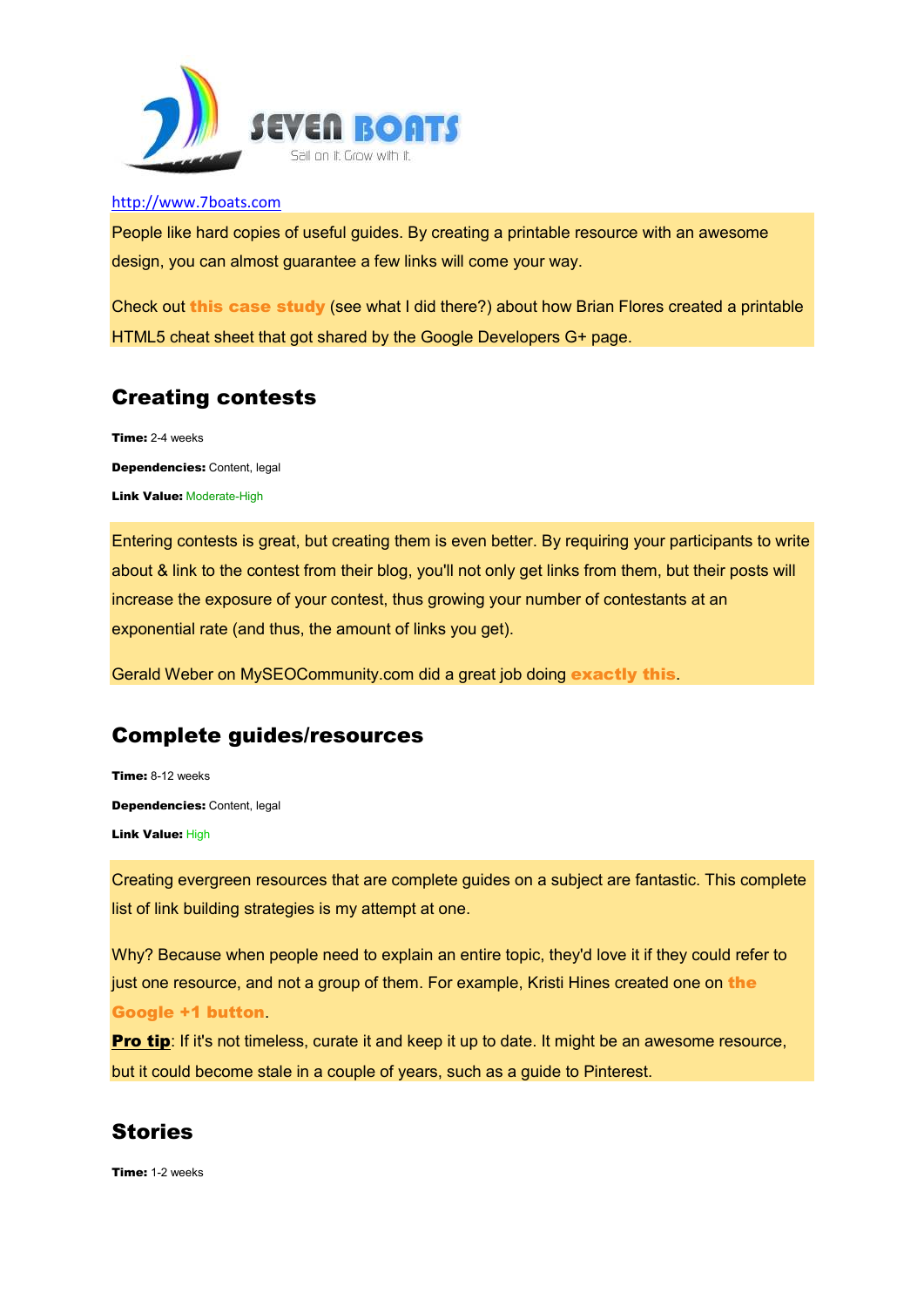

Dependencies: Content, marketing Link Value: High

People love a good personal story. Whether it's crazy, funny, or embarrassing, this is yet another way to strike at your reader's emotion.

James Chartrand managed to attract over 1,000 links from nearly 300 root domains with this interesting one.

## Covering News first

Time: 1-2 weeks Dependencies: Content, marketing Link Value: High

This one's tough, but remember to always keep it in mind. If you see someone talking about a new developing story, and no one has covered it yet, start mashing on your keyboard at lightning speed.

A good way to do this is by making sure all of the news sources are in your RSS feed reader. For example, if I wanted to cover the latest development of search engines, the Google, Yahoo, and Bing blogs would all be in my reader.

# Infographics

**Time:** 4-8 weeks, ongoing Dependencies: Design Link Value: High

People love data, but sometimes it's hard to digest. Creating an infographic on it is a popular way to change that. Not only will it naturally attract links, but you'll also get other bloggers embedding it, which means even more links! Not to mention you have control over the anchor text of the embed code.

Here's a fantastic case study on an infographic that not only netted a ton of links, but also some serious traffic and social traction.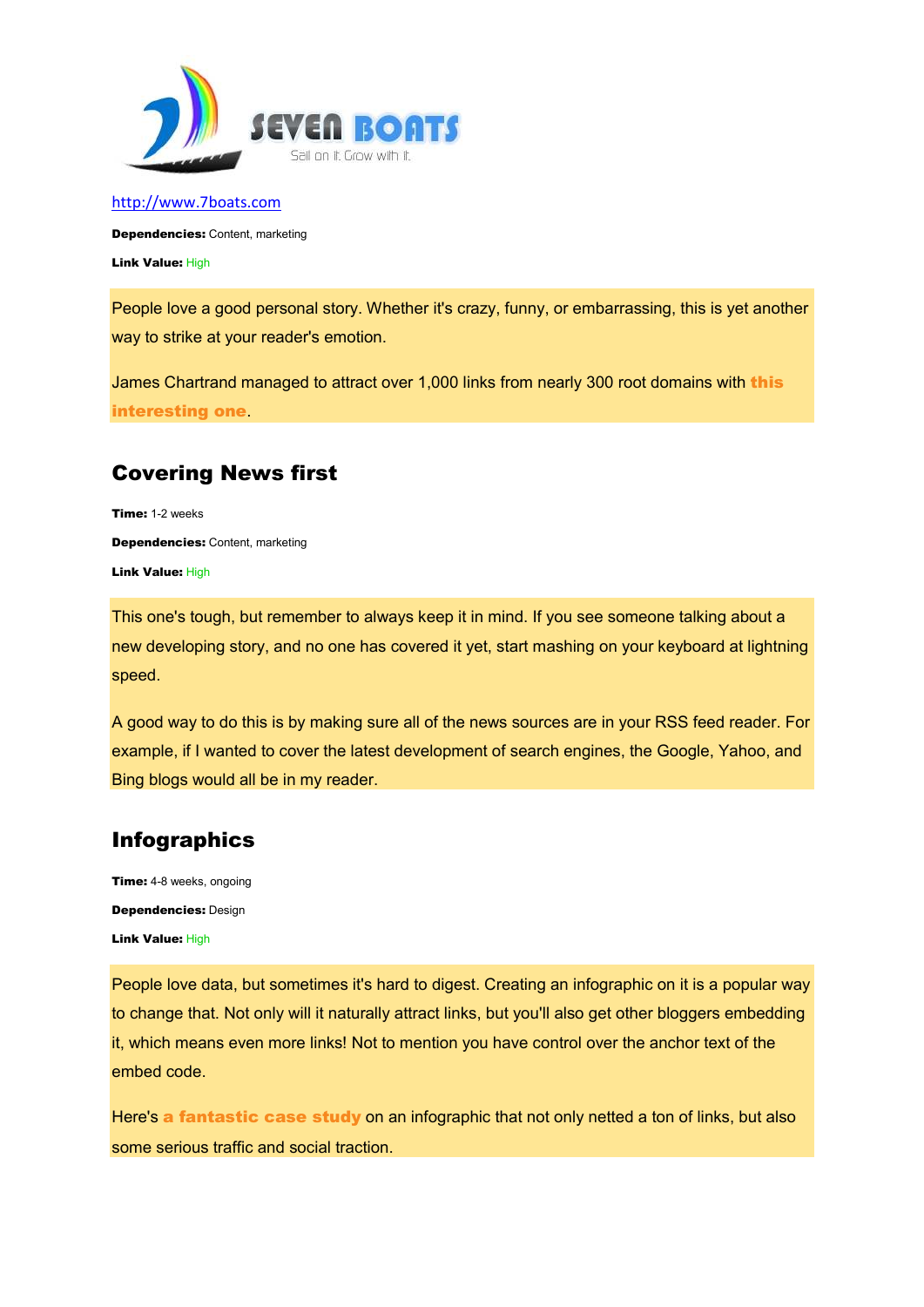

#### http://www.7boats.com Web tools

Time: 8-12 weeks Dependencies: Design, development Link Value: High

Creating free online tools, like calculators, is a fantastic way to attract links. They don't even have to be complex. If it could save me five minutes, then I'll probably use & share it.

A fantastic example of a simple, yet effective free online tool is this one by Solo SEO. I can't count how many times I've seen SEO bloggers such as myself link to it. It's netted almost 500 links from almost 200 root domains.

## Interactive

Time: 8-12 weeks Dependencies: Development Link Value: Moderate

The next big thing in linkbait is interactive content. The reason: because it's flat out cool and few people are doing it.

A great example is what Thomson.co.uk did with this.

# Infoanimations

Time: 8-12 weeks

Dependencies: Development

**Link Value: Moderate-High** 

Instead of creating an infographic, why not create a video that displays the same information? It's a lot different than what most are doing, and trust me, that's a good thing. The best part is that it works the same way as infographics; the video can be embedded and can act as a post by itself.

Here's a great example, and here's where I got the idea.

#### Review something new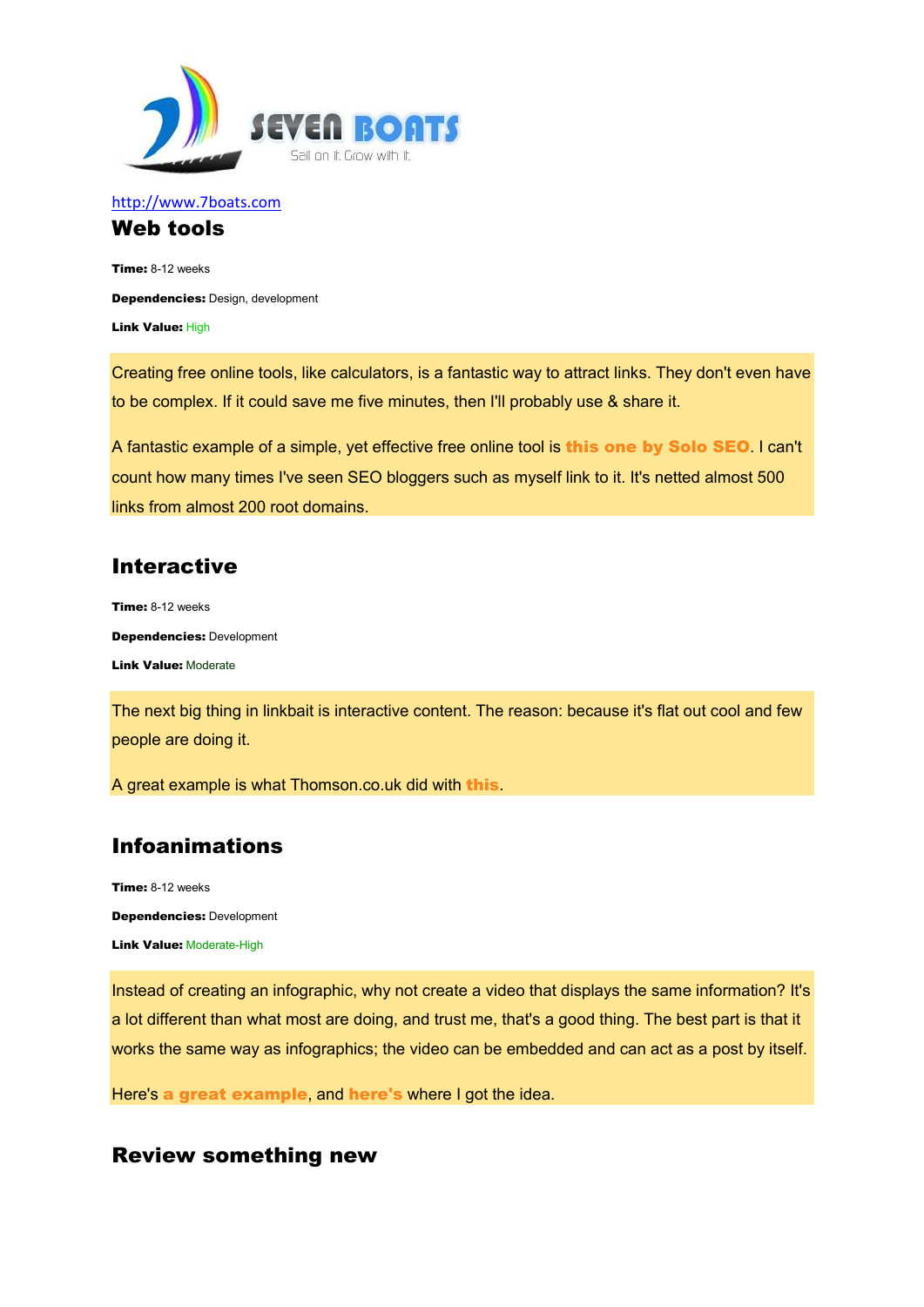

Time: 1-2 weeks Dependencies: Marketing **Link Value: Moderate-High** 

Just like with news, if you're the first to review something, and if it's awesome, your review will get tons of attention.

You can also use this to gain favor with the creators of the product or service you're creating. For example, I reviewed Domain Hunter Plus, a new link checker, and not only did I get a few links to the review, but the creator of the tool worked out a deal with me by linking to the review & my home page from the tool's home page, which is now a PageRank 5.

# Utilize National Days & Events

Time: 1-2 weeks

Dependencies: Marketing, design, development

Link Value: High

Whether it's a national day, week, month, or event, they can all be used to build links. You could create your own, or you could help promote an existing one. If this sounds like something you think you could do, check out this entire post (Update: link currently not working) on the subject. Props to Will O'Hara on taking this idea and really expanding on it.

## Drawings

Time: 2-4 weeks

Dependencies: Marketing, design, development

Link Value: High

Using drawings to appeal to emotion can work great if it strikes the right tone with your audience.Here's a good example that attracted 15,000+ links from over 350 root domains. I have to give credit to Neil Patel for this strategy & the next one.

#### **Webinars**

Time: 3-4 weeks Dependencies: Marketing, design, development Link Value: High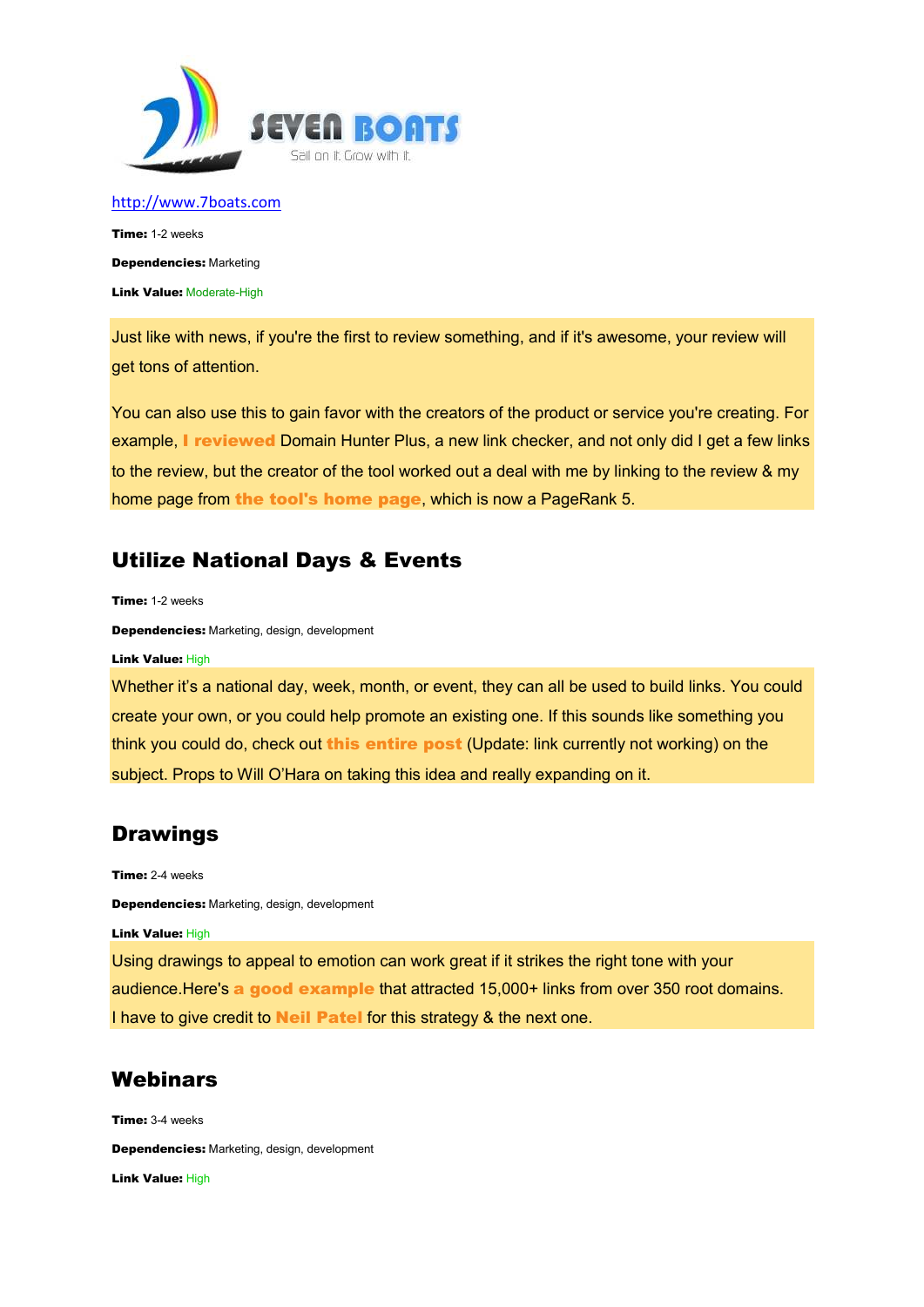

Spending a couple hours every month by doing a webinar is a great idea for attracting links over the long term. Set up a page on your website solely dedicated to webinars, and as you create new ones, the links will roll in each time.

HubSpot has done a great job with this, having over 1000 links from 100 root domains to theirWebinars page.

## Games

Time: 3-4 weeks Dependencies: Marketing, design, development Link Value: Moderate-High

Creating exciting games to keep visitors content is not only a strategy to attract links to the game itself, but if you make it embeddable, other webmasters will put it on their site (if it's good enough), which means even more links.

A great example of this is what Travelpod did with their Traveler IQ Challenge. Better yet, they made it embeddable!

# Surveys

Time: 1-2 weeks

Dependencies: Marketing, design, development, customer service

Link Value: Moderate

There's generally a two-step process to attracting links with surveys.

The first step is asking people to participate. If it's on a particularly interesting topic, reaching out to bloggers, experts, and industry news sites to ask to spread the word both on their blog and on social media sites is a great way to attract your first wave of links.

The second step is releasing the results. Combine the release with some nice visualization and a bit of controversy, and you've got yourself a fantastic piece of linkbait.

Although it didn't use the above formula, this survey has attracted 250+ links from 100 root domains in only 4 months (published September 2011, last OSE update Jan. 17).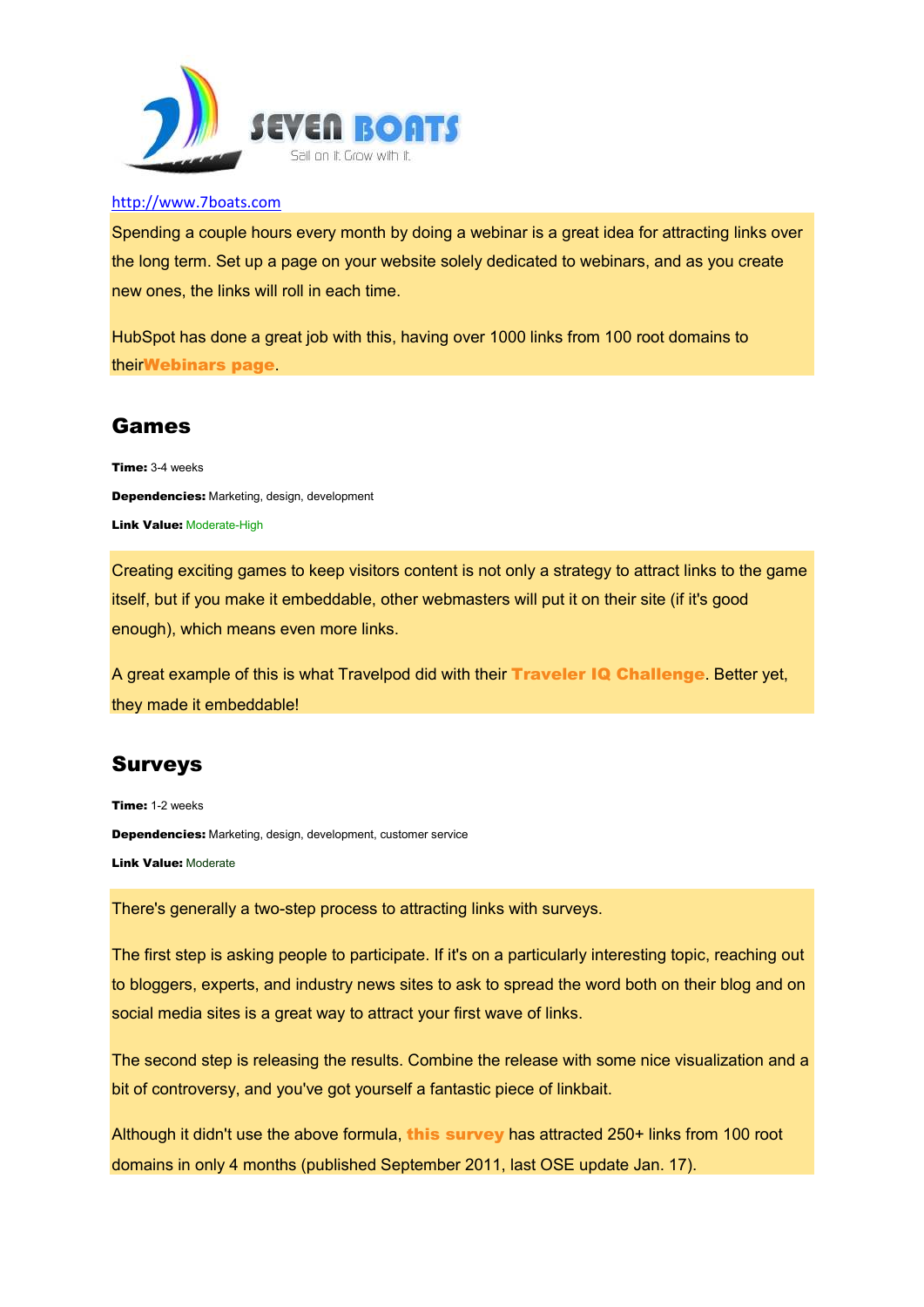

#### http://www.7boats.com **Microsites**

Time: 8-12 weeks Dependencies: Marketing, design, development, legal **Link Value: Moderate-High** 

Creating fun, quirky microsites is a great way to attract links. While some people might naturally link to your main site to give credit, they'll most likely link to the microsite, which should have at least one link back to you on it.

Here are a few highly successful ones. If you're thinking they might be too big of an investment, know that they don't have to be fancy.

# Google Maps mashup

Time: 1-2 weeks Dependencies: None Link Value: Moderate

Google Maps is a great tool, and you can use it to attract links if you get it in front of the right audience. A great idea would be to map out all the industry events taking place this year.

For example, Mashable linked out to 100 helpful mashups in this post.

# Curated rankings/scores

Time: 12+ weeks, ongoing Dependencies: None Link Value: Moderate

If you create rankings or scores of people, companies, or anything else, and if it's decent enough, then trust me, you'll get a few links. The best part  $a \in \mathbb{C}$  they don't even have to be accurate (of course it would be great if it was).

A few good examples are **Klout** and this list of Top blogs on Startups. Again, both aren't exactly accurate (Klout isn't the best depiction of your influence on Twitter, and the #1 blog on that list is no longer active), but people care about numbers and rankings, especially the ones that make them look good.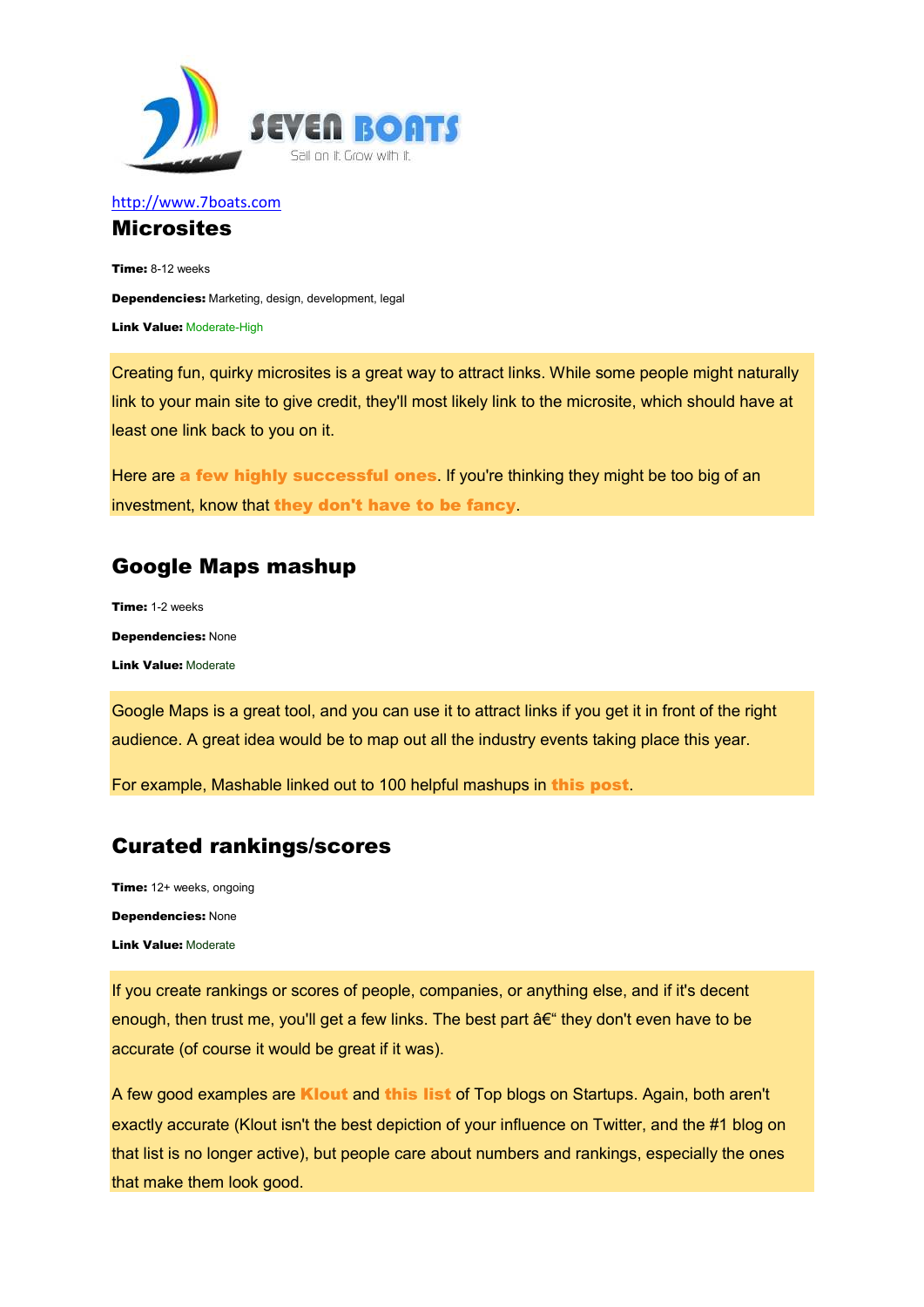

#### http://www.7boats.com **Crowdsourcing**

Time: 2-4 weeks Dependencies: None Link Value: High

Getting answers from a group of industry experts is another fantastic way to attract links. If the piece is good enough, and if you have the right influencers involved, the amount of links you'll attract can grow exponentially.

For example, SEOmoz did a study on ranking factors, getting input from over 130 different experts. You can probably guess it was a huge success. It's attracted 27,000+ links from 3,300+ root domains. Why? Because the experts did the promotion for them.

# Petition

Time: 2-4 weeks Dependencies: None Link Value: Moderate

If you and your community are passionate about a certain issue, start a petition. If you can gain any traction from an industry news site, it could catch on like wildfire.

This petition received 1,100+ links from over 200 root domains. Note: Although not recommended, because it isn't hosted on your site, one option is to use change.org to start your petition. It's an easy set up, and because it's hosted on their all ready popular site, you get all the added benefits of professionalism & exposure.

# **Lists**

Time: 2-4 weeks Dependencies: None **Link Value: Moderate-High** 

1.People.

2.Love.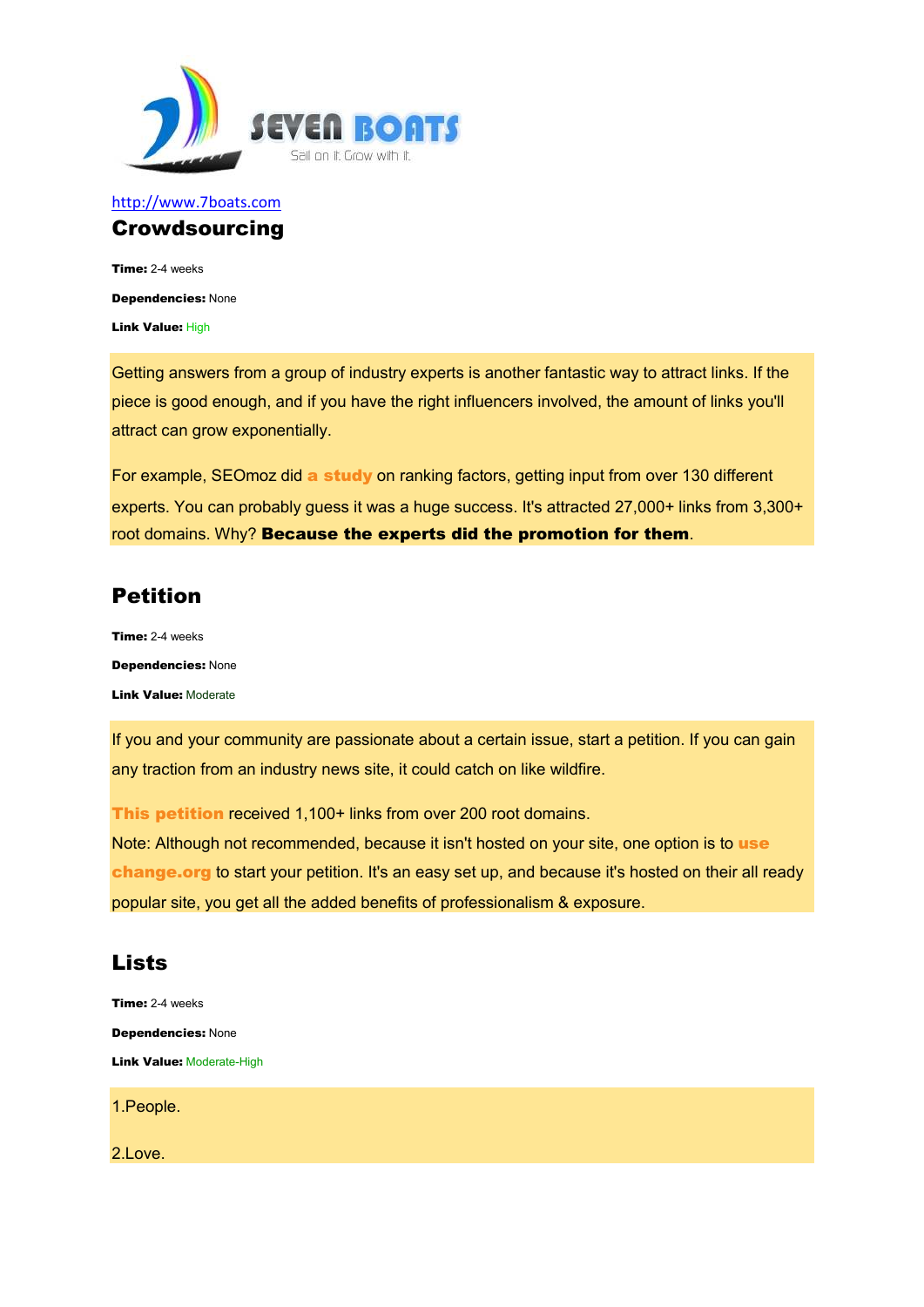

3.Lists!

Why? Because the content is super easy to digest.

Don't believe me? Check out this simple list of water conservation tips that received over 1,900 links from 400+ root domains.

# Debunking myths

Time: 3-4 weeks Dependencies: None

**Link Value: Moderate-High** 

If there's a common misconception in your industry, make sure you let everyone know. If it's big enough, and if your statements are bold enough, you could get some serious attention.

This debunking of 9/11 myths, with 4,000+ links from over 200 root domains, is a perfect example of it working flawlessly.

## Data/Research

Time: 4-8 weeks, ongoing Dependencies: None Link Value: High

By collecting data on just about anything, you can attract links. Why? Because, like lists, people absolutely love data. One reason is because they like to make conclusions from it that support their arguments.

Take it one step further. Release it as straight data, then release it again that makes it visually appealing with any of the strategies below.

**Pro tip:** If your data supports a side of an argument (i.e. nature vs. nurture debate), reach out to those that it would support. People love telling the world how right they are.

# Trollbait (controversy)

Time: 1-2 weeks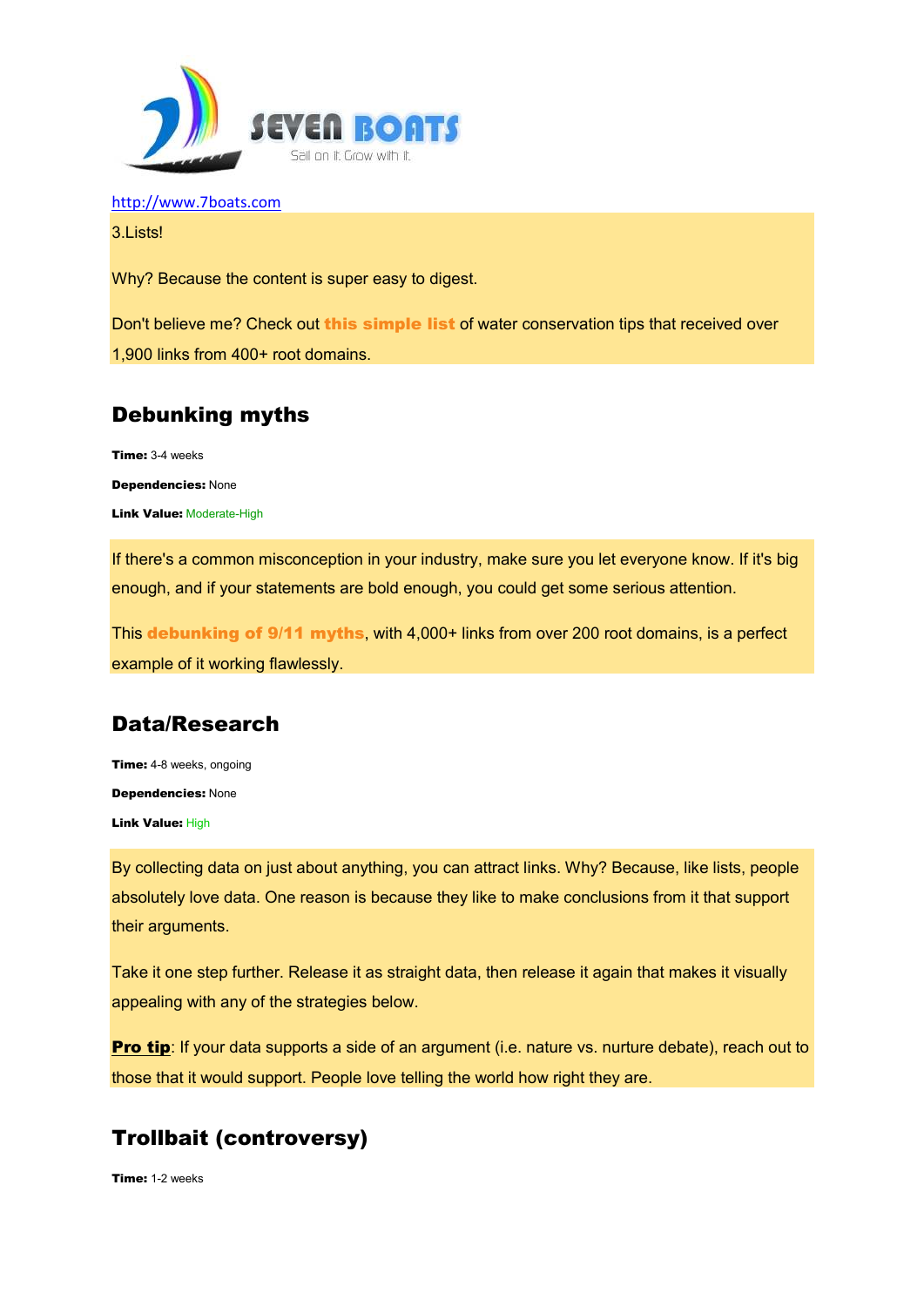

Dependencies: PR Link Value: Moderate

I love this term. I think Rand Fishkin or Kris Roadruck first said it. Basically, it's a better way to say "create something controversial".

Creating controversy can be a great way to attract links. Godaddy's SOPA fiasco is a fantastic example. They originally supported it (which rose controversy), and then stated they would now oppose it (which rose even more controversy).

# Interviews

Time: 2-4 weeks Dependencies: PR **Link Value: Moderate-High** 

Interviewing industry experts will always be a fantastic way to attract links, but getting them to interview is only half the battle. The other half is asking great questions.

A good way to find out what questions you should ask is by holding a Q&A with your blog's community, whether it's on Google+, Twitter, or any other site. Ask what kinds of questions you want your readers to see.

# HELPING WEBMASTERS

One of my personal favorite link building strategies is helping out, or adding value to, webmasters. By doing something for them, they'll be much, much more likely to give you a link. Here are a few ways to help out webmasters.

# Fixing grammar/spelling

Time: 2-4 weeks Dependencies: Content Link Value: Moderate-High Ross Hudgens **pointed this one out to** me. It's just as simple as it sounds; look for grammar & spelling mistakes, notify the webmaster, and ask for a link on a relevant page.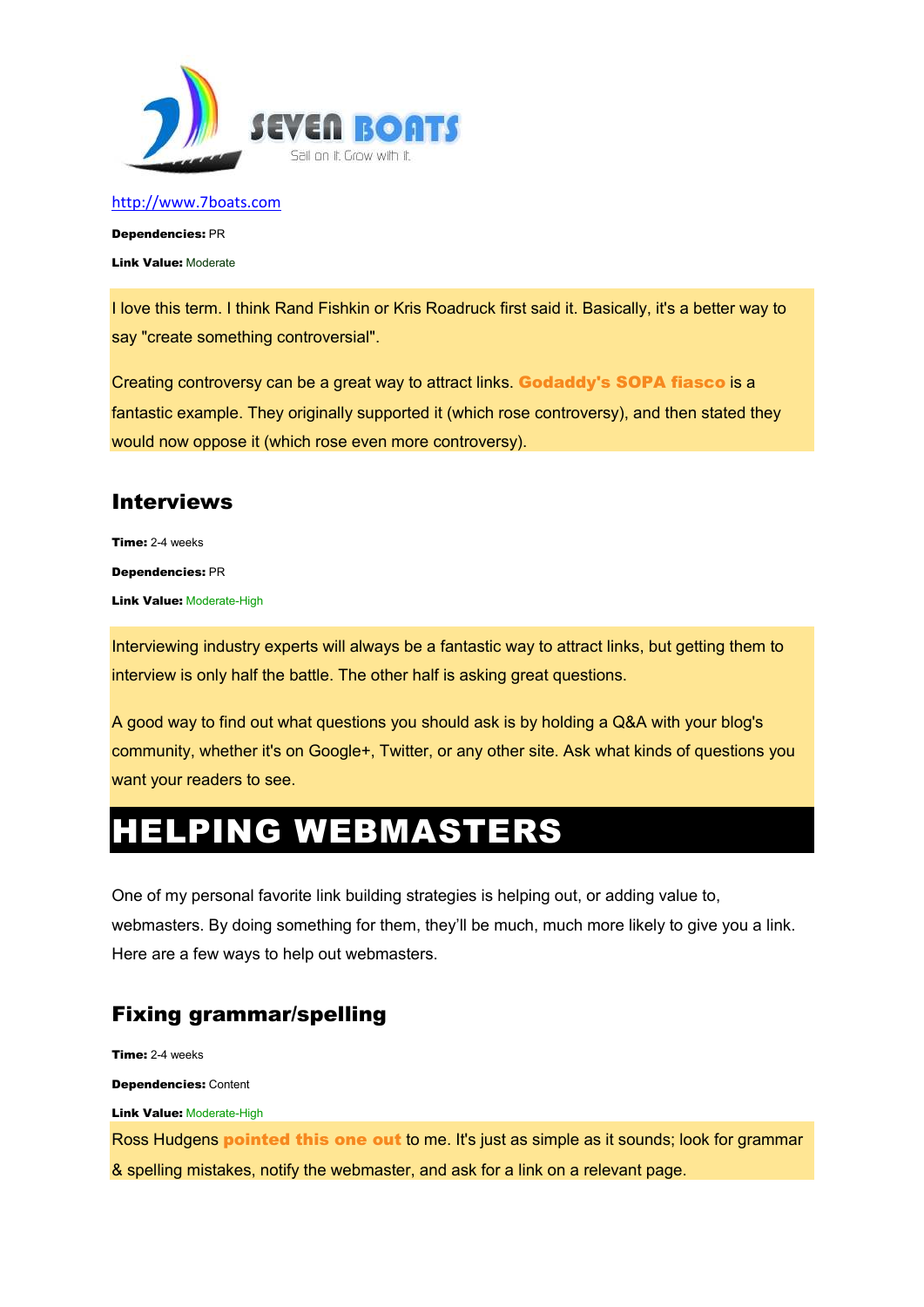

#### http://www.7boats.com Filling gaps in content

Time: 2-4 weeks

Dependencies: Content

**Link Value: Moderate-High** 

If a site is missing information on a certain topic, whether it's an article entirely or a portion of one that should be better elaborated on, reach out to the webmaster and ask if you could fill that gap. Here's a great post on this strategy.

## Update old content

Time: 2-4 weeks Dependencies: Content **Link Value: Moderate-High** 

If information is out date, do webmasters a favor and help update it for them. If you're in a rapidly changing industry such as SEO, look for articles & posts written a few years back that still get traffic (i.e. rank high for a decent keyword). This is because if many people no longer see the content, the webmaster probably won't care enough to have it updated.

Here's a great example. Danny Sullivan even states in the article that he needs to update it! If I knew Danny better, I'd outreach to him with newly updated content, and ask if he could replace it (he'd probably be more than likely to). Unfortunately he's not exactly easy to get in touch with, but in most cases for you, this shouldn't be a problem.

Remember, when you do update the content, make sure you add a link to you in it. We are building links, aren't we?

## Dead content recreation

Time: 2-4 weeks Dependencies: Content Link Value: Moderate-High

Take broken links one step further by recreating the content found at those URLs, then outreaching to not only that specific linking site, but also other sites linking to that broken URL.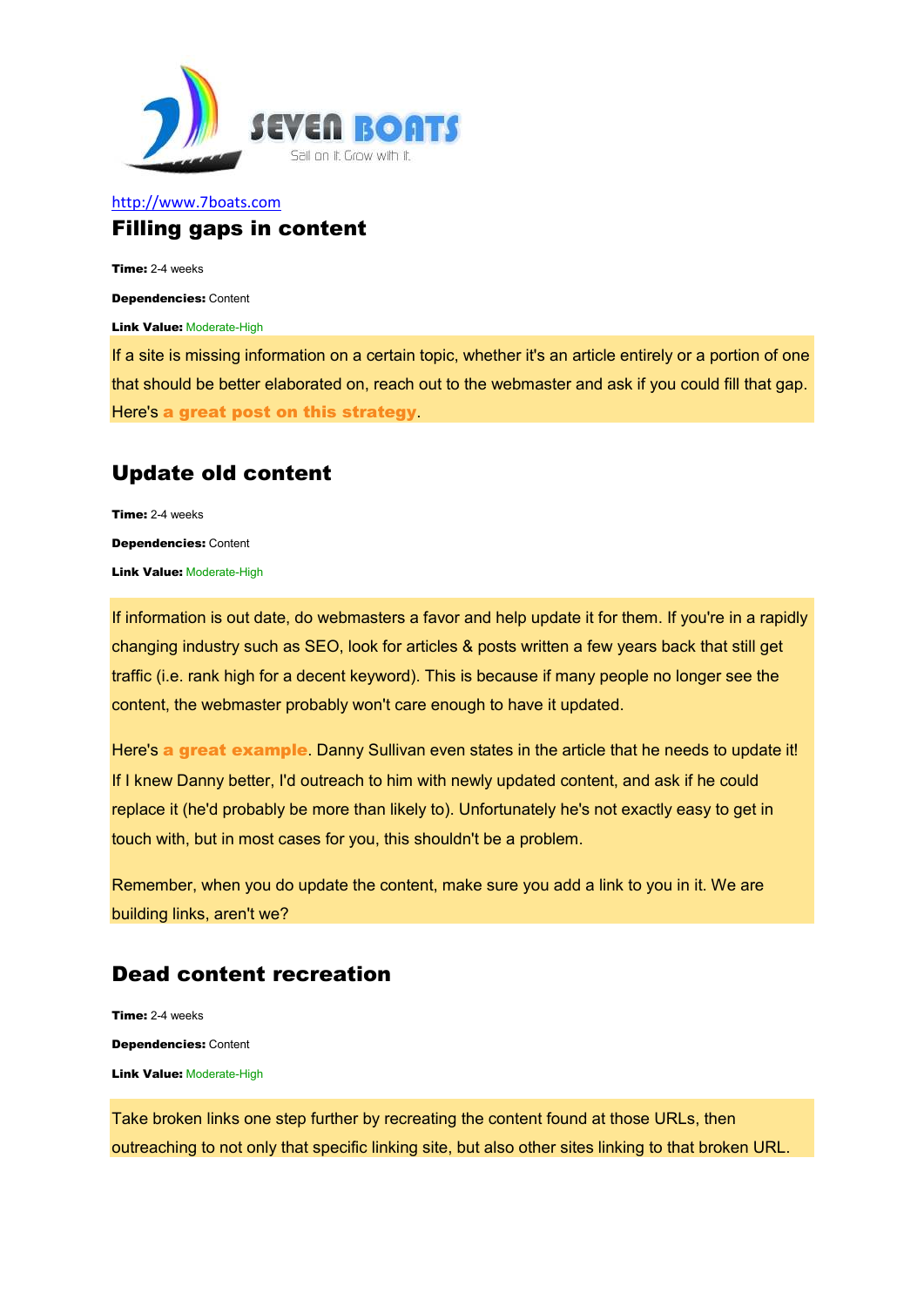

http://www.7boats.com For this, use Archive.org to find what content used to be found at that URL.

# Logo/Graphic/Web design

Time: 8-12 weeks Dependencies: Design Link Value: Moderate

A decent website usually has some sort of logo, graphic, and web design. If you have any experience with any of these, reach out to webmasters and ask if they'd like any of the above services free at no cost.

Sometimes it doesn't have to be a major website makeover. Michael Kovis has helped me make a few CSS tweaks in the past, something that I've been very, very thankful of. Casey Kluver helped me with a bit of javascript that went into making this very post!

If you don't know design, you can get someone on Fiverr to create a logo for 5 bucks. No, it's not going to be amazing, but it'll get the job done.

# Give them hosting

Time: 1-2 weeks Dependencies: Development Link Value: Moderate

Every webmaster has to fork out a few bucks (or more) a month for hosting. Why not help them out by either providing hosting or paying for it? For those who have a server, this shouldn't cost you a penny. A great thing to ask for would be a link in their blogroll.

# Broken links

Time: 1-2 weeks Dependencies: None Link Value: High

Out of all the strategies listed, this is my favorite. The scalability of finding broken links is crazy awesome. In a nutshell, you'll be finding pages that could potentially link to you, looking for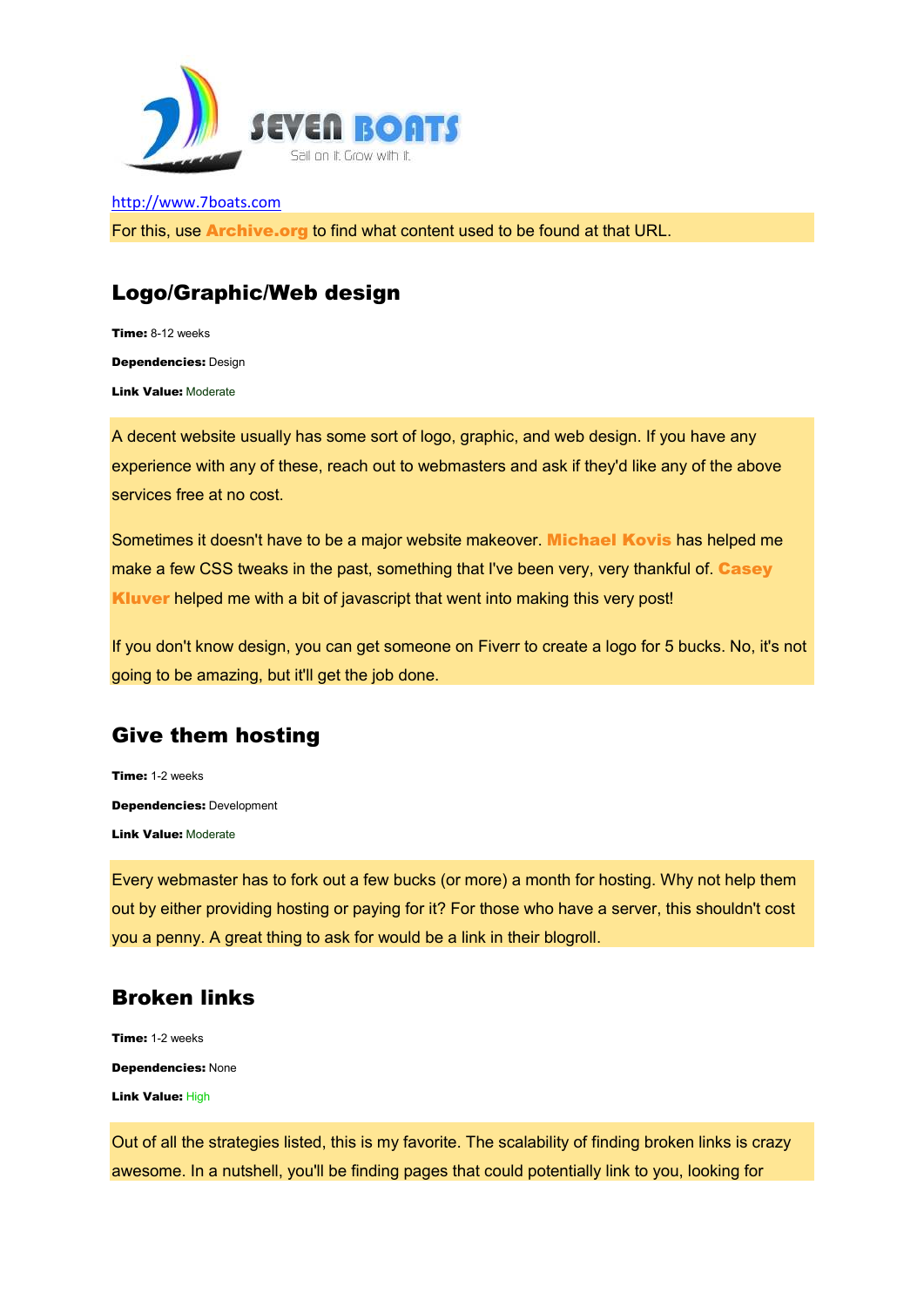

broken links on the page, and if there are any, you'll let the webmaster know and ask if the broken link could be replaced with a link to you.

You can get really creative with broken links. It's by no means a narrow,

straightforward strategy.

Here's a great guide on the entire process.

# Finding malware

Time: 1-2 weeks Dependencies: None Link Value: Moderate-High Chris Dyson **pointed this one out**. Use ScrapeBox to find sites with malware, then reach out to webmasters, let them know, and ask for a link. **Remember:** don't go to their site! You might get a virus. Use a whois lookup to find contact info.

# Fight Viagra Hackers

Time: 2-4 weeks

Dependencies: None

**Link Value: Moderate-High** 

There's a huge issue on the Internet that I didn't realize could be used to build links until recently. Hackers (most notably trying to get links with anchors like "buy cheap viagra") are infiltrating blogs, college sites, and regular html websites in order to get the links they want. A lot of times, the webmasters of these sites have no idea it's happening. Here's an awesome case study on using that to help you build links. And yes, creative would be an understatement.

# SOCIAL

By no means are social media and link building two disconnected parts of your web marketing strategy. Here are a couple of ways to build links using social media sites.

# **Twitter**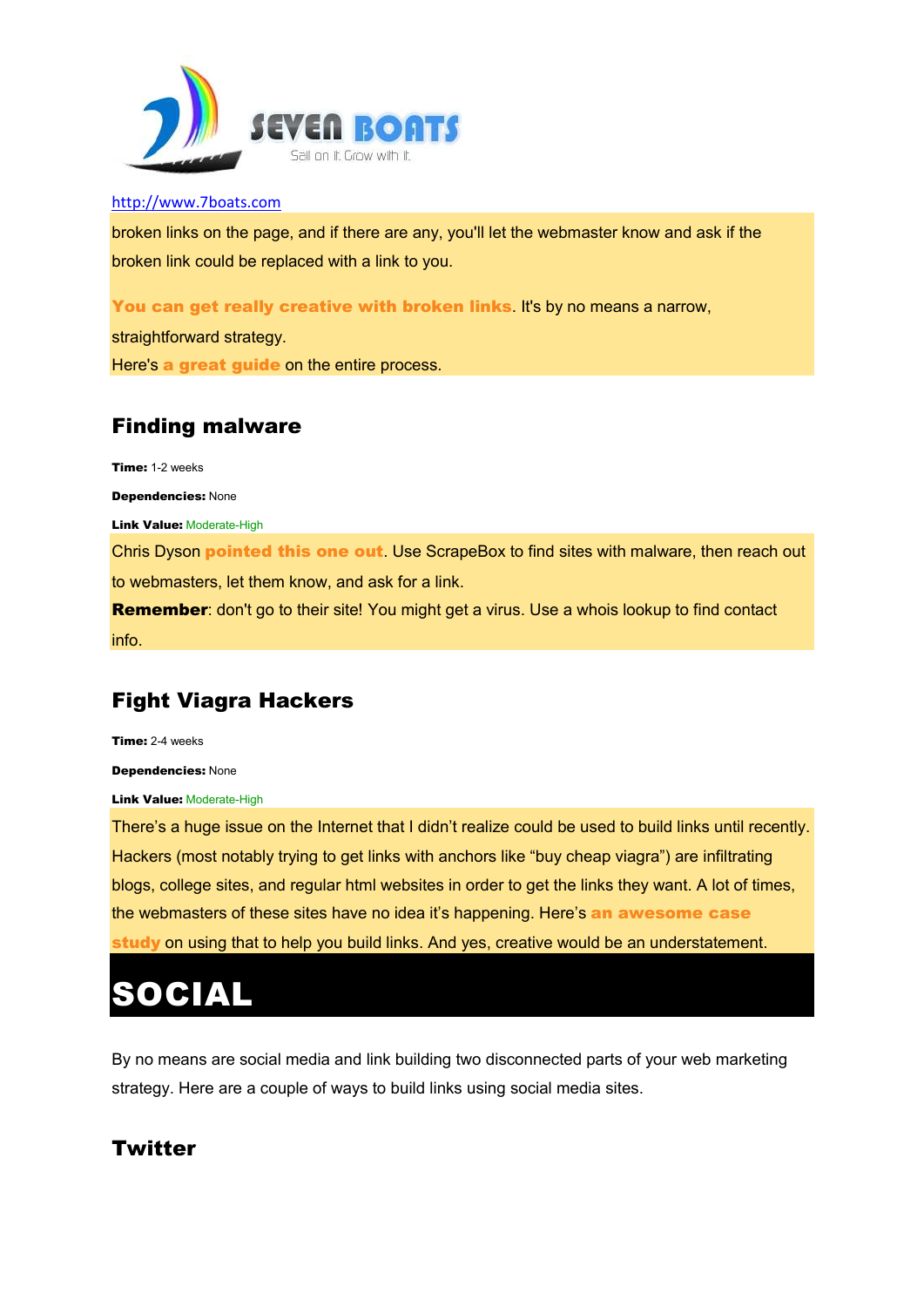

**Time:** 1-2 weeks, ongoing

Dependencies: None

Link Value: High

If you've got a Twitter account, then you've got **15 easy links** in the bag.

Outside of those, there are numerous ways to build links with Twitter. Instead of listing them all here, just watch this video.

# Social bookmarking

Time: 1-2 weeks, ongoing Dependencies: None **Link Value: Low-Moderate** 

Sites like Delicious, Digg, and Pinterest offer a bit of link equity through social bookmarks. Because they're so easy to abuse, they don't have much value, but if you're looking to get the ball rolling in the beginning, think about bookmarking all of your posts and pages.

The only ones you should really be using are these 10, Pinterest, and niche specific ones (i.e. Inbound.org for inbound marketing).

# CREATE USEFUL THINGS

If you build it, they will come. There are numerous things you can create that webmasters can embed on their site. In return, of course, you'll get links.

Some of these things will also naturally attract links to the page you're offering on them, so they work both ways.

Note: Web tools aren't listed here because they aren't something webmasters can physically put on their site.

# Icon sets

Time: 2-4 weeks Dependencies: Design **Link Value: Moderate-High**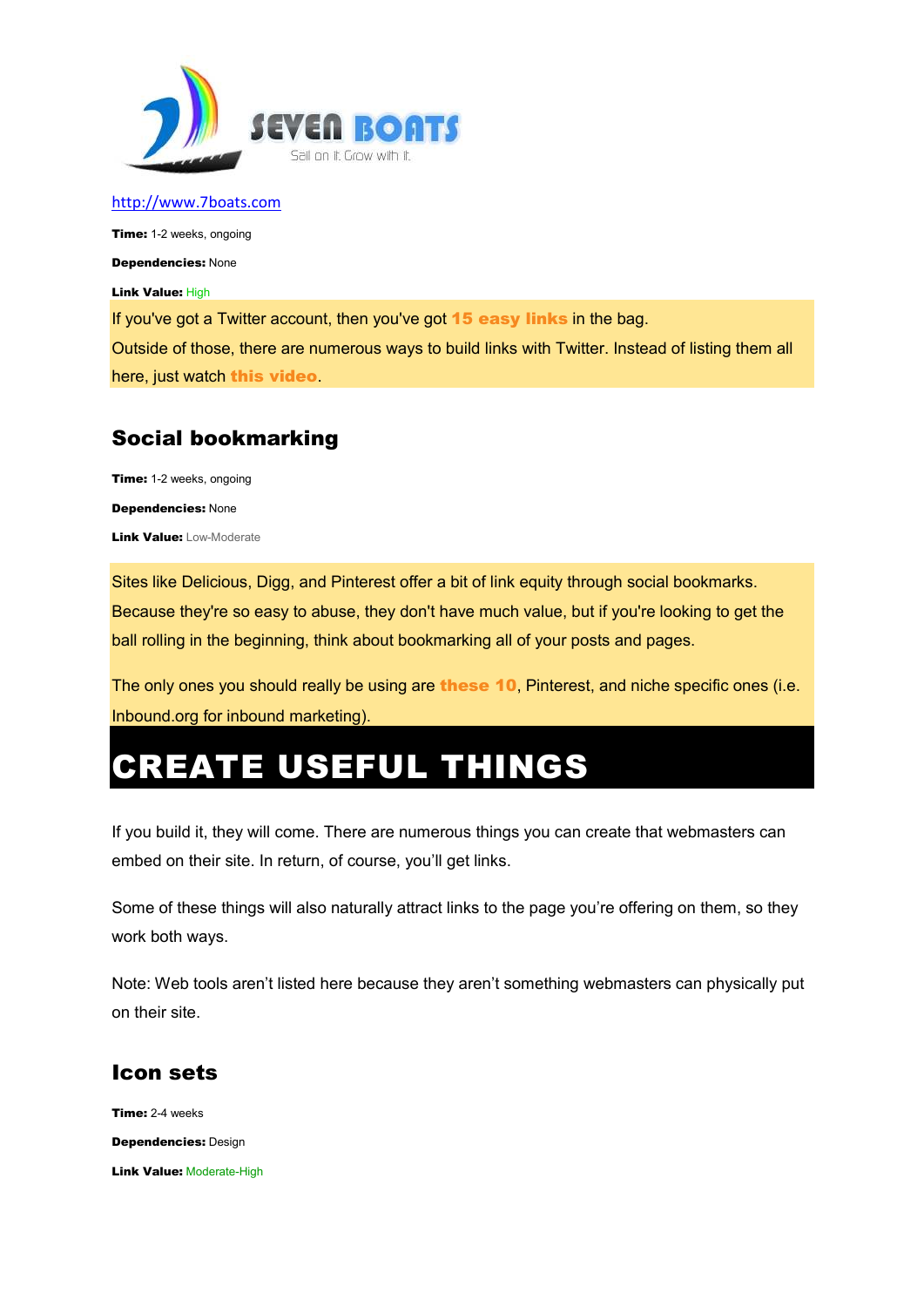

They're easy to create, and if they catch on, you'll get a ton of design blogs linking to you.

You don't have to know design to create an icon set & get links to it. Hire someone (on oDesk for example) to create a set for your blog. Then give away the set for free in a new blog post for anyone who wants it, and of course, notify design blogs about your free giveaway (they love free giveaways!).

# Badges

Time: 3-4 weeks

Dependencies: Design

Link Value: High

Creating badges, such as the ones for the TopRank BIGLIST, work great if you're giving out awards.

On the other hand, you can create a badge like this for anyone, and not just an exclusive group.

Obviously, make sure you get a link from the badge. If they're sitewide, then congratz!

# WordPress themes

Time: 4-8 weeks

Dependencies: Design, development

Link Value: High

If you're thinking about designing WordPress themes, know this: the links you get have little value, and that to gain any real value, the anchor text needs not to be spammy (i.e. exact match) and the theme needs to be used by sites with relevant content.

For example, if you're a sports blog, create a sports theme.

If you're OK with this, here's the best guide on the Web for **utilizing WordPress Themes** for links.

# Drupal Themes

Time: 4-8 weeks Dependencies: Design, development Link Value: High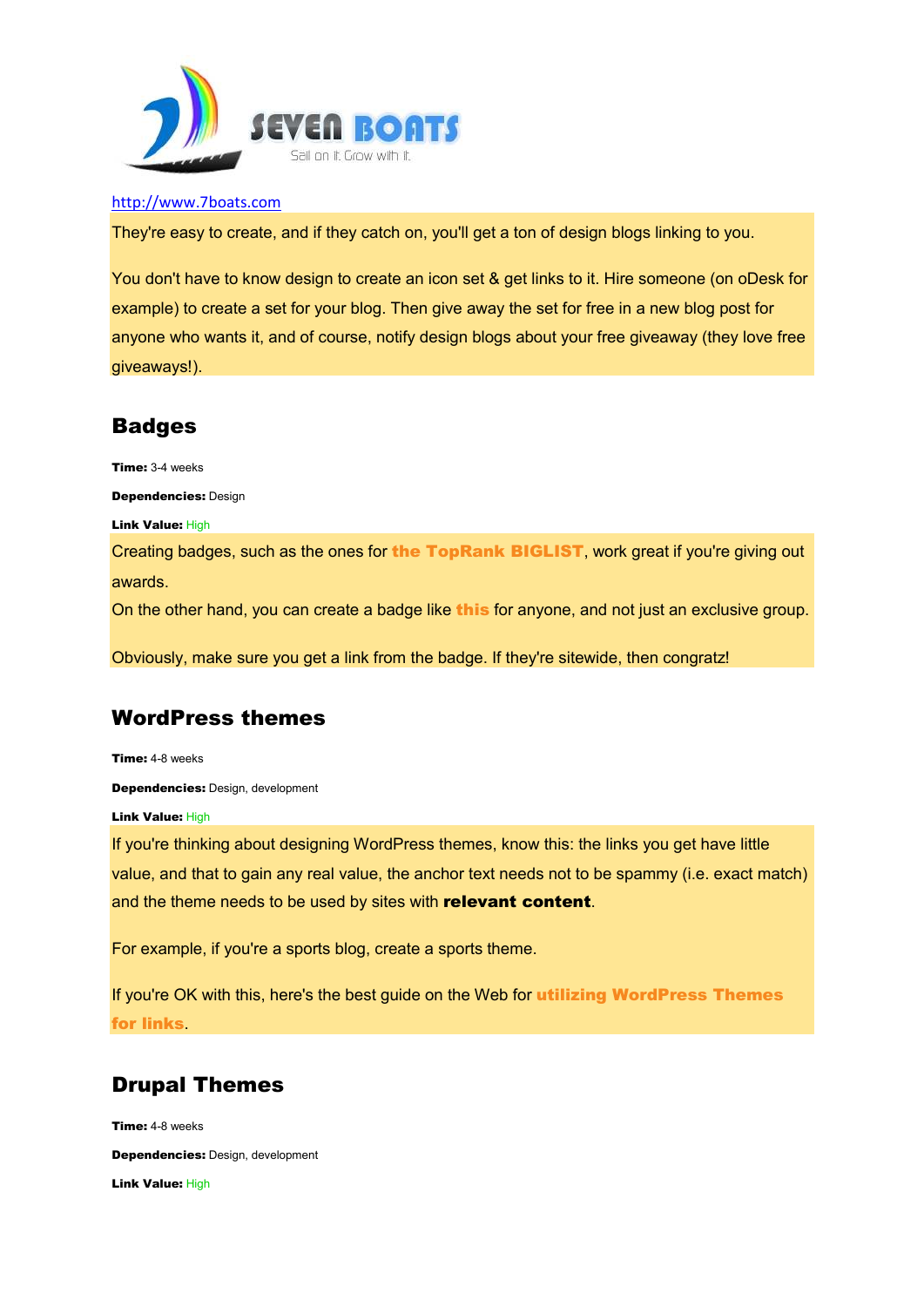

Just like WordPress themes, Drupal themes can be developed to build links exponentially.

If you've ever looked into theme development, you know most people are focused on WordPress. Use this to your advantage. Develop a Drupal theme because you'll have far less competition. The official Drupal theme directory includes only 955 themes as I'm writing this.

## **Widgets**

Time: 4-8 weeks Dependencies: Design, development Link Value: High

By creating embeddable widgets, webmasters can place them on their site, and if you coded it correctly, you can easily get a link back.

# Plugins & extensions

Time: 2-4 weeks Dependencies: Development Link Value: High

CMS plugins & extensions, like those for WordPress & Joomla, can get you a few links.

For example, in the Sharebar plugin, the default setting includes a link on the bottom of the floating bar. It can be disabled, but some people don't bother, thus giving the developers a link.

# Toolbars

Time: 2-4 weeks Dependencies: Development Link Value: High Here's a great example of a toolbar that Webmasters can place on their site (with a link in the toolbar, of course). Alternatively, you could create a browser toolbar, such as the SEO toolbar from SEObook.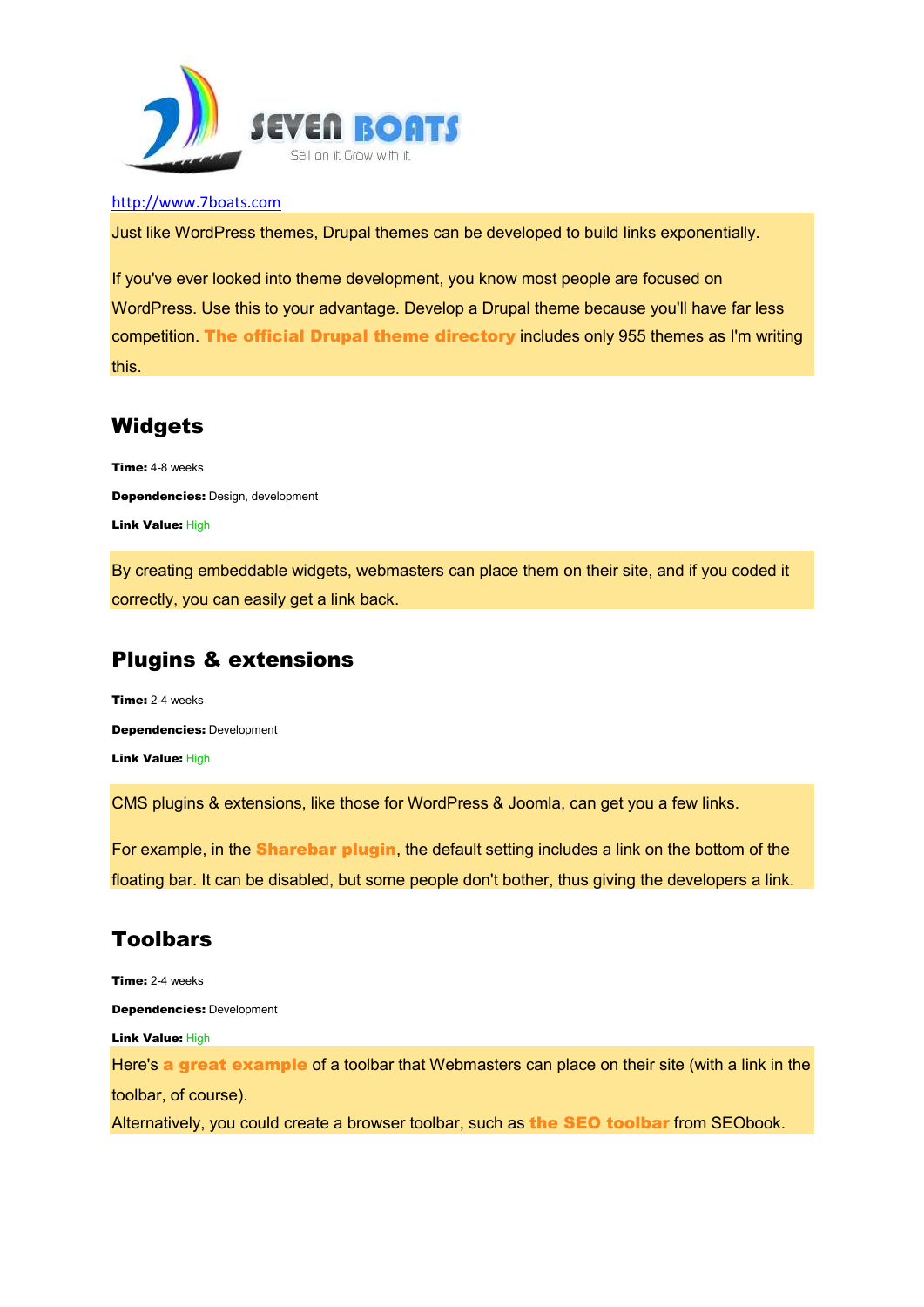

# PAID STRATEGIES

If you have a little room in your budget, then consider some of the below paid strategies. Google is against paid links, but there are some out there that are acceptable, such as the ones listed below.

## Paid reviews

Time: 2-6 weeks Dependencies: Customer service Link Value: Low

If you've got a product or service you want reviewed on a blog, you can pay for one. By using sites like sponsoredreviews.com, ReviewMe.com, and PayperPost.com, you can pay for blogger reviews. Of course, they'll link to you in the review.

## Pay authorities to embed your badges

Time: 2-4 weeks Dependencies: Financial Link Value: Moderate

It's a paid link that cannot be detected, it increases brand awareness & trust, and best of all, it can be used to get natural embeds.

For example, if I get one of the two bloggers in the industry to embed a badge of "Featured in Top 10 X Blogs in 2012", and I outreach to a few mid level bloggers that I also included (exactly for this reason), they'd be more than happy to embed it, because if the big time blogger did, they'd be honored to.

Honestly, if you're going to pay for a sitewide, this is the way to go. There are so many added bonuses.

Note: If you go for spammy anchor text, and not branded or partial, it could send spam signals, so don't play around there.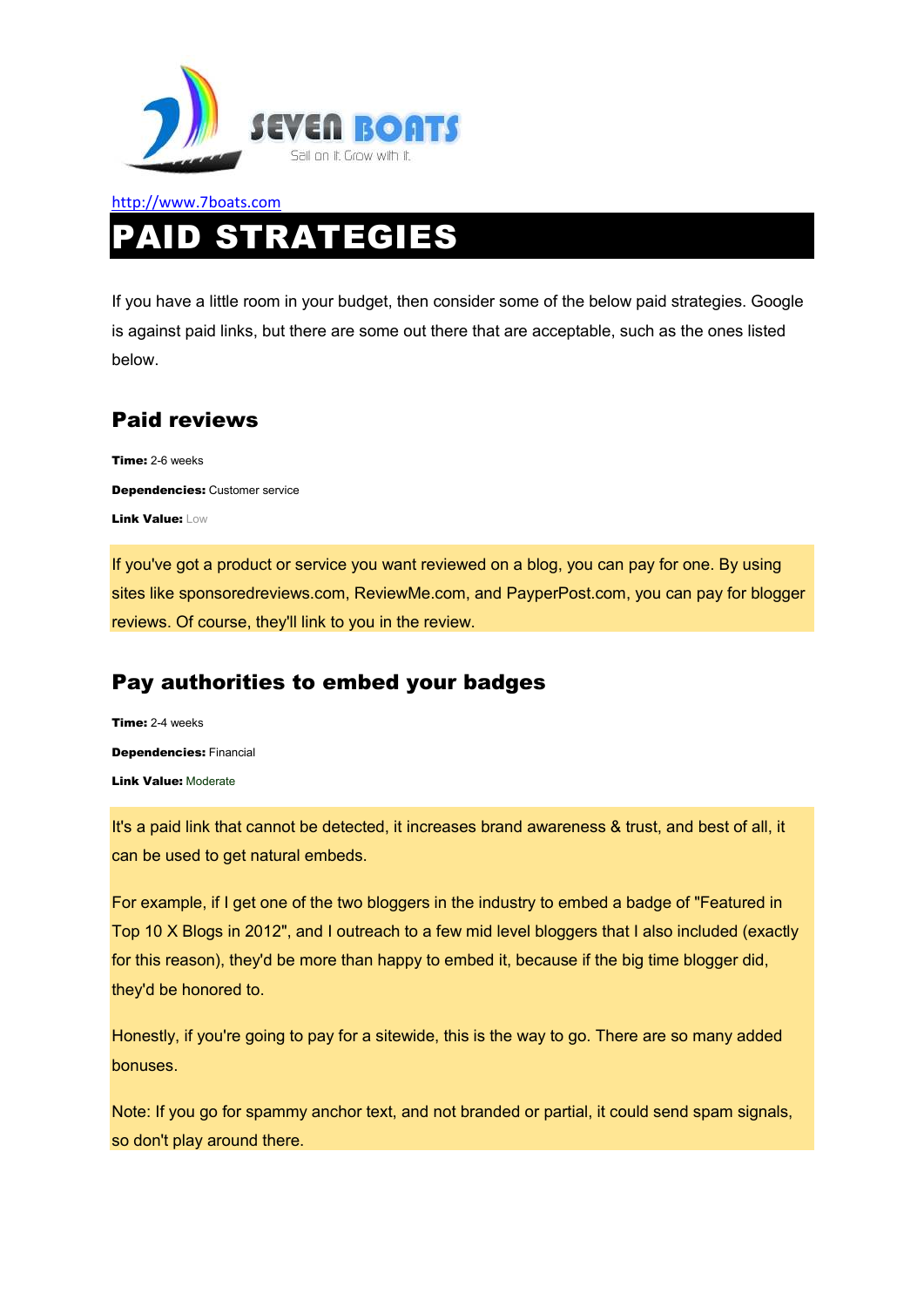

#### http://www.7boats.com Sponsor contests

Time: 2-4 weeks Dependencies: Legal, financial Link Value: High

Blogging contests usually don't cost more than \$50-100 to sponsor. Make sure to look for ones that require participants to post about the contest on their blog & link to each of the sponsors in the post.

# Sponsor clubs

Time: 2-4 weeks Dependencies: Legal, financial Link Value: High

Most colleges have a wide range of clubs, and if you ask one to sponsor it for a link in return, they'll probably say yes. You can usually sponsor one for \$50.

# Sponsor events

Time: 2-4 weeks Dependencies: Legal, financial Link Value: High

Whether it's a local meet-up, industry conference, or anything in between, event groups are always looking for sponsors, and you can usually get a link in return for a \$100-200 sponsorship.

Wil Reynolds brought up a good point in this post. The moment an event is over, ask if you could sponsor next years. The event committee will be so excited that they'd instantly say yes, and in the end you get the link for close to two years instead of one.

## Sponsor venues

Time: 2-4 weeks Dependencies: Legal, financial Link Value: Moderate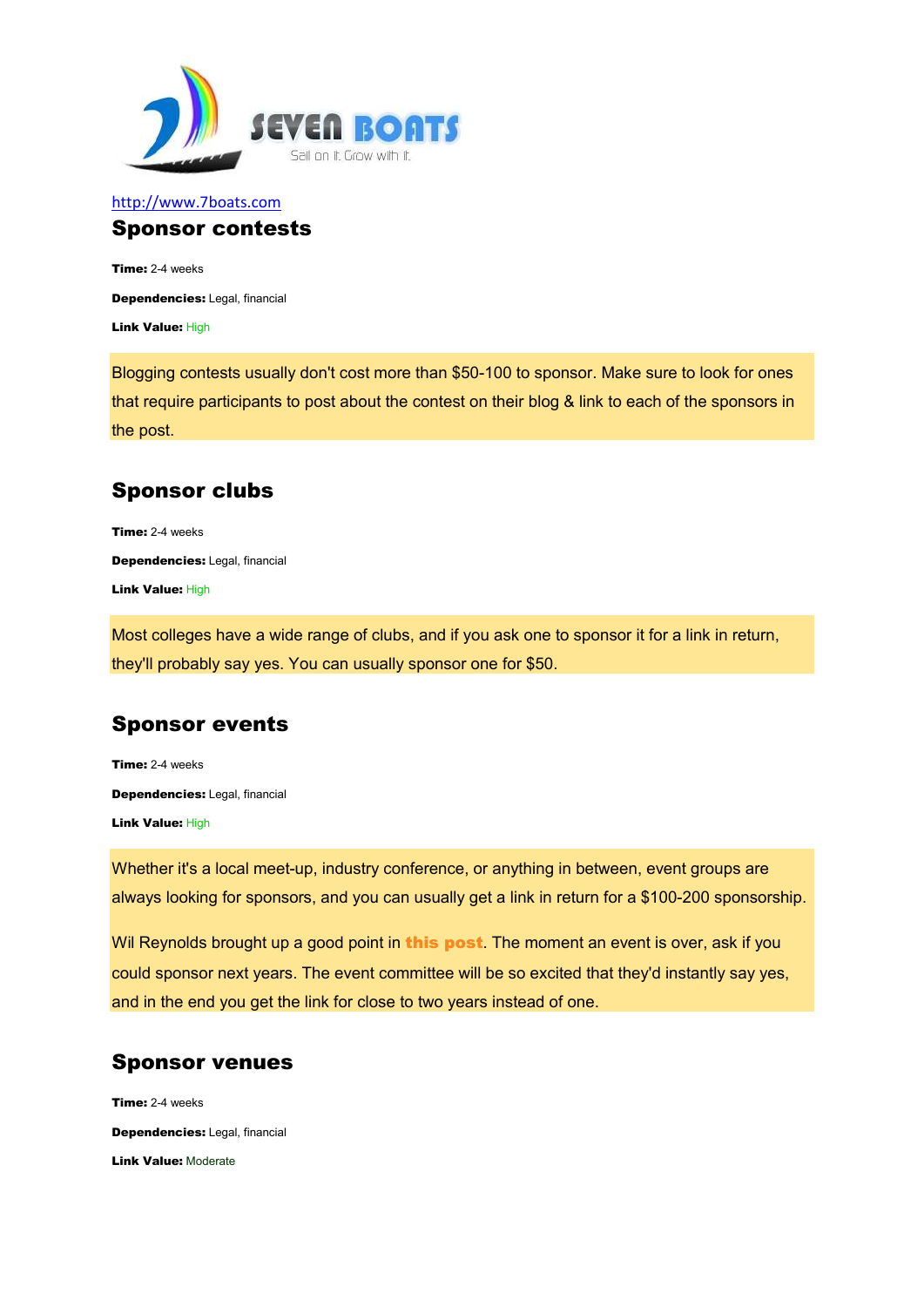

You talked a good deal about sponsoring events, but you can also secure links from sponsoring venues where these events take place. I've seen this most successful for outdoor/sporting venues (such as my local Georgia Soccer Park) but I've also seen it be successful for indoor/conference-type venues as well.

# Donate to charities & non profits

Dependencies: Legal, financial Link Value: High Charities and non-profit organizations usually have a donators page like this one. The amount you need to donate to get the link shouldn't be more than \$50-100. Theme sponsorship

Time: 2-4 weeks

Time: 2-4 weeks

Dependencies: Legal, financial

Link Value: High

It's a bit shady, but sponsoring WordPress themes is a way to build links. They usually don't cost more than \$25-50 per sponsorship. If you're thinking about doing it, check out this guide to theme sponsorship.

# Crowdfunding

Time: 2-4 weeks Dependencies: Legal, financial Link Value: Moderate

While only some link out to funders, there are a ton of crowdfunding opportunities that you can use to make small investments in various businesses. For link building, make sure you get in touch with the individual business so you make sure that you can get a link in return for funding their project.

I have to give credit to Chris Gilchrist and **this post** for this one.

## Sponsor animal shelters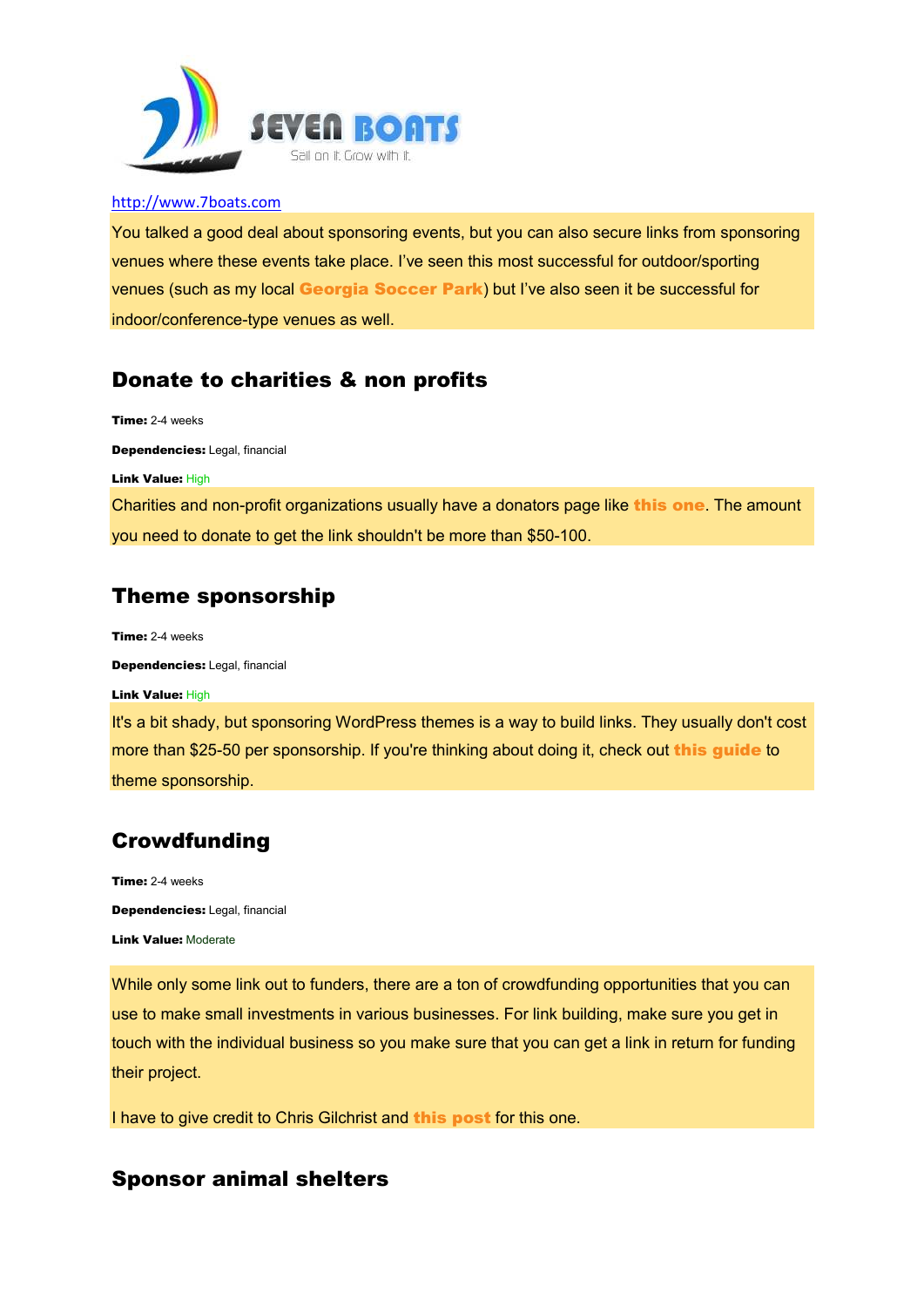

Time: 2-4 weeks Dependencies: Legal, financial **Link Value: Moderate-High** 

There are usually more than a few local animal shelters you can sponsor, and according to Adam Melson in this post, they can be as low as \$10.

## Buying StumbleUpon Traffic for the webmaster

Time: 1-2 weeks

Dependencies: None

Link Value: Moderate

Ask webmasters if they'd give you a link on a relevant page in exchange for \$10-20 worth of StumbleUpon Paid Discovery traffic. Sometimes they'd be willing to link regardless of the PD traffic, so this just encourages them to link even more.

## Hire industry veterans

Time: 12+ weeks, ongoing Dependencies: None Link Value: High

Relationship building can be hard. Find people in the industry you can hire that can tap into their list of contacts for links, because they've already built up those connections. This can extremely helpful for those who are just starting to try to make a name for themselves.

## Hire veteran link builders

Time: 12+ weeks, ongoing Dependencies: None Link Value: High

Just like industry veterans, experienced link builders have built up little black books of contacts (at least the good ones have). Chances are they've dealt with people in either your vertical or a very similar one. In that case, they can get in touch with those contacts, saving you the time to initially build those relationships.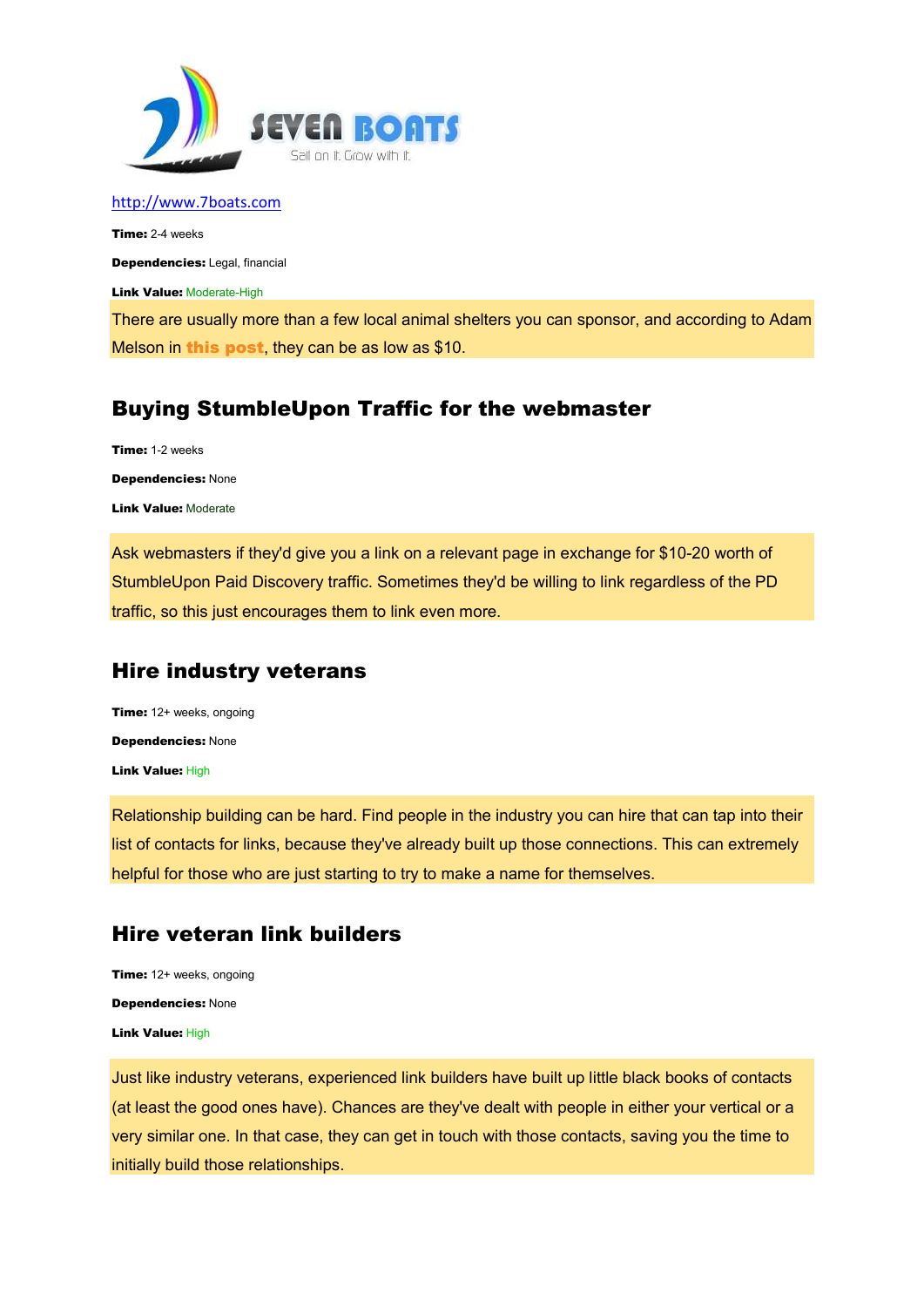

#### http://www.7boats.com Content acquisition

Time: 2-6 weeks Dependencies: None

Link Value: High

If you find highly linked to content on sites that are no longer maintained, reach out to the webmaster and ask if you could pay him \$100-200 to 301 that page to a page on your site that has the content. Chances are he'd be more than willing to if he doesn't care anymore.

*Note*: this isn't white hat.

# COLLEGE/EDUCATIONAL LINKS

.Edu links are some of the best, yet toughest links to get. There are a few specific strategies I listed below that work great if you're willing to try them out.

## Write curriculum

Time: 4-8 weeks Dependencies: Content **Link Value: High** 

Reach out to universities and let them know about your expertise. By writing curriculum for courses (the more basic, the easier it is to get involved), you can get a few citation links from their site.

## Intern/Job postings

Time: 8-12 weeks Dependencies: HR **Link Value: Low-Moderate** If you have any job or internship opportunities, you can get a few easy .edu links. For example, if you work in anthropology and you're looking for an intern, here's an easy link.

## Offer discounts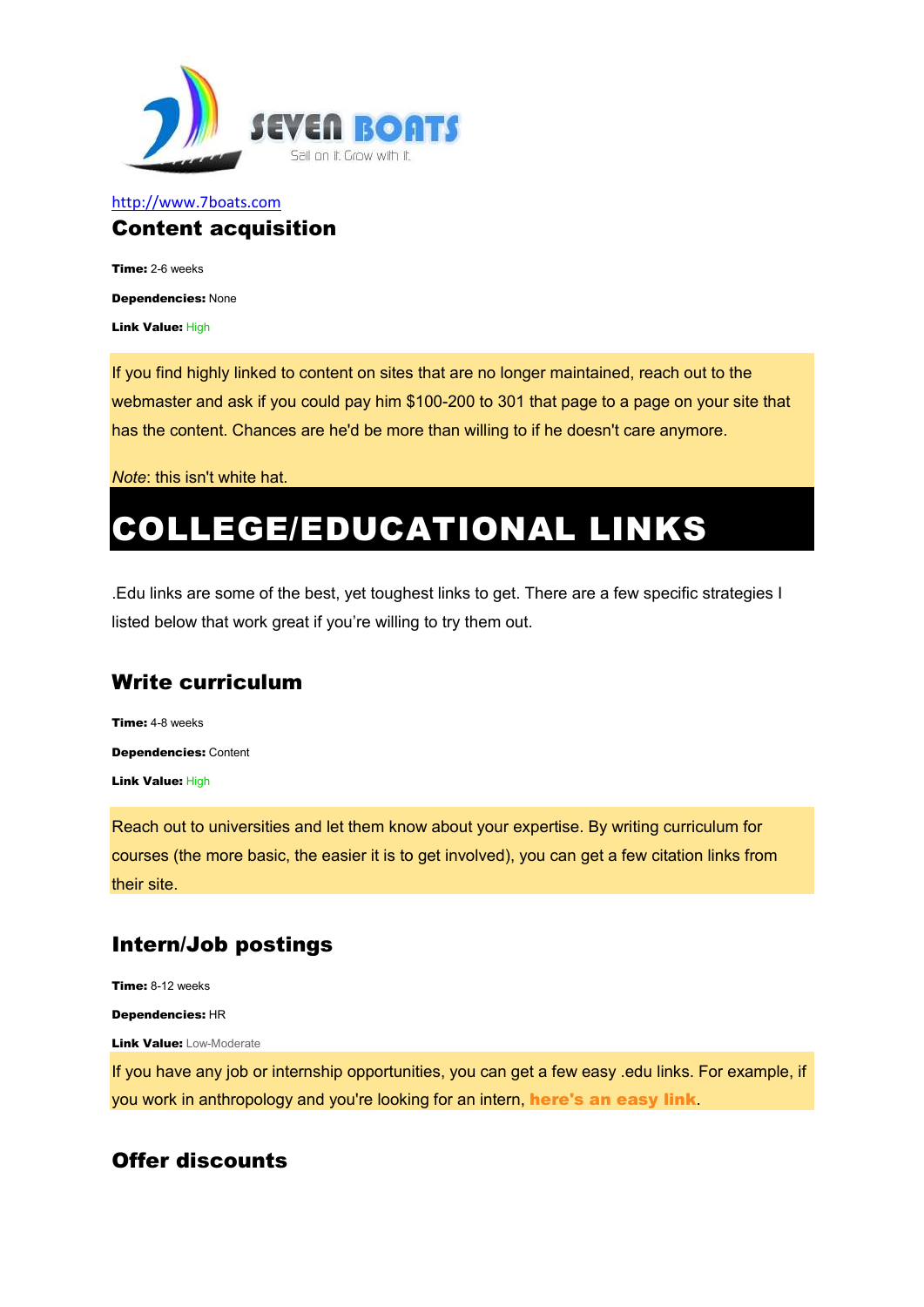

Time: 1-2 weeks Dependencies: Marketing, legal, customer service

Link Value: High

By offering discounts to faculty, teachers, and students, you can easily get links from pages likethis.

# Speak at universities

Time: 1-2 weeks

Dependencies: Marketing, PR, executive team

Link Value: Moderate-High

Most universities announce speakers on their website, and when they do, make sure a link to your site is included.

# **Scholarships**

Time: 4-8 weeks Dependencies: Marketing, PR, legal Link Value: High

Scholarships can become the bread and butter of your .edu link strategy if it's in the budget. Give out a decent sized scholarship, such as \$500-1000, and reach out to multiple colleges & high schools. You don't have to settle for just a couple here; usually there's not a limit on this one.

You could take it one step further and set it up as a contest; the finalists have to write blog posts on your blog on why they deserve it, and half the voting is done socially (i.e. tweets, +1s, FB likes). Heck, I bet you could get even more creative at that point.

# Alumni directories

Time: 1-2 weeks Dependencies: None Link Value: Moderate

Most colleges dedicate a part of their site to their alumni, and some of them link out to their alumni's websites.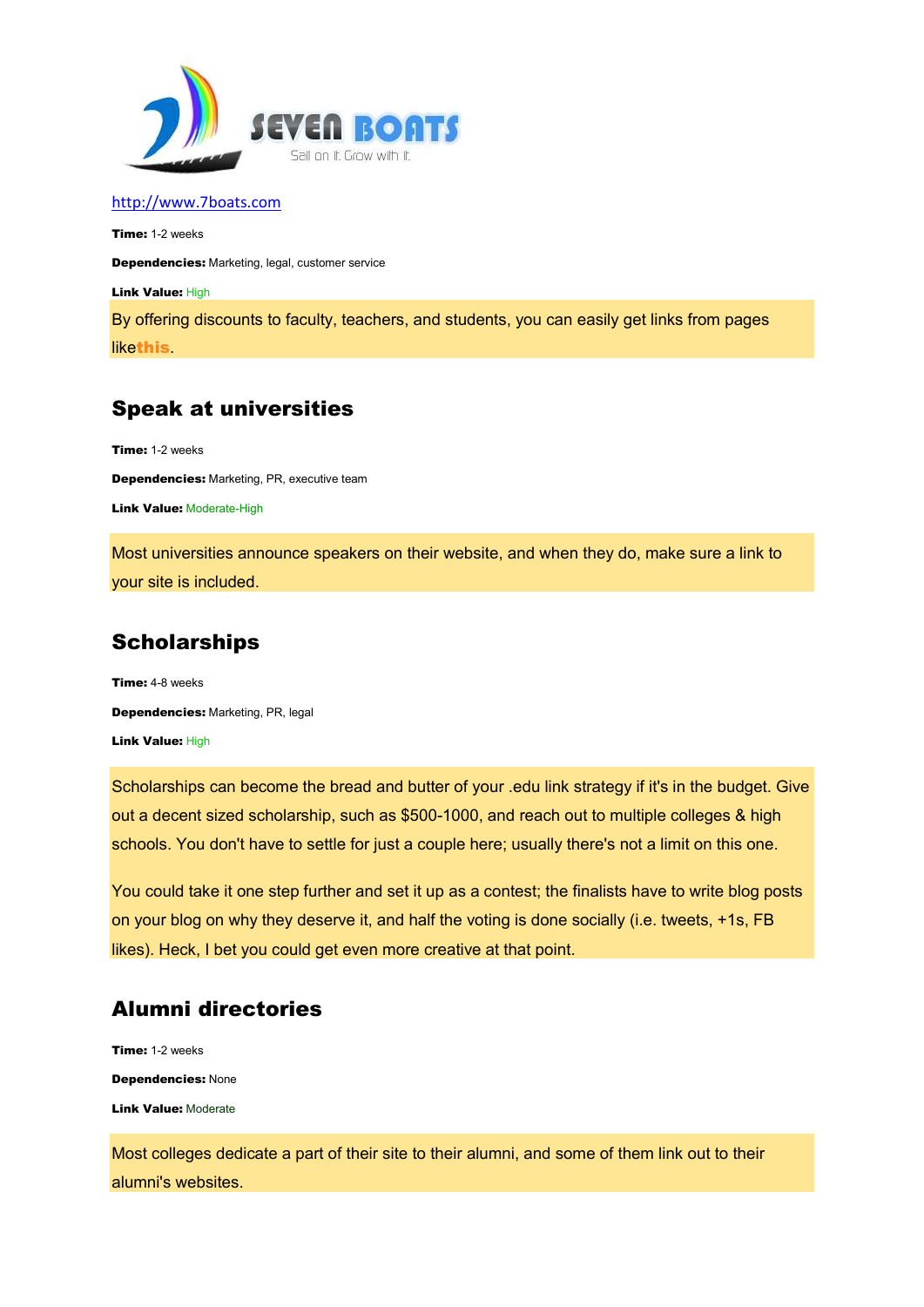

For example, one of my client's competitors had a link from one of the Harvard Business School's most authoritative pages, only because they got listed under "HBS Entrepreneurs".

# Alumni spotlight

Time: 1-2 weeks

Dependencies: None

Link Value: Moderate

This is very similar to your Alumni Directories but it's more valuable (albeit admittedly a bit more difficult to secure) based on the fact that your link has contextual relevance rather than simply a directory. Many colleges and universities love to share stories about notable alumni with links back out to the associated websites (here's an example). Ask your clients for a list of the alma maters for their high profile employees and pitch their stories to these universities. **Pro tip:** You should also see if there are any Awards (such as **Drexel's 40 under 40)** that might provide additional opportunities for links.

# Student blogs

Time: 3-4 weeks Dependencies: None Link Value: High

Students are allowed to create blogs on their respective college websites, so get in touch with them. They're a lot easier to get links from then a regular college webmaster. Whether it's buying them lunch or making sure you get a link from a college intern, you can always get links through students.

# COMMUNITY STRATEGIES

By interacting in communities, you can not only build links, but also relationships (remember how I said how important they are at the top?). This is a great way to get to know people in your industry while snagging a few links at the same time.

# Community newspapers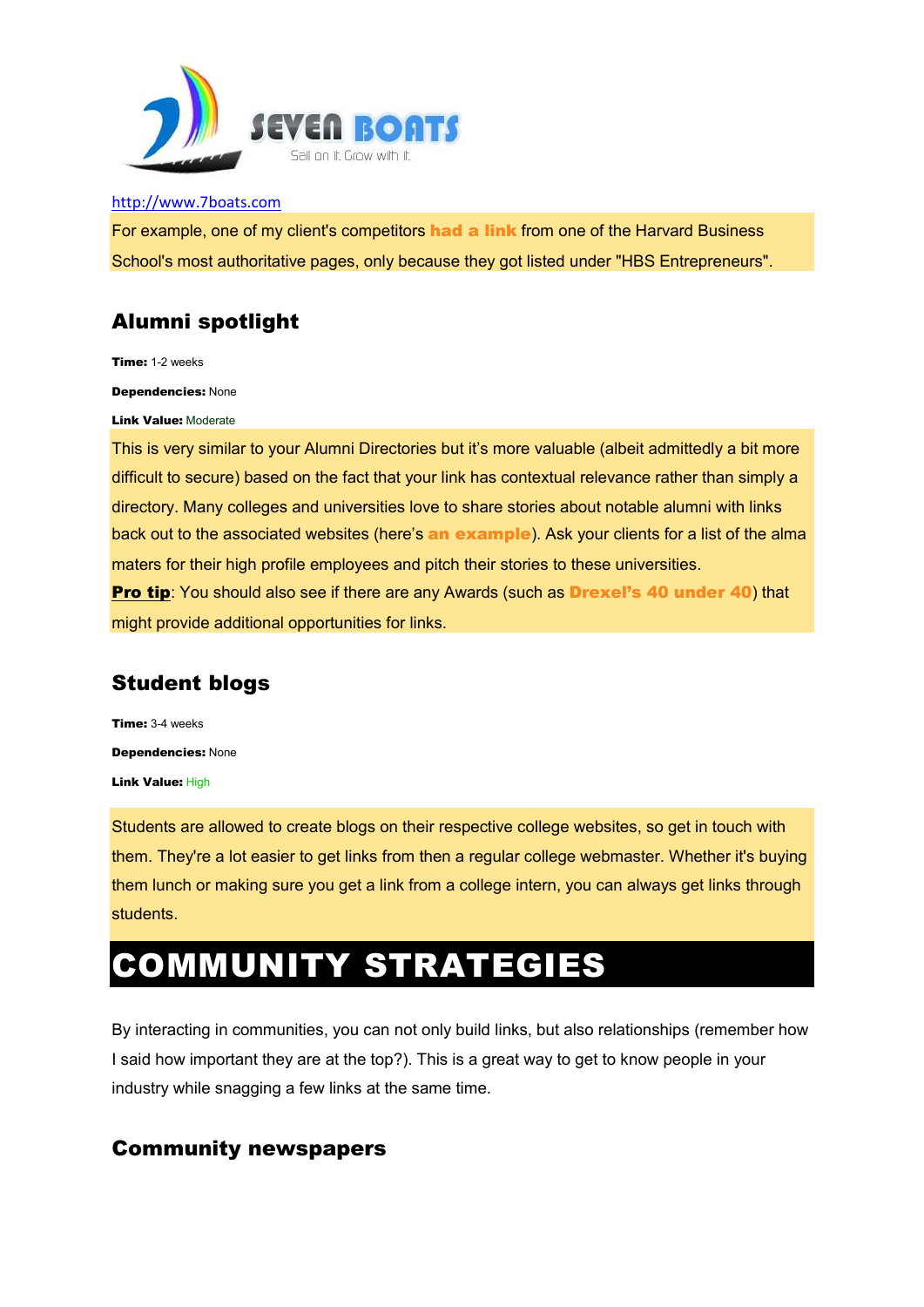

Time: 3-4 weeks Dependencies: Content

Link Value: High

There are a number of online newspapers that are run by the people, for the people. By contributing, curating, and adding your insight, you can get links from these sites on a regular basis (you get the chance to promote yourself in your bio on most of them).

Here are a few for example:

- http://www.nowpublic.com/
- http://www.allvoices.com/
- http://www.demotix.com/
- http://international.ohmynews.com/
- http://www.orato.com/

## Blog commenting

Time: 1-2 weeks, ongoing Dependencies: Social Link Value: Low

It's definitely classified as low hanging fruit, but you can still get value from commenting on blogs.

To get the most value, comment on relevant blogs, dofollow blogs (blogs that offer followed links to their commenters), and CommentLuv blogs (blogs that have the CommentLuv plugin installed).

If you do it right, you'll build rapport with bloggers and links at the same time.

# Forum posting

Time: 1-2 weeks, ongoing Dependencies: Social **Link Value: Moderate-High**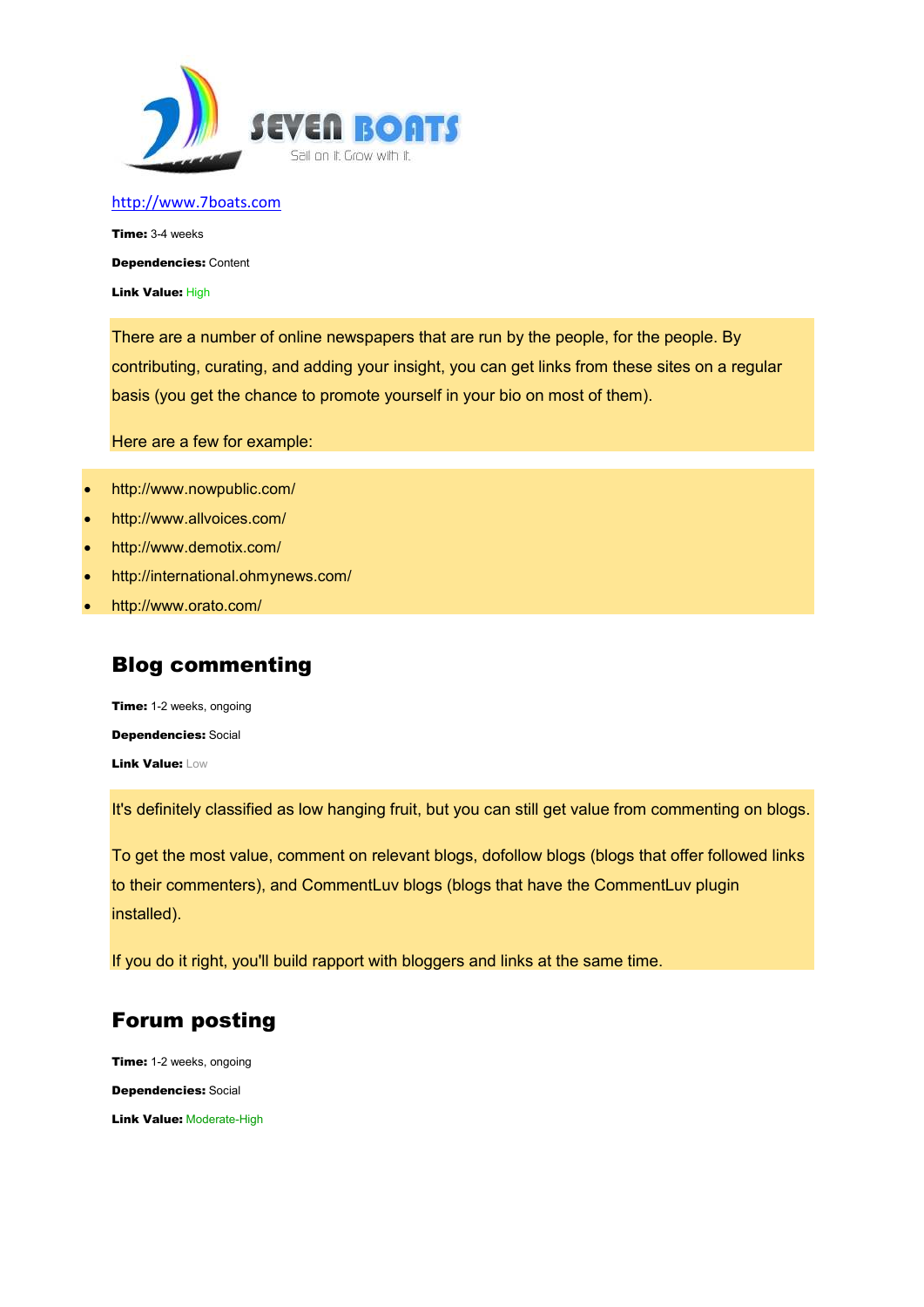

Forum posting is a great way to find the people in your industry that are really passionate about your niche. Again, you'll get links when you post in the right forums.

# Q&A

Time: 1-2 weeks, ongoing Dependencies: Social

Link Value: Moderate-High

Using sites like Yahoo! Answers, you can build a few nofollow links that should also send a bit of traffic. Make sure to cite pages on your site when answering questions in order to guarantee a **link** 

# LEVERAGE EXISTING OPPORTUNITIES

Chances are there are links out there that are already yours that you just haven't gotten yet. For example, if someone uses your content, you should be able to get a link back. Here are a few existing opportunities for you to snag a link or two.

# Asking customers

Time: 1-2 weeks Dependencies: Customer service **Link Value: Moderate-High** 

If someone just bought something from you, then this is the perfect time to ask for a link if they have any influence online. Ask them to write a review of your product or service, and then offer to help promote it to spread the word. It's a win-win!

# Your commentators

Time: 1-2 weeks, ongoing Dependencies: Development Link Value: Moderate-High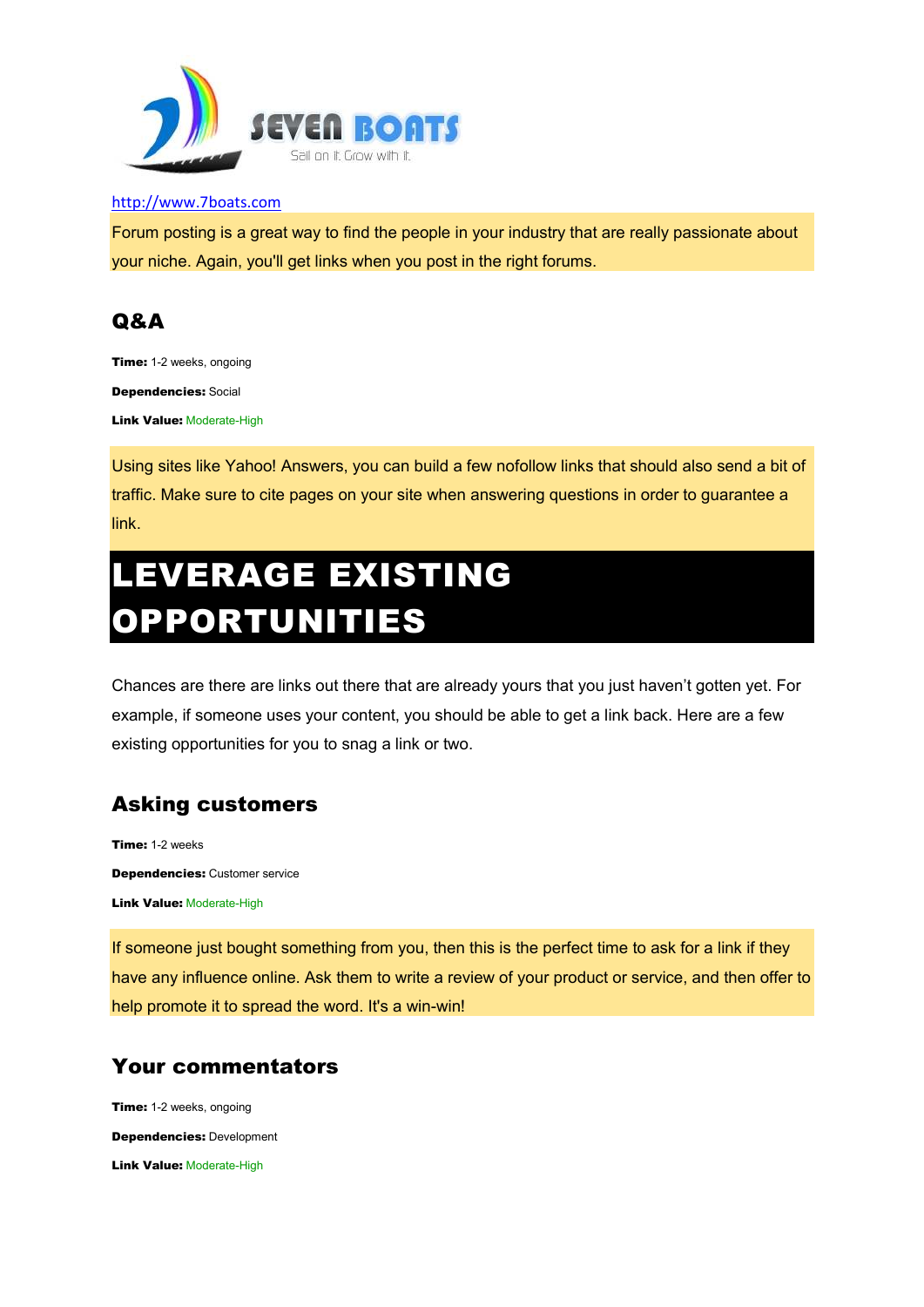

By scraping your commenters and their URLs with this plugin, you can find influencers that have commented on your blog in the past. Just like with Twitter followers, use this to build relationships with them to use for future link opportunities.

## Getting links from scraped content

Time: 1-2 weeks

Dependencies: Marketing, legal (if syndication contract needed)

**Link Value: Low-Moderate** 

If your content gets scraped, and the scraped piece of content doesn't have a link back, then make sure you contact the webmaster and get one. Just like images & infographics, it's copyright infringement, so they're not going to say no.

## Leverage copy & pasting

Time: 1-2 weeks

#### Dependencies: None

**Link Value: Low-Moderate** 

Tynt.com is a site that allows you to get a link every time your content is copy & pasted. It uses a bit of JavaScript to add a "More from: URL HERE" when something is copy and pasted from that URL. So, for example, if a blogger copies a paragraph from a recent post of yours and adds it to a post of his own, a link will be added. Granted he can easily delete it, it's still worth doing. Here's a fantastic post on this concept.

**Pro tip:** if you make the "More from" text something like "Cited from", it'll look more scholarly & professional. This usually gets a much higher success rate.

# Contacting people using your images/infographics

Time: 1-2 weeks Dependencies: None Link Value: Moderate

By using Google's reverse image search, you can easily find other websites using your images or infographics. Politely outreach to each and ask you could a link back for using them. If they don't, make sure to let them know it's copyright infringement.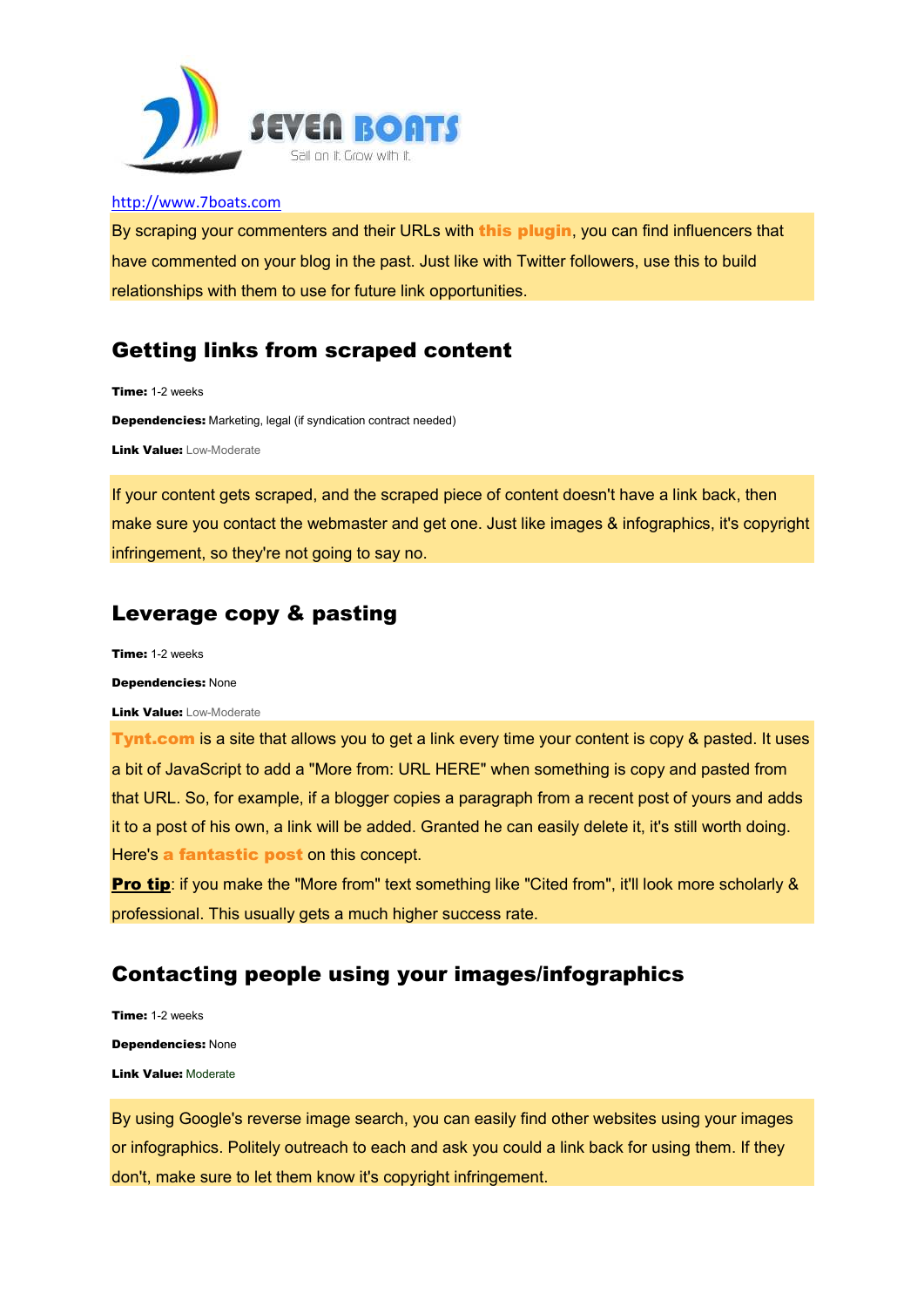

#### http://www.7boats.com Brand mentions

Time: 1-2 weeks Dependencies: None **Link Value: Moderate-High** 

If your brand gets mentioned, then make sure you ask for a link. For example, if someone mentioned "Point Blank SEO" on their blog, I might ask if they could include a link so the reader would know where Point Blank SEO is located on the Web.

You can easily set up free alerts to find who's talking about your brand.

# Associations/organizations you're a part of

Time: 1-2 weeks Dependencies: None Link Value: Moderate-High

If you're a part of an association or organization, chances are they have a website. If they do, find out if they link out to their members. Get included if they do.

## Link re-purposing

Time: 1-2 weeks Dependencies: None **Link Value: Moderate-High** 

If you've got too many links with generic or branded anchor text, reach out to those webmasters and ask if they could alter the anchor text to either exact or partial match. I myself haven't tried this, but Cleo Kirkland told me he's gotten a ton of success with this strategy.

# Reclaiming Twitter links

Time: 1-2 weeks, ongoing Dependencies: None Link Value: Low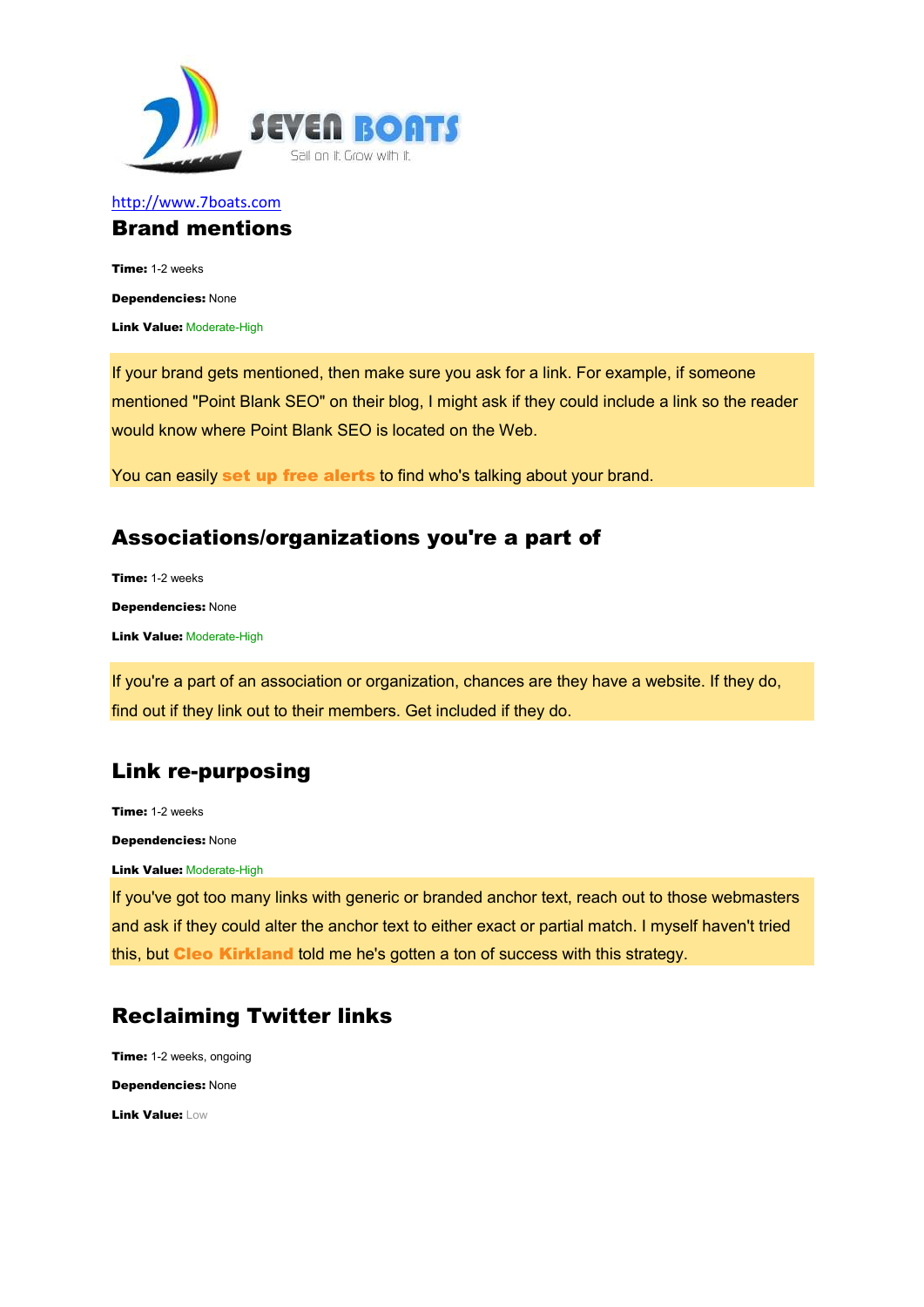

People will sometimes link to your Twitter account, so take advantage. Do what I did here by going to the Twitter widget page, then ask webmasters to link to your Twitter page on your site rather than directly to Twitter.

## Previous linkers

Time: 1-2 weeks, ongoing Dependencies: None **Link Value: Moderate-High** 

If someone has linked to you in the past, chances are they might be willing to in the future. Get to know them, and make sure they're up to date with your content, because that only leads to more links.

I like using **Linkstant** to instantly see who's linked to me. I always make sure to stop by and leave a thank you comment.

# Your influence

Time: 12+ weeks, ongoing Dependencies: None Link Value: High

If you've built up influence, you can definitely use this to build links. If I got an email from Aaron Wall asking to review his toolset on my blog, I'd be more than willing to.

Outside of outreach, you can use your influence for a ton of things. For example, Ann Smartyused her influence to get a chance to write posts for Mashable (no lack of quality links there).

In general, you can use your influence to get a much higher success rate with every other strategy I talk about, but remember: if the person you're contacting doesn't know who you are, then your influence is worthless (ex. a .gov webmaster could care less if you're a big shot travel blogger).

## Reclaim links pointing to 404s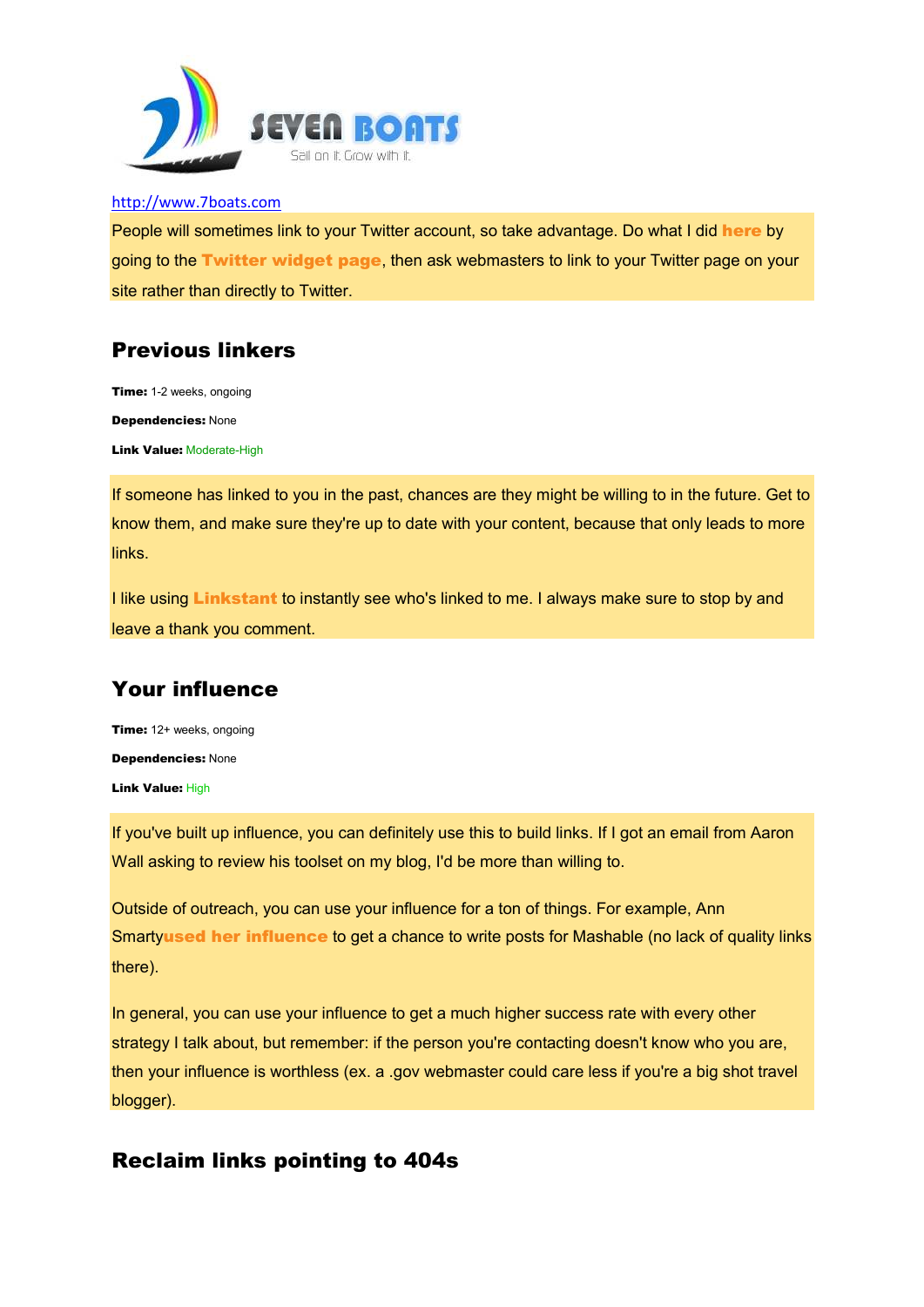

Time: 2-4 weeks Dependencies: None **Link Value: Moderate-High** 

Sometimes links to your website break over time, whether it's because you've moved the intended page, or because the webmaster messed up your URL. Go into Google Webmaster Tools to see which pages are getting 404 errors, then redirect those pages to either the homepage or the implied intended page.

# Your Twitter followers

Time: 3-4 weeks, ongoing

Dependencies: None

**Link Value: Low-Moderate** 

Someone who follows you on Twitter is much more likely to link to you than those who don't. Usethis strategy to scrape your followers, find the influencers, and develop relationships with them for future link opportunities.

# GIVE

You have something that people want, so give it away. Here's a list of things you can give to get links.

# Products to bloggers

Time: 2-4 weeks Dependencies: Marketing, legal Link Value: High

There's no better way to connect with bloggers than by giving them your product or service in exchange for a review. Usually there are a lot of mid level bloggers in big industries more than willing to, so this can be quite scalable.

 $P.S.$   $A \epsilon$ " if you have a link building related product or service (please, no black hat software) reach out to me using this tactic. I might just review it and give you a link  $\bigcirc$ .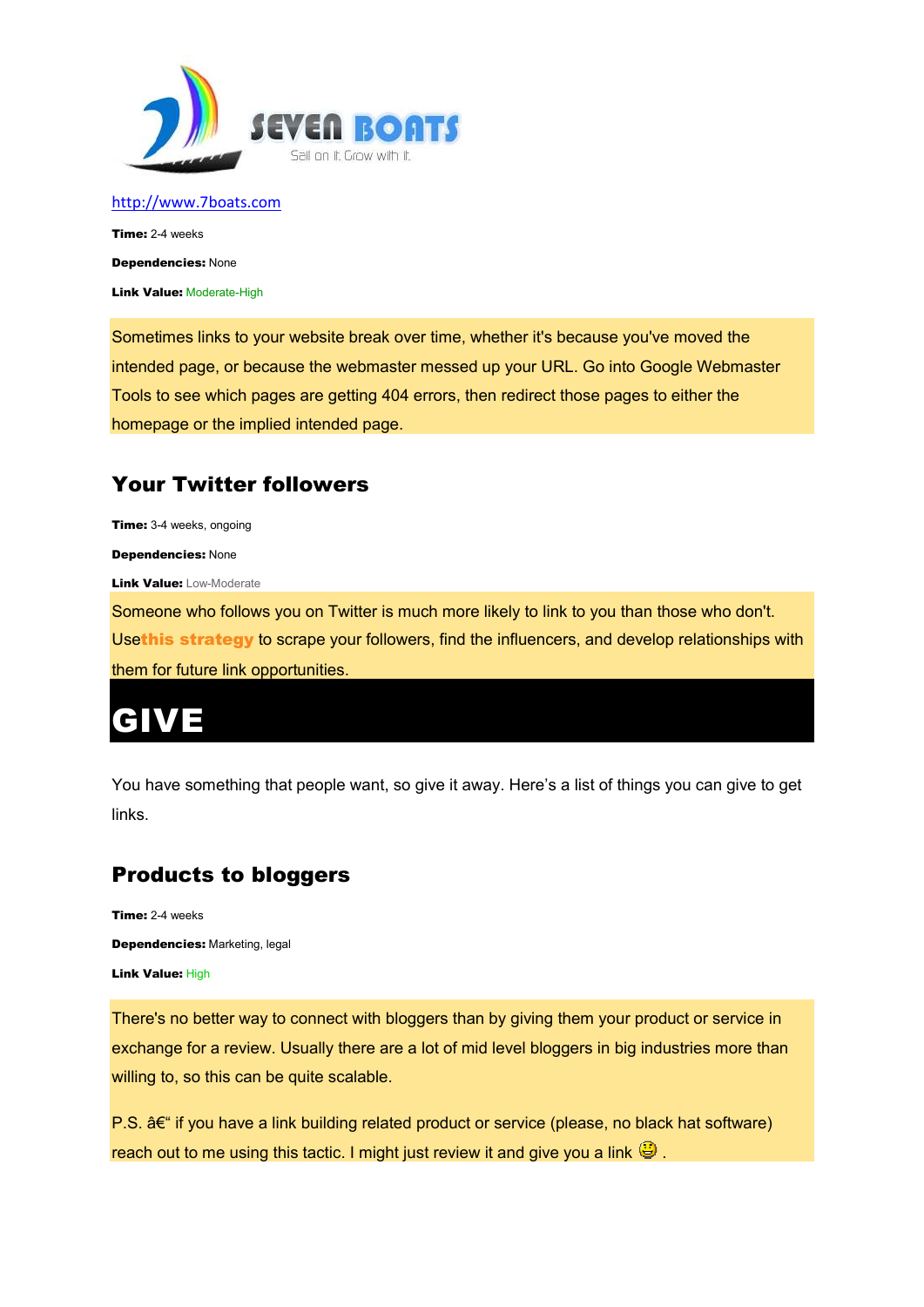

#### Free ebooks/products using social payment systems

Time: 2-4 weeks Dependencies: Marketing, legal Link Value: Low Give out free ebooks and products using services like PayWithATweet.com or Cloudflood.com. In order to get it, you have to tweet or share it, thus causing a landslide of social shares. No, there's no guarantee you'll get a link, but it's a great way to get your stuff in front of a potential linker's eyes by giving something away.

Note: Don't forget to submit those eBooks to eBook directories!

## **Discounts**

Time: 2-4 weeks

Dependencies: Marketing, legal

Link Value: Moderate-High

Giving out discounts & coupons is a great way to get mentions in lists like this one. Make sure to reach out to writers who dedicate posts to discounts & coupons so you can get included  $a \in \mathcal{C}$ usually they'd be more than happy to.

## Social coupons

Time: 3-4 weeks Dependencies: Marketing, legal Link Value: Low-Moderate

Sites like Living Social & Groupon allow you to include anchor text links in the description of your coupons. If you're wondering, Google does cache the pages, so I'm 99% sure these links are indexed.

# Contest giveaways

Time: 3-4 weeks

Dependencies: Marketing, legal, design, development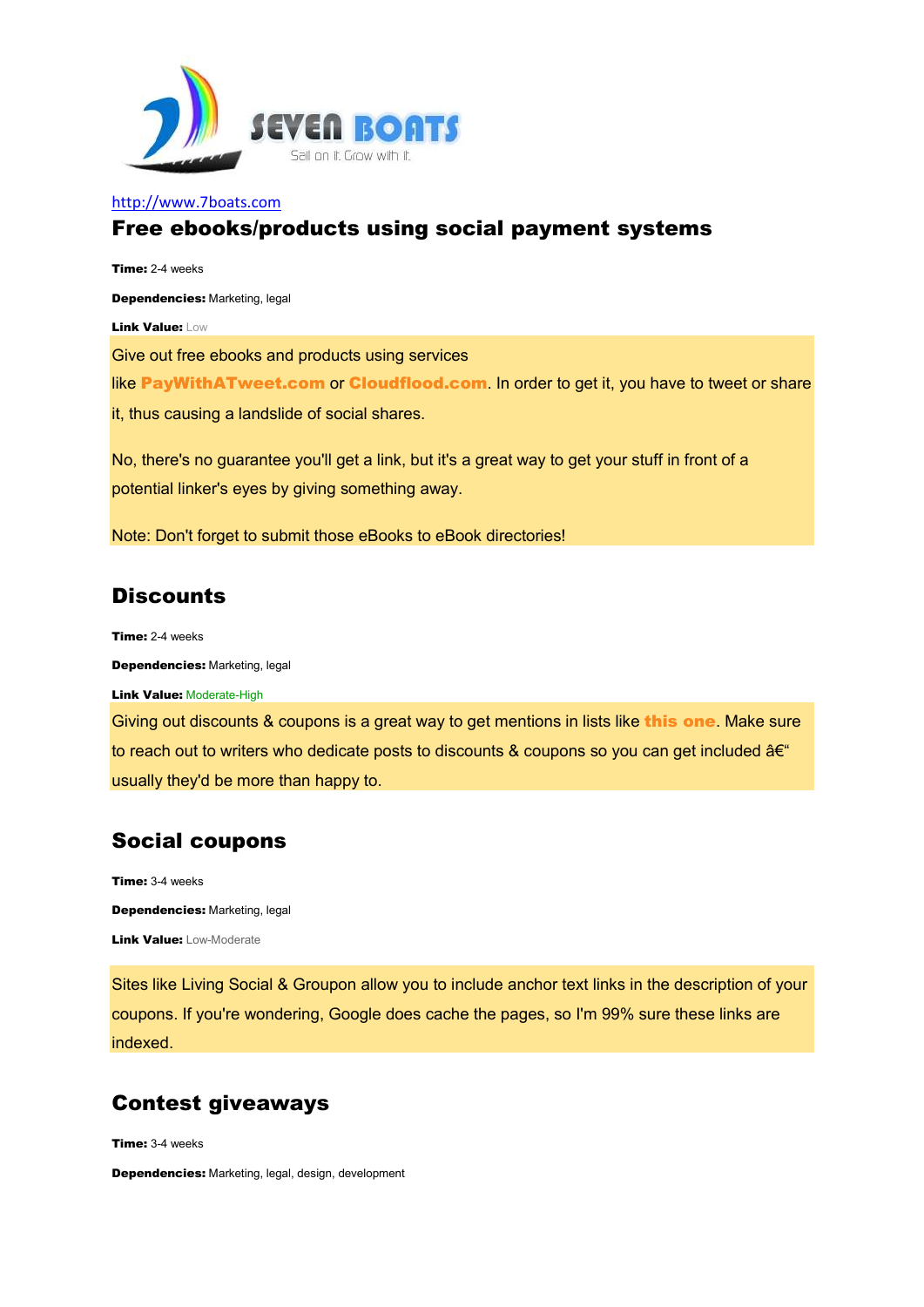

Link Value: High

If you have a product or service, and if there's a relevant blogging contest taking place, reach out to the blogger running it and ask if you could give your product or service to the winner. They'd be more than happy to, and they'll give you a link on the contest page if you ask.

# DEVELOP RELATIONSHIPS

Links and relationships are directly related. The more bloggers & webmasters you know, the more links you'll get. Here's a few great ways to build relationships.

# Random acts of kindness

Time: 1-2 weeks, ongoing

Dependencies: None

**Link Value: Moderate-High** 

Whenever you can, be nice to people. It might just payoff. Always be on the lookout for helping those in need. I know this isn't exactly an actionable strategy, but I'm telling you, you'd be surprised. These random acts can turn into lasting relationships.

## Give a crap

Time: 1-2 weeks, ongoing Dependencies: None **Link Value: Moderate-High** 

Actually care about people. Show them you're not just a bot with a picture, but that you're somewhat human. If they share on Twitter that their daughter just graduated, congratulate them. Something as simple as that can open up your chances to build a relationship in the future.

# **Participate**

**Time:** 1-2 weeks, ongoing Dependencies: None **Link Value: Moderate-High**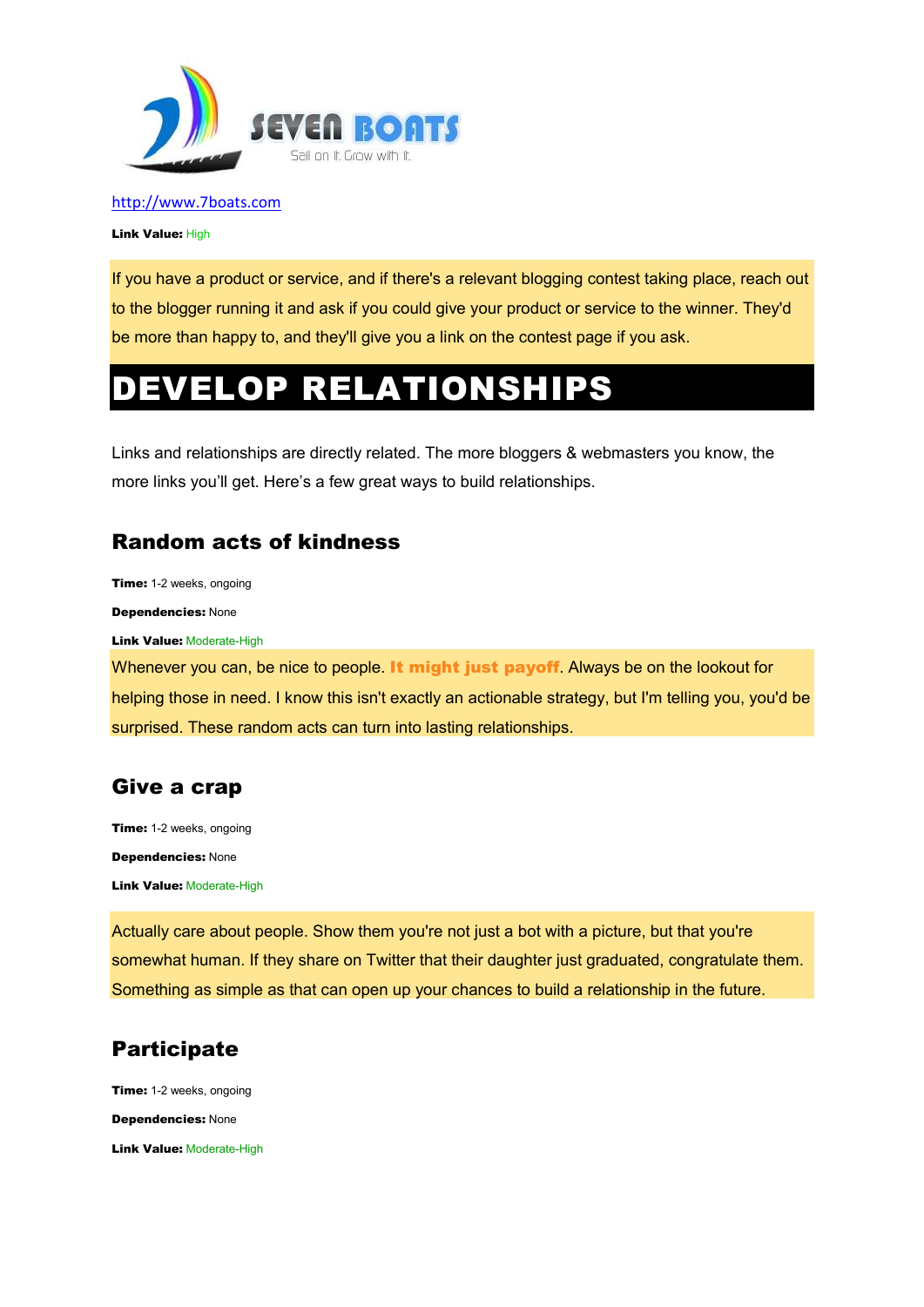

If someone is conducting a survey or **testing something**, get involved and participate. Those are great chances to start conversations with new people.

## Local meetups

Time: 3-4 weeks, ongoing

Dependencies: None

Link Value: Moderate

Whether you find one or start one, meetups are a fantastic way to get to know people close by. For example, if you live in a big city (Seattle, NYC, Philly) then meetups are absolutely perfect. Here's the best site to find or start one.

## User group meetups

Time: 3-4 weeks, ongoing

Dependencies: None

Link Value: Moderate

A great way to get to know people who think like you is by finding those who use the same products or services like you. A great example is the Hubspot User Group Summit I attended last year (one of my clients used HubSpot and I got a chance to tag along).

# Conferences

Time: 12+ weeks, ongoing Dependencies: PR, executive team

**Link Value: Moderate-High** 

Seriously, go to them. At the time I'm writing this, I've only gone to one, but it was awesome and I highly recommend it. Here's a fantastic testimonial to why conference events are such great investments.

# Call them

Time: 1-2 weeks, ongoing Dependencies: PR, social Link Value: Moderate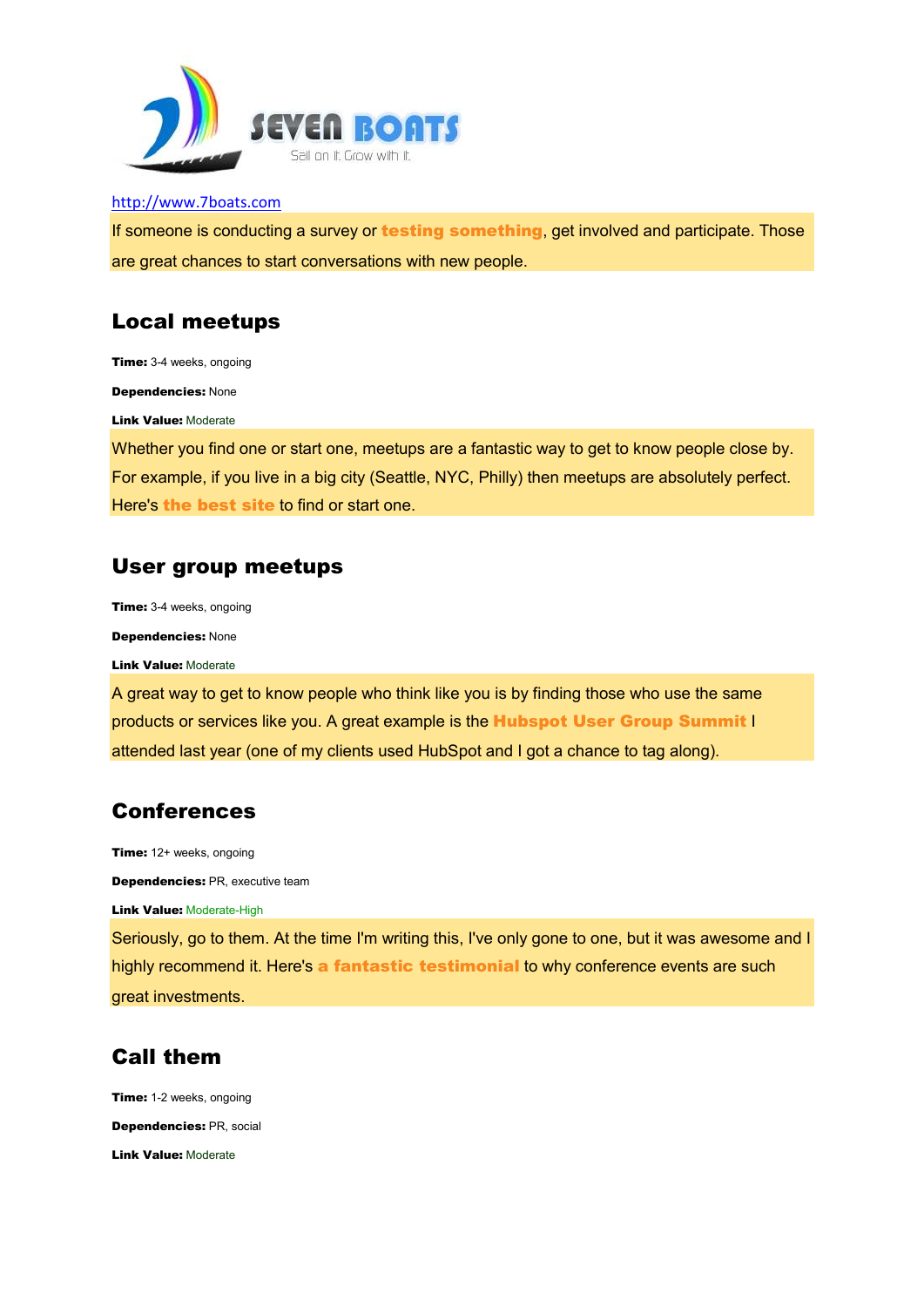

Yep, I said it. Get them on the phone. Make them hear your voice and know that you're a real person.

Ben Wills was the first to do this with me. I now know a lot more about him & Ontolo, something I'm extremely grateful for.

# G+ Hangouts/Skype

Time: 1-2 weeks, ongoing Dependencies: Social Link Value: Low

Be the first person to use a Google+ hangout! But seriously, that or Skype is a great way to meet face to face with someone without actually meeting face to face (if that makes any sense!).

# Twitter RTs, Responses, and DMs

Time: 1-2 weeks, ongoing Dependencies: Social Link Value: Low-Moderate

If you want to get to know someone on Twitter, first retweet them a few times. Then respond a couple times to a few of their tweets, then continue the conversation as direct messages. Finally, ask to email (because 140 characters is never enough), and now you've got the ball rolling.

# Answer questions

Time: 1-2 weeks, ongoing

Dependencies: Social

**Link Value: Moderate-High** 

Answer questions on Twitter, Quora, and anywhere else people hang out. People ask questions all the time. These external opportunities are a great way to put you on their radar.

# TRAFFIC DRIVERS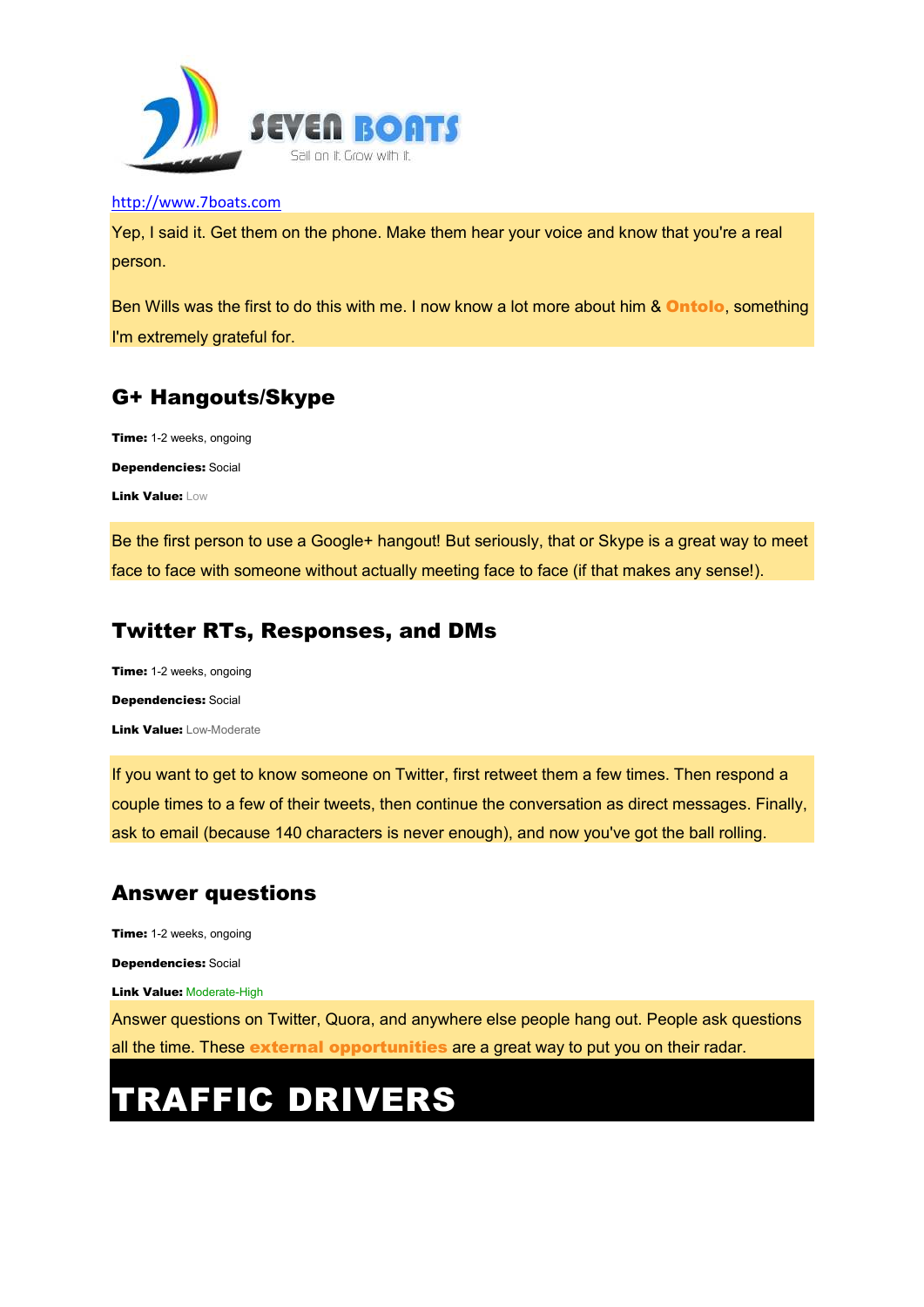

Not all links that we build are for search rankings. Some are for traffic. We are getting high rankings so we get more traffic, right? Besides, having all of your eggs (links) in one basket (Google) is never a good idea. Here are a few examples of links for traffic.

## **Newsletters**

Time: 3-4 weeks, ongoing Dependencies: Content, social **Link Value: Low-Moderate** 

Including links back to your site in newsletters is a great way to get traffic, but take it one step further. Find influential newsletters in your niche and try to get a link included.

For example, I've gotten a link in Eric Ward's Link Moses Private. An even bigger target (that could potentially crash my site) is the Moz Top 10 newsletter, which has 220,000 subscribers. Yeah. I know.

**Pro tip:** Find out who's sending out the newsletters, and get to know them.

# **Craigslist**

Time: 1-2 weeks Dependencies: Legal, HR Link Value: Low

Craigslist and other classified sites are great places to drive a bit of traffic. Make sure you're not spamming, and make sure it's relevant to that category.

# Email Signatures

Time: 1-2 weeks Dependencies: None Link Value: Low

If you send out 100 emails a day, having an email signature with a link back can drive an extra 50+ people a day to your website. It's not much, but it requires zero effort.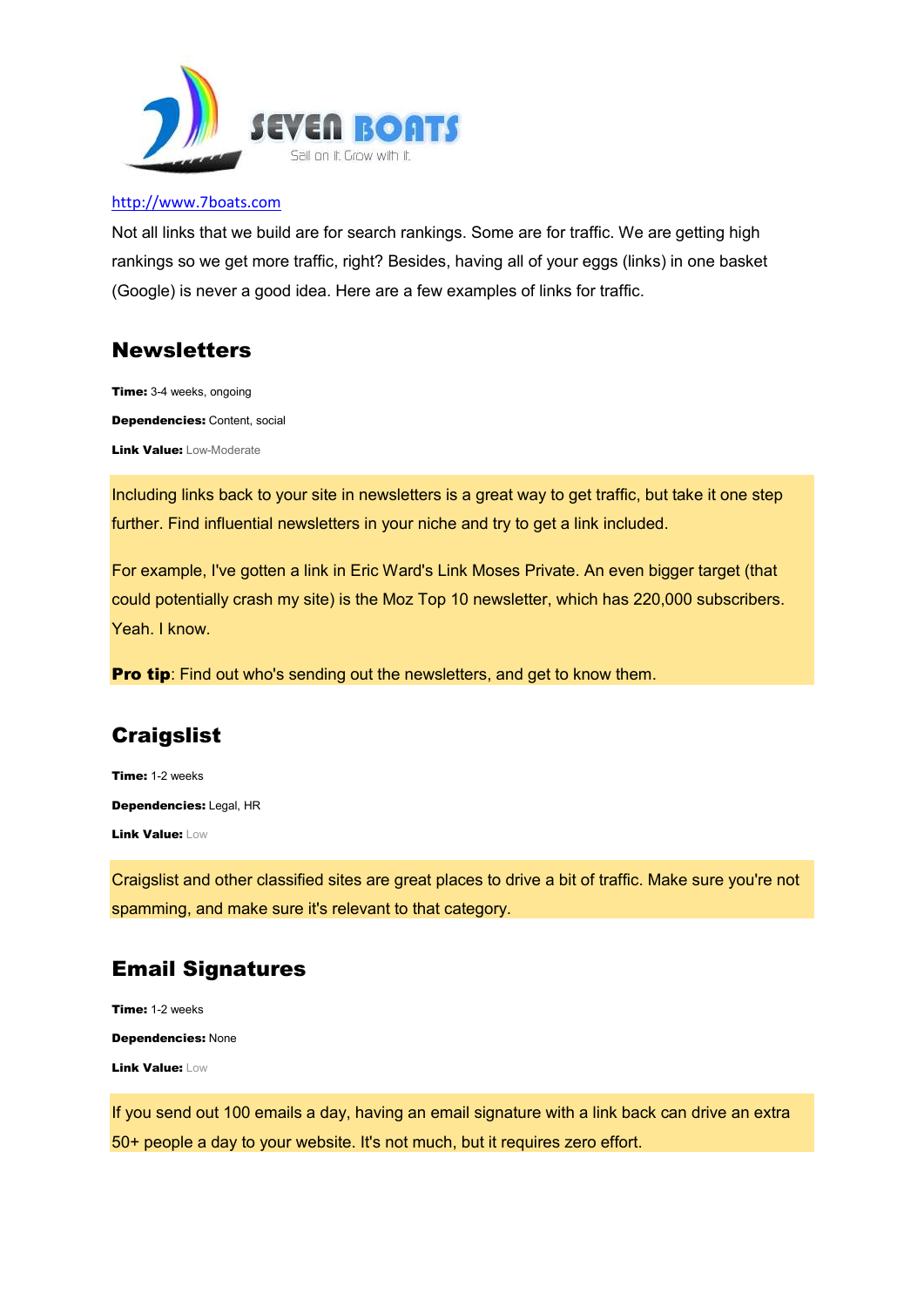

#### Scoop.it

Time: 1-2 weeks

Dependencies: Social

Link Value: Low

Scoop.it is an awesome way to drive traffic and to build a few nofollow links at the same time. This site is a content curation site; users get to curate what content they want to share. It's hard to explain, so watch this video.

For us, we'll be suggesting content to users that get traffic to their pages. For example, look atthis one. It's received 21.6k views, so I know it will give me a bit of traffic if I can get my content here. All I have to do is hit the "suggest" button at the top, and wa-la, they can accept or deny my content.

Note: If your content sucks, this won't work for you. If it's great, this is a reward.

# COMMUNITY PROJECTS

Creating a new project in your niche can not only help build your authority and trust, but it can also get you a few links if you know where to put them. Here are a few examples of what you could create.

# New online community

Time: 12+ weeks, ongoing Dependencies: Marketing, legal, social, design, development Link Value: Moderate

Whether it's a niche forum, Q&A site, or social network, you can probably create it without much trouble.

A few options are vBulletin or Simple Press for a forum, Buddy Press for a social network, or**qHub** for a Q&A site.

If you want to above and beyond, create a community from scratch. **Inbound.org**, created by Rand Fishkin and Dharmesh Shah, is exactly that.

# Wiki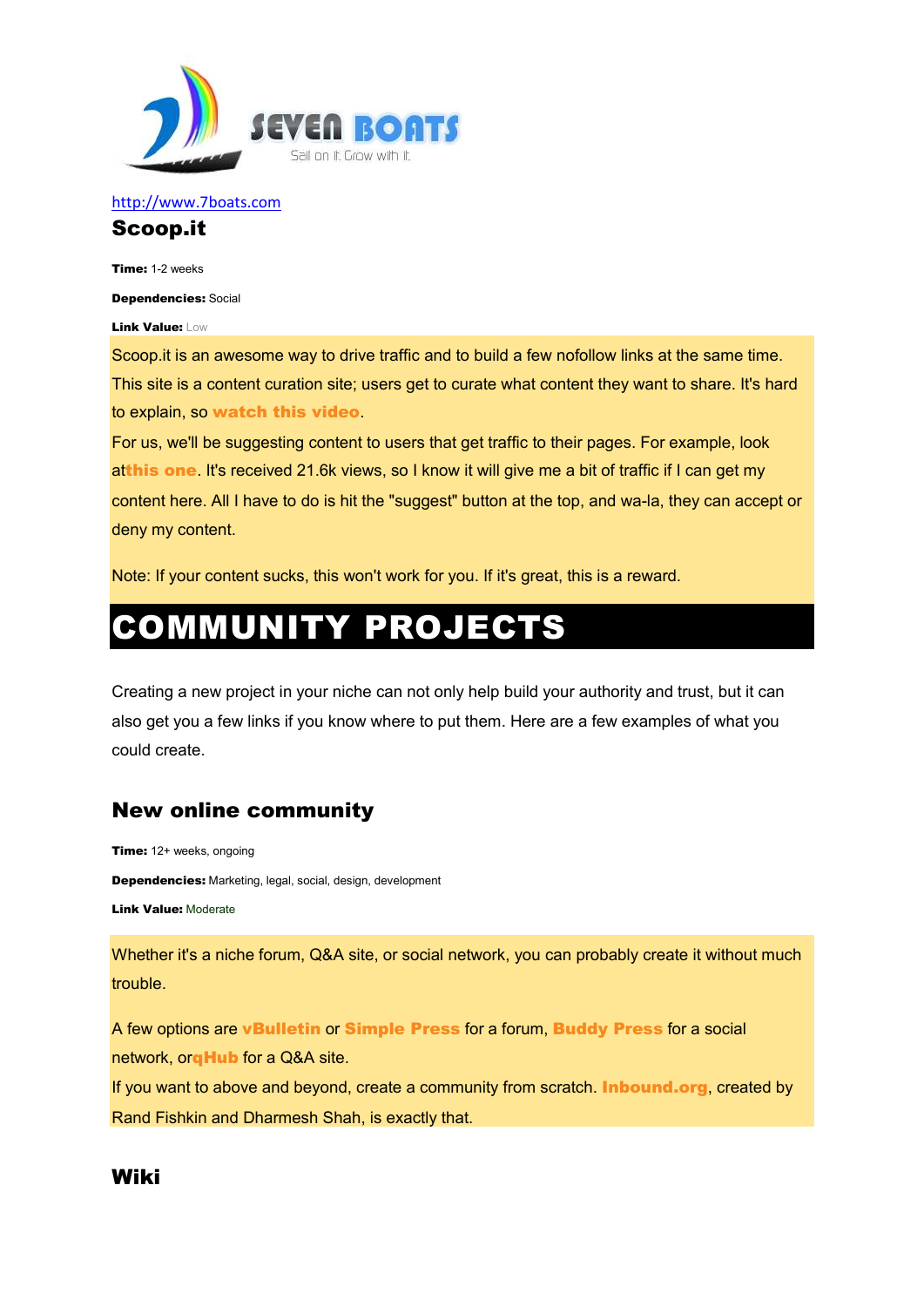

Time: 1-2 weeks Dependencies: None Link Value: Low

Wikis are great, but only if you get people involved. Having a little influence to begin with helps a ton. By outreaching to influencers to contribute and by incentivizing contributions, you can build it up as an authority. Again, make sure to link to yourself with it.

# Industry specific directory

Time: 1-2 weeks Dependencies: None **Link Value: Moderate-High** 

Creating a human curated, quality niche directory is something worth looking into if there isn't one in your industry.If the design sucks (i.e. it looks like every other one) and the submissions you're accepting are subpar, you'll have little success, but if you're accepting only quality sites, it could get listed often on resource lists.

I suggest starting with directory software, then customizing from there. Just Google "directory software" if you're looking for one; most don't cost more than \$100.

Obviously, since this is a link building strategy, link to your main site.

# LOCAL

Based on where you're located, you can get a few links from local websites. Here are a few ways to use your location to build links.

# Better Business Bureau

Time: 1-2 weeks Dependencies: Marketing, customer service Link Value: High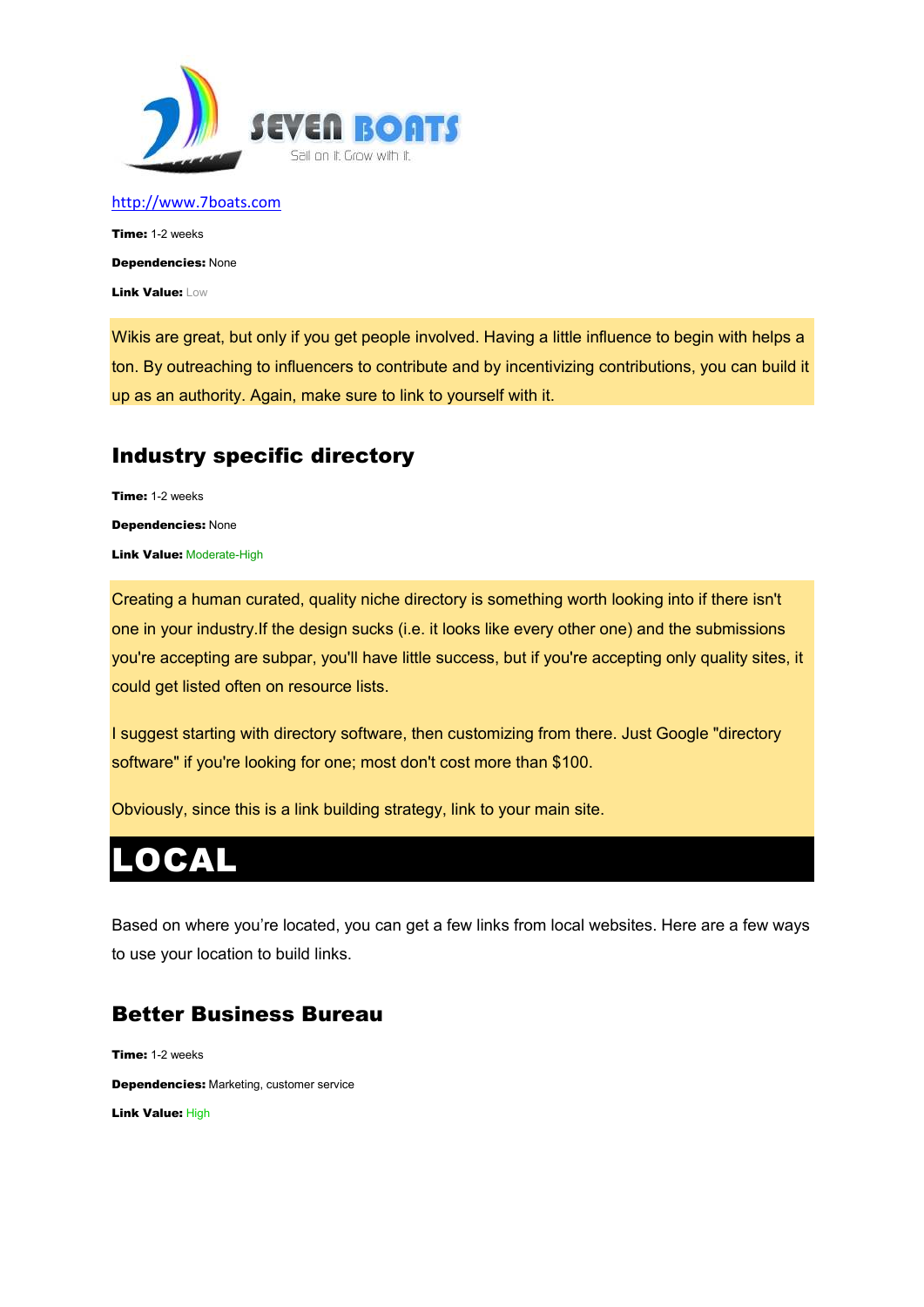

I don't always suggest an individual site, but when I do, it's the Better Business Bureau. This link will pass more trust than almost any other link in your profile.

The price is determined by state/region/city and by number of employees. The St. Louis BBB ranges from \$370 for 1-3 employees all the way to \$865+ for 100-200 employees. Anything over that, as well as additional websites, constitutes as additional charges.

That being said, you are SUPPOSED to get a "dofollow" link out of all of this. You need to check on your listing once it is published as each region has their own rules regarding their directory of businesses. There have been some instances where your businesses website URL in the directory listing was NOT a live link, only text. All you have to do is contact your BBB representative and ask for that to be changed.

# Chamber of Commerce

Time: 1-2 weeks Dependencies: Marketing, customer service Link Value: High

Getting a link from your Chamber of Commerce is a guaranteed link just waiting for you to get. In some cases, though, it takes a little bit of time to find the right person to get in touch with.

# Local listings

Time: 1-2 weeks Dependencies: None Link Value: Moderate Submit your site to local listings. Here's a fantastic list created by Peter Attia of all the best sites for this. Example: Yelp.com. Sign up to submit here.

# Library

Time: 3-12 weeks Dependencies: None Link Value: High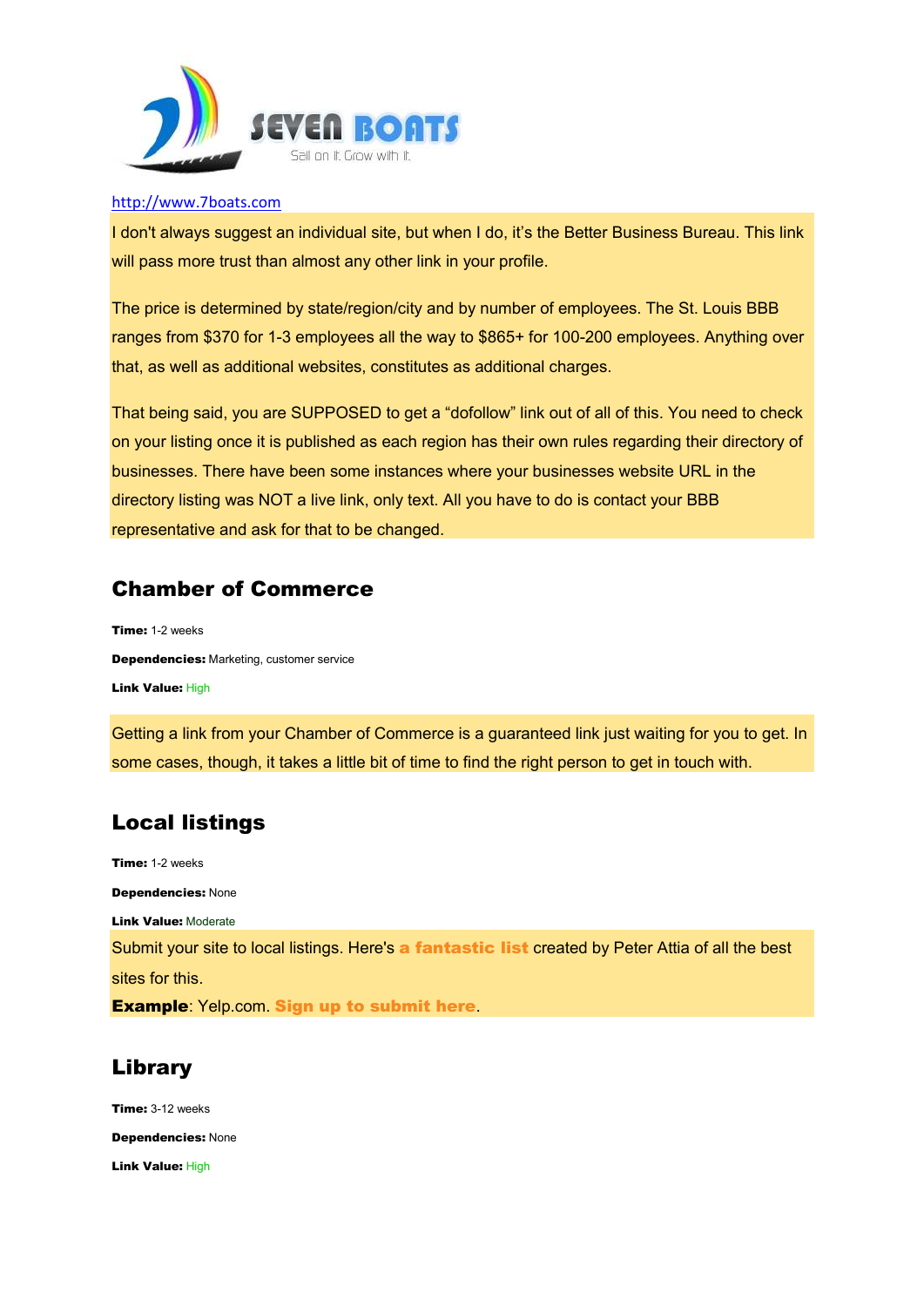

Most local libraries have a website, and most of them have somewhat of a link profile. Nonetheless, get in touch, and do what you can to get a link; it's going to be a link from one of the most white hat sites in your profile.

For example, my local library has a Page Rank of 6. At the time I'm writing this I haven't gotten a link from them, but it's only a matter of time  $\mathbf{C}$ 

# LINKING OUT

Linking out is a great way to build links, because when bloggers see they've been linked to by your blog (along with 50 visitors coming over from that post), they'll at the very least check out your content, if not tweet & link to it.

Why? Because people are much more likely to help out others that have helped out them. This is the exact same idea as helping out webmasters in the strategies I listed above.

Actually, you can rank by linking out alone. Don't take my word for it; take Tad's from SEOptimise.

# Getting trackbacks

Time: 1-2 weeks, ongoing Dependencies: Content Link Value: Low-Moderate

As opposed to giving trackbacks, find blogs that allow you to get trackback links.

For example, the Google blog gives out trackback links, and even though they're nofollow, they're still worth something.

# Link roundups

Time: 1-2 weeks, ongoing Dependencies: Content Link Value: Low-Moderate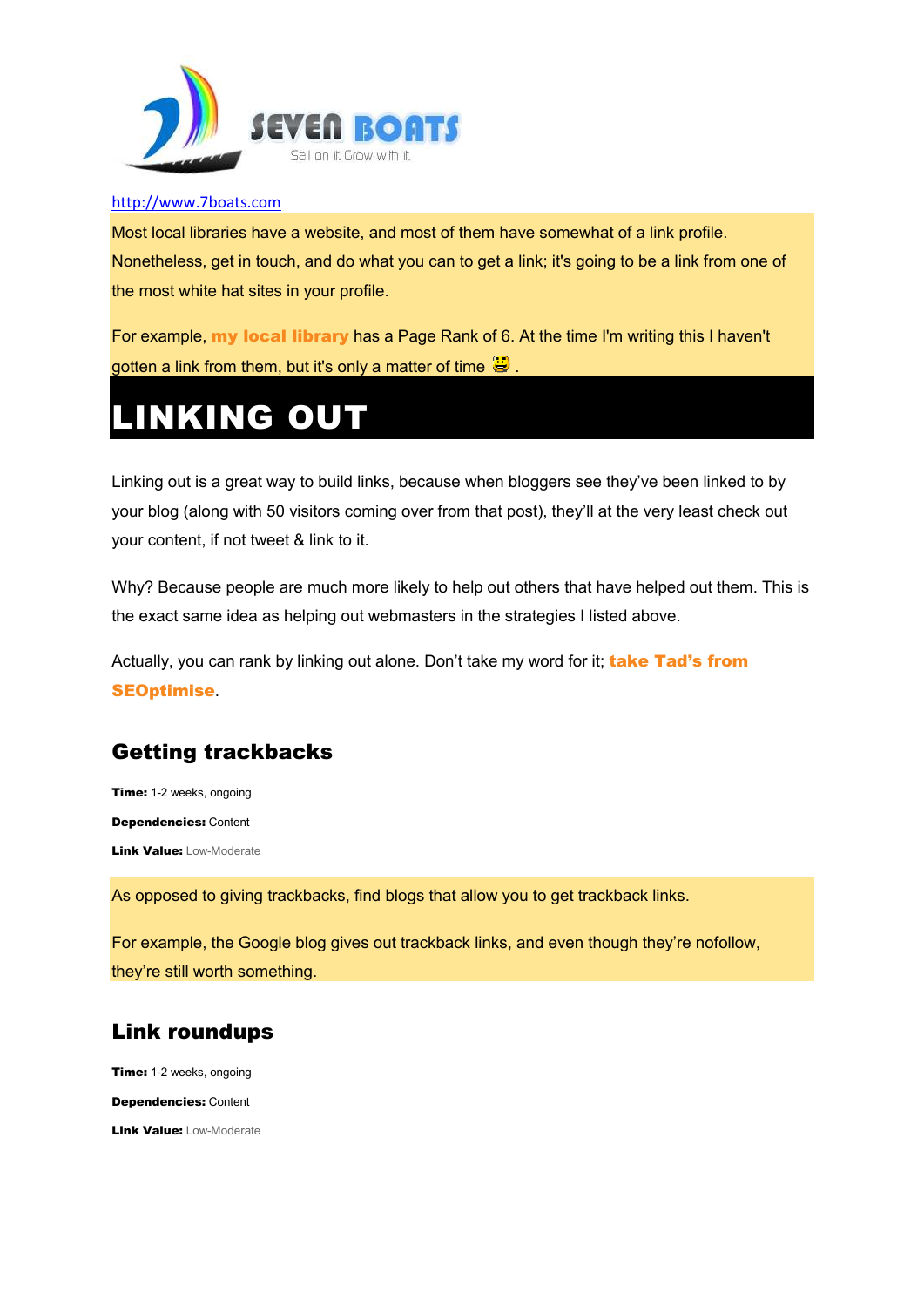

Whether they're monthly, weekly, or even daily, doing roundups of great posts in your niche is a fantastic way to put you on the map. Mid-level, and even some high-level, bloggers take notice when they get links from these.

**Pro tip:** Make sure you add a little insight to why you listed the post. It helps the bloggers being linked to know that someone is actually taking the time to read their posts.

# Giving trackbacks

Time: 1-2 weeks, ongoing

Dependencies: Development

Link Value: Low-Moderate

Reward people who link to you by giving trackback links. Take it one step further and make themdofollow. When they sort through there backlinks and see these, they'll be a lot more likely to link out to you in the future.

# To active medium level bloggers

Time: 1-2 weeks, ongoing

Dependencies: None

Link Value: Moderate

Medium level bloggers are the best audiences to target. When they get linked to, they go bananas. I did when I got my first few links; I actually told my friends about this particular mention I got because of how excited I was.

Linking out & letting them know you did so is a great strategy for this large group. Usually the best natural link profiles come from blogs that have control over this middle group.

# Mention specific people whenever possible

Time: 1-2 weeks, ongoing Dependencies: None Link Value: Moderate-High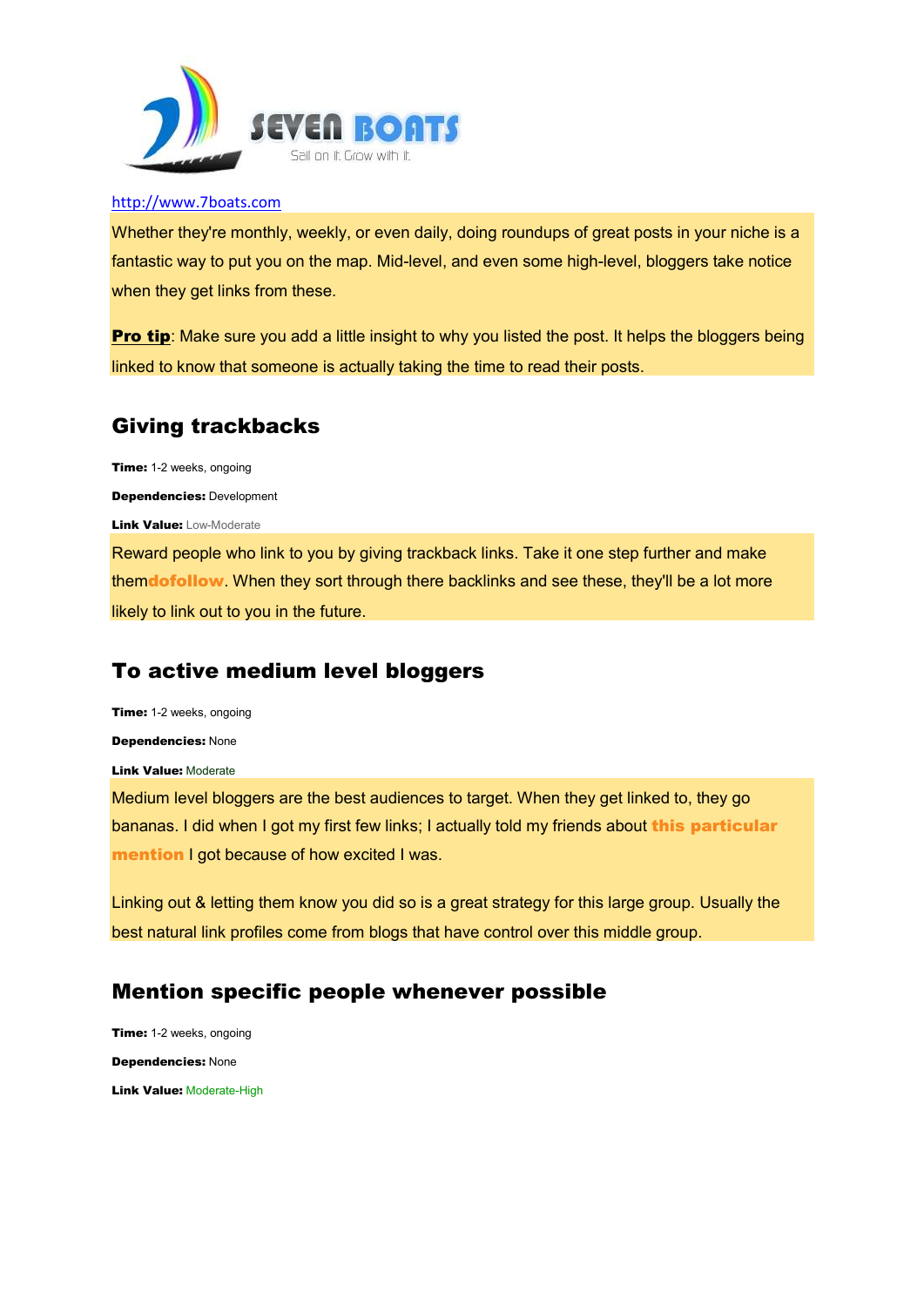

Whenever possible, and I mean whenever possible!, mention specific people. People LOVE getting mentioned. Link to their site (so they know they got mentioned), and when they find out, they're usually more than willing to share the post at the very least (if not link to it!).

Again, this is a great way to put yourself on their map.

# To spark conversation

Time: 1-2 weeks Dependencies: Social, development **Link Value: Moderate-High** 

Try turning off your comments and asking other bloggers to continue the conversation over a particular issue or topic on their blog. Promise that you'll link to them at the end of the post if they do. When they do this, they almost always link back to the original post.

This works best with controversial posts.

# GETTING PEOPLE TO SEE AND READ **OUR CONTENT**

People won't link to your content if they don't find it in the first place. At the same time, they might come across it, but skim it at best. This means you need to get your content in front of more people, and you need to get them to actually read your content.

# Segment your content

Time: 1-2 weeks Dependencies: Content Link Value: Moderate

If you catch yourself writing a few monster paragraphs, cut them up into smaller, bight sized pieces. Make sure you use headers, lists, and bullets when ever possible. Don't forget to add appropriate spacing. This strategy directly correlates with increased readability, and thus, linkability.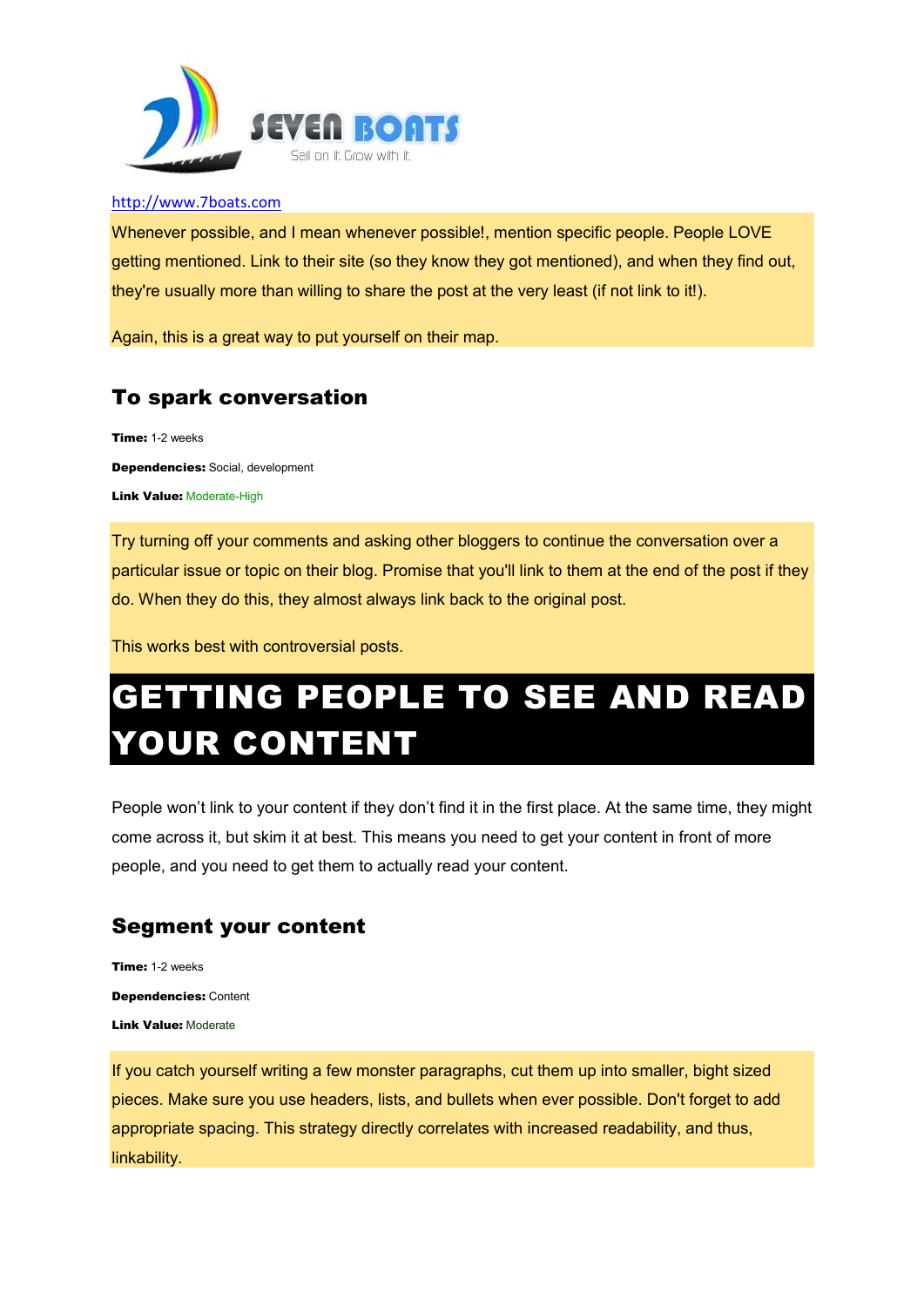

## Minimal grammar & spelling mistakes

Time: 1-2 weeks, ongoing Dependencies: Content Link Value: Moderate

It just looks bad when you link to content that's full of spelling & grammar errors. Do your potential linkers a favor and make sure your content is free of them.

# Evergreen content

Time: 3-4 weeks

Dependencies: Content

Link Value: High

Timeless content can not only be used for manual outreach, but it can also give your content the ability to be rediscovered, and thus, a second chance to be linked to.

# Offering your content in multiple languages

Time: 2-4 weeks Dependencies: Content, translatation **Link Value: Moderate-High** 

Your potential linkers might not all speak English, so get your content translated as soon as possible.

When you do this, remember to submit to non-English directories as mentioned above!

# High Flesch-Kincaid readability score

Time: 1-2 weeks Dependencies: Content, user testing **Link Value: Low-Moderate** 

If your content needs a Literature major to be deciphered, then you're probably not going to get a lot of links. Why? Because if they don't understand it, they have no reason to link to it.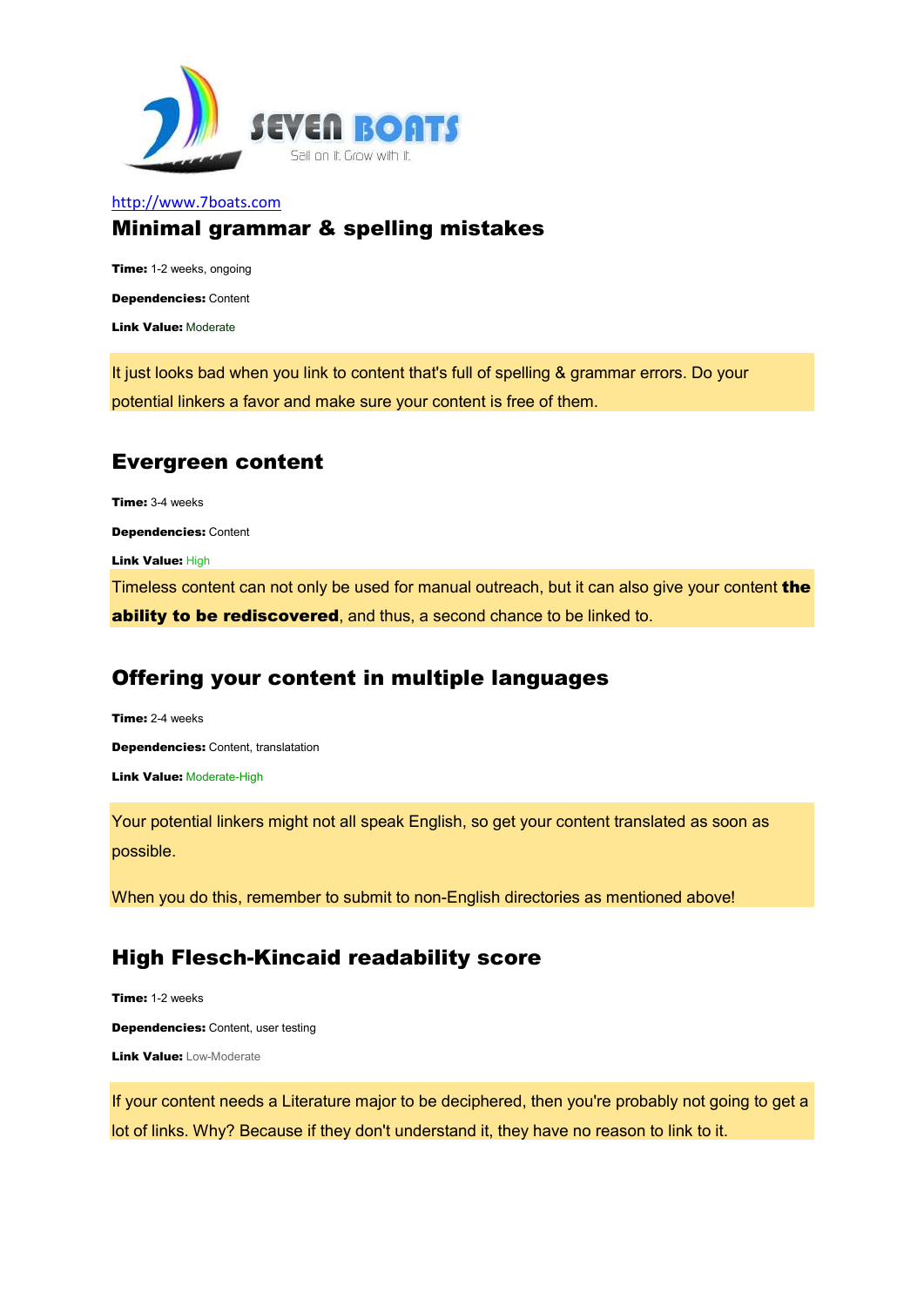

#### http://www.7boats.com Social platform optimization

Time: 1-2 weeks Dependencies: Marketing, design, social Link Value: Low-Moderate

Your linkeraiti and my linkeraiti are two entirely separate groups that find content on two entirely different platforms. Whether it's Twitter, LinkedIn, or a niche news site (ex. Inbound.org), you need to find the right place that gets your content in front of the right people.

# MISCELLANEOUS

There are a lot of fantastic strategies that don't quite fit in one specific category, so here is a miscellaneous group you should check out.

# Set up free blogs

Time: 2-4 weeks Dependencies: Content Link Value: Low

Setting up free blogs for others is fantastic, because doing it might be complex for others, but easy for you. Make sure you get a link from their blogroll in return.

# Get your own Wikipedia page

Time: 8-12 weeks Dependencies: Content Link Value: Moderate

As opposed to contributing, having a Wikipedia page about you or your company is something to look into if you've already built up authority. If you're well known, this is a great option & a huge way to build trust.

Make sure you're not the one writing it; have someone else write it, because it needs to be as unbiased as possible.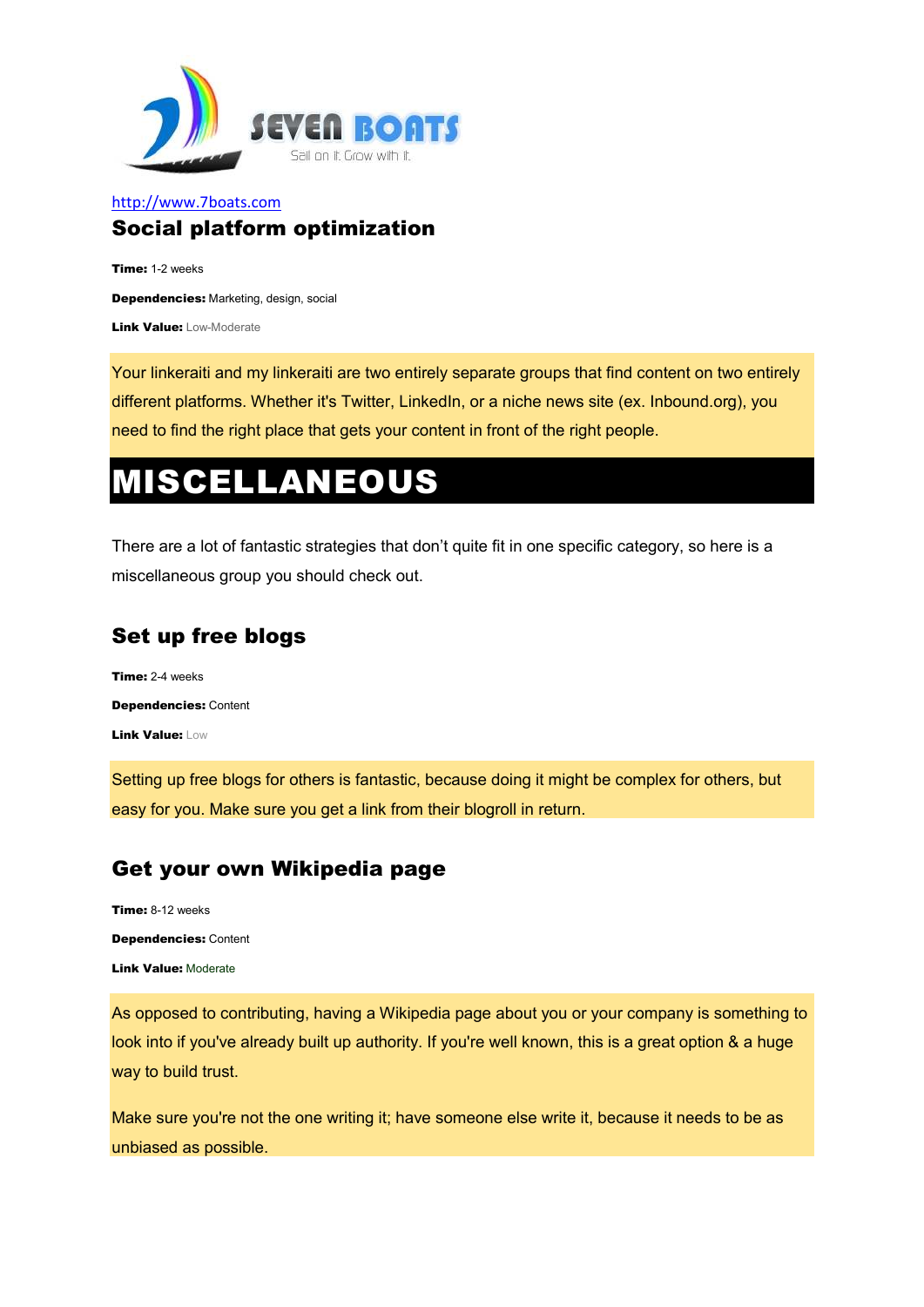

#### http://www.7boats.com Reverse engineering assets

Time: 2-6 weeks Dependencies: Content, design Link Value: High

By finding assets that have worked in the past for competitors, such as awards & infographics, you can steal their success with little work. Basically, you're taking advantage of them not keeping up with the times.

It's a lot to explain, so here's a great guide to reverse link building.

# Contribute to Wikipedia pages

Time: 3-4 weeks Dependencies: Content, PR, legal **Link Value: Low-Moderate** 

By citing your own content on relevant Wikipedia pages, you can get a link under the "References" tab. It's nofollow, but it's very trustworthy & can send a lot of highly relevant traffic.

# Non-college job/intern postings (get picked up by job boards)

Time: 1-2 weeks Dependencies: HR Link Value: Low-Moderate

Job & intern postings outside of colleges can be a huge win. When one major job site, such as Monster.com, picks up your postings, it gets distributed to a ton of others. Most of the links don't last long (until the vacancy is filled), but some do stick.

# Offline marketing

**Time:** 4-8 weeks, ongoing

Dependencies: Marketing

**Link Value: Low-Moderate**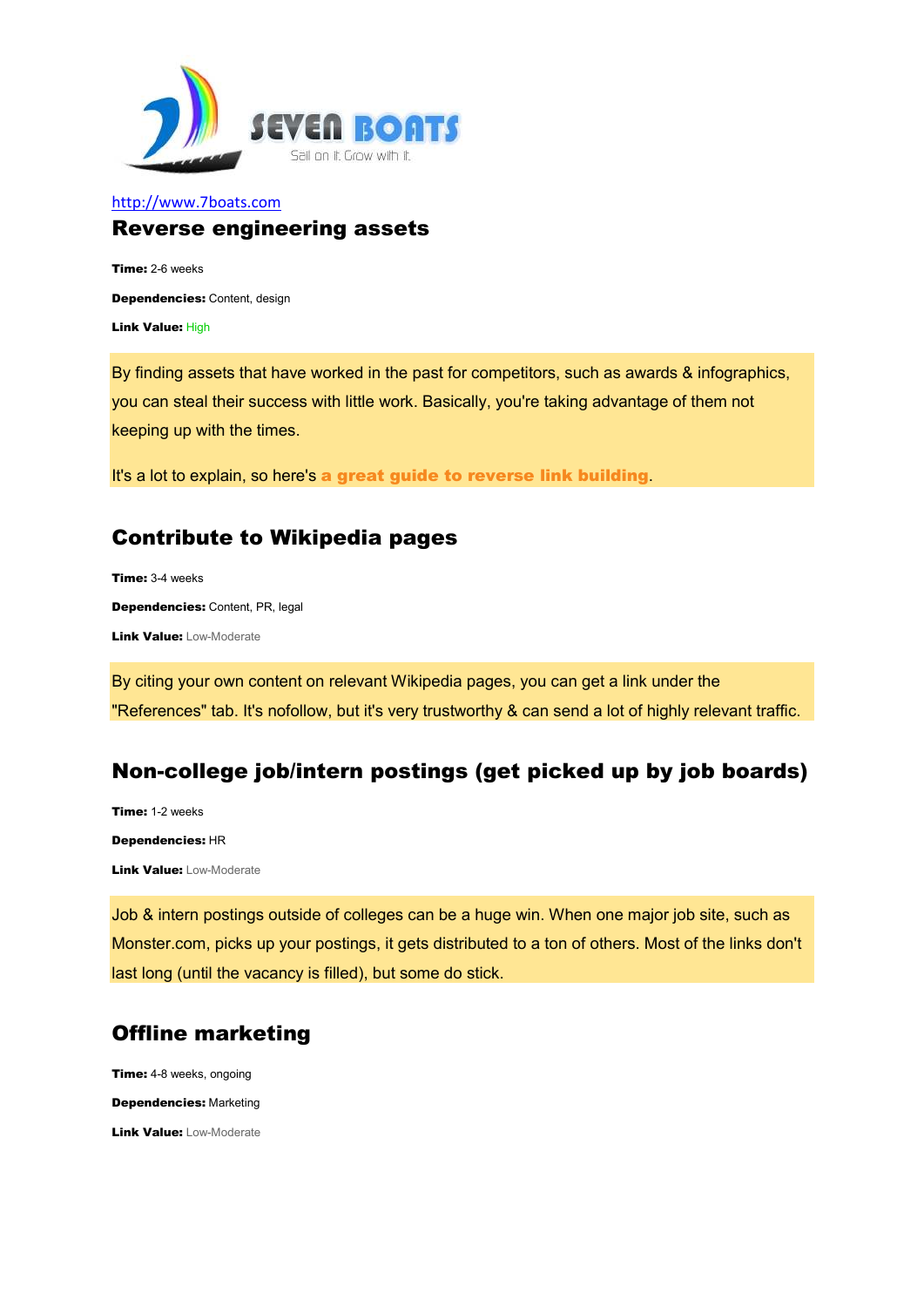

Whether it's meeting your customers, handing out business cards, or even putting a sticker of your URL on your car, getting the word out away from your computer can help increase brand awareness, traffic, and in the end, links.

## Affiliate program

Time: 12+ weeks, ongoing Dependencies: Marketing, development **Link Value: Low-Moderate** 

It's a strategy past its prime, but by starting an affiliate program, you can not only get links through affiliate links, but you can also get links to the affiliate program page itself (affiliate bloggers will link out if they like it).

## Video embeds

Time: 2-6 weeks Dependencies: Marketing, development Link Value: Moderate

By including links in the embed code of videos, and reaching out to bloggers to host them (i.e. as part of an upcoming post), you can get a link for each embed.

#### Get on the news by crashing cars

Time: 12+ weeks, ongoing

Dependencies: Marketing, PR, social

Link Value: Low-Moderate

Yep, you heard right. I saw this comment, and I couldn't resist not dedicating an entire strategy to it.

Luckily, there's a point to be made. Get creative! Creativity is the key to pioneering new link opportunities, and usually ones your competitors can't get.

# Guest books

Time: 1-2 weeks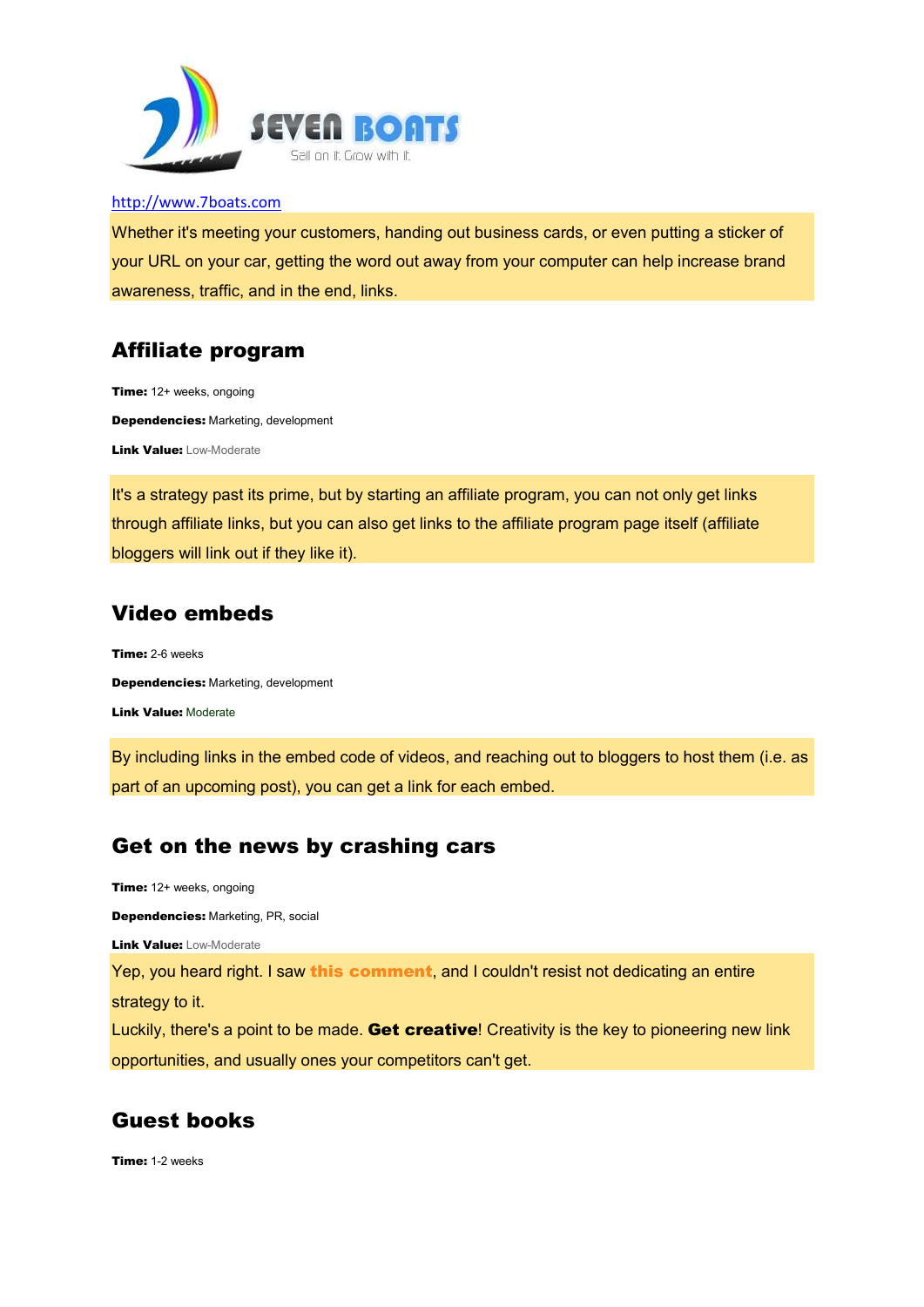

Dependencies: None

Link Value: Low

Some outdated sites still offer guest books you can sign in. If you come across one, include a link.

# Expired Blogspot blogs

Time: 1-2 weeks Dependencies: None Link Value: Low-Moderate

This is a little something I came up with myself. Some blogspot blogs become expired and allow anyone to register it, so by finding these blogs that have a few links pointing to it, you can gain control, put up some content, and link back to your site.

For example, I picked up this PR3 blog (Update April 2013: Google has taken it down) and added a link back to Point Blank SEO. I did this awhile go, and I agree that it's a little grey hat. I wouldn't do it again, but it's something I thought I should at least mention.

The easiest way to find them is to do is to check for broken links on pages that link out to a ton of blogs. This could be blogrolls, links pages, or blog directories. If a link is broken, and if it's to a blogspot blog, check to make sure you can register it. Most you can't. If you can, then go to OSE and check out its link profile to see if it's worth registering.

# Linker outreach

Time: 1-2 weeks Dependencies: None **Link Value: Low-Moderate** 

Find people on delicious or other social sharing sites that have saved similar content to yours, outreach to them letting them know about your content (i.e. an upcoming infographic), and let them do the rest; they'll share it or link to it if they like it.

I have to give credit to this post by Jason Acidre for this strategy.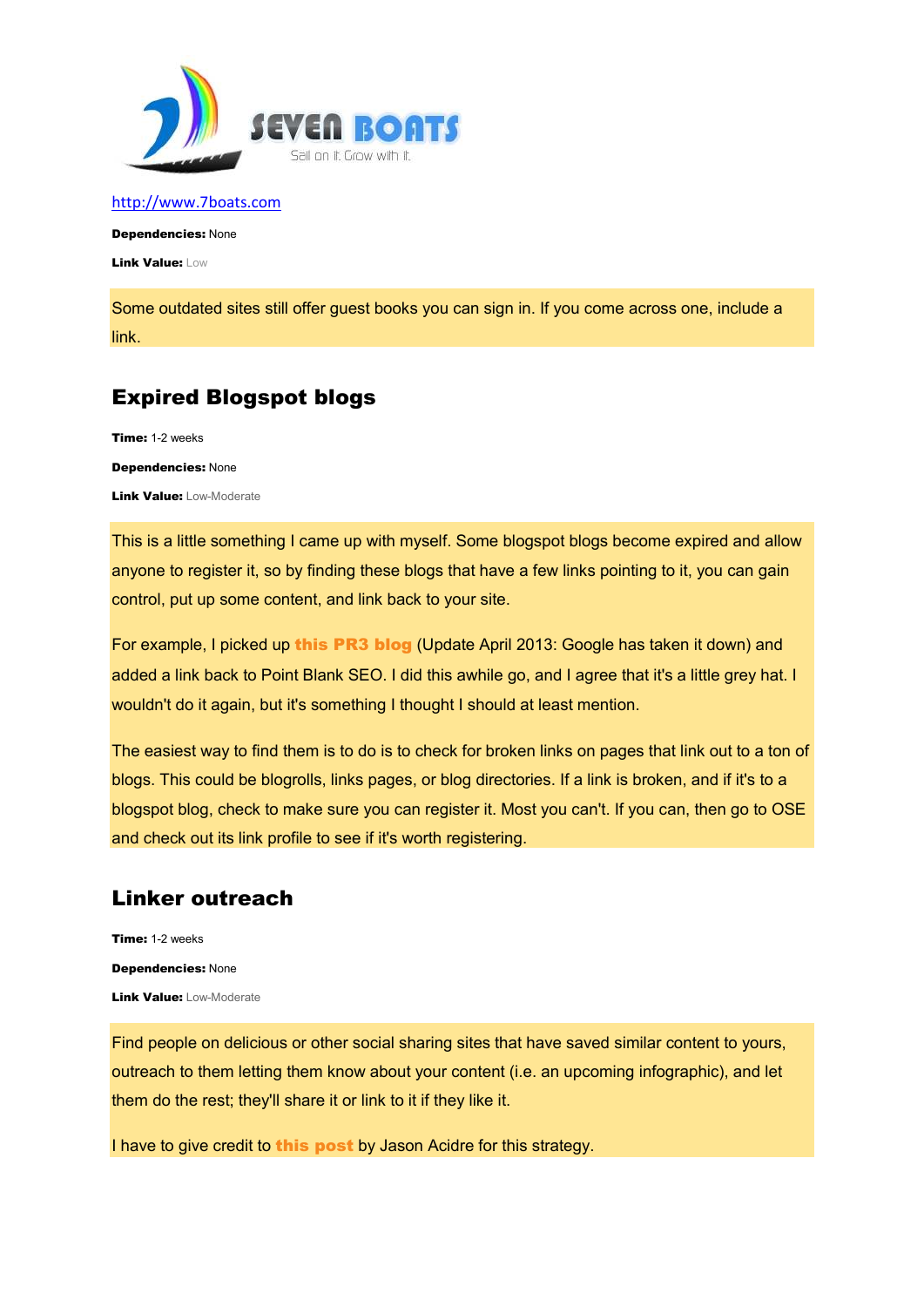

#### http://www.7boats.com Relevant reciprocal links

Time: 1-2 weeks Dependencies: None Link Value: Moderate

Yep, I included it. If you're going to exchange (reciprocate) links with a website, don't do it as if you're living in 1998. Make sure they're the most relevant, trustworthy websites you've ever come across. If they're not, don't do it.

# Second tier link building

Time: 1-2 weeks

Dependencies: None

Link Value: Moderate

Building links to pages that link to you can be awesome if you do it right. You not only can pass more juice back to your site, but you can also use it for reputation management and to drive sales.

Pro tip: Do second tier link building to trustworthy sites linking to you, such as a guest post on a highly authoritative blog. For example, if you're utilizing broken links, asking for the replacement link to be to a highly trustworthy site over a link to you will get you accepted a lot more often than if you asked for a link to you.

This is because the site is more trustworthy (webmaster more willing to link) and because you're not asking for a link to the domain that hosts your email (i.e. jcooper@pointblankseo[dot]com asking for a link to pointblankseo.com), meaning it looks more natural in the eyes of the webmaster.

# Google Alerts

Time: 1-2 weeks Dependencies: None Link Value: Moderate

Google Alerts is one of the best, free prospecting tools on the Web. What better way to get prospects than from Google themselves?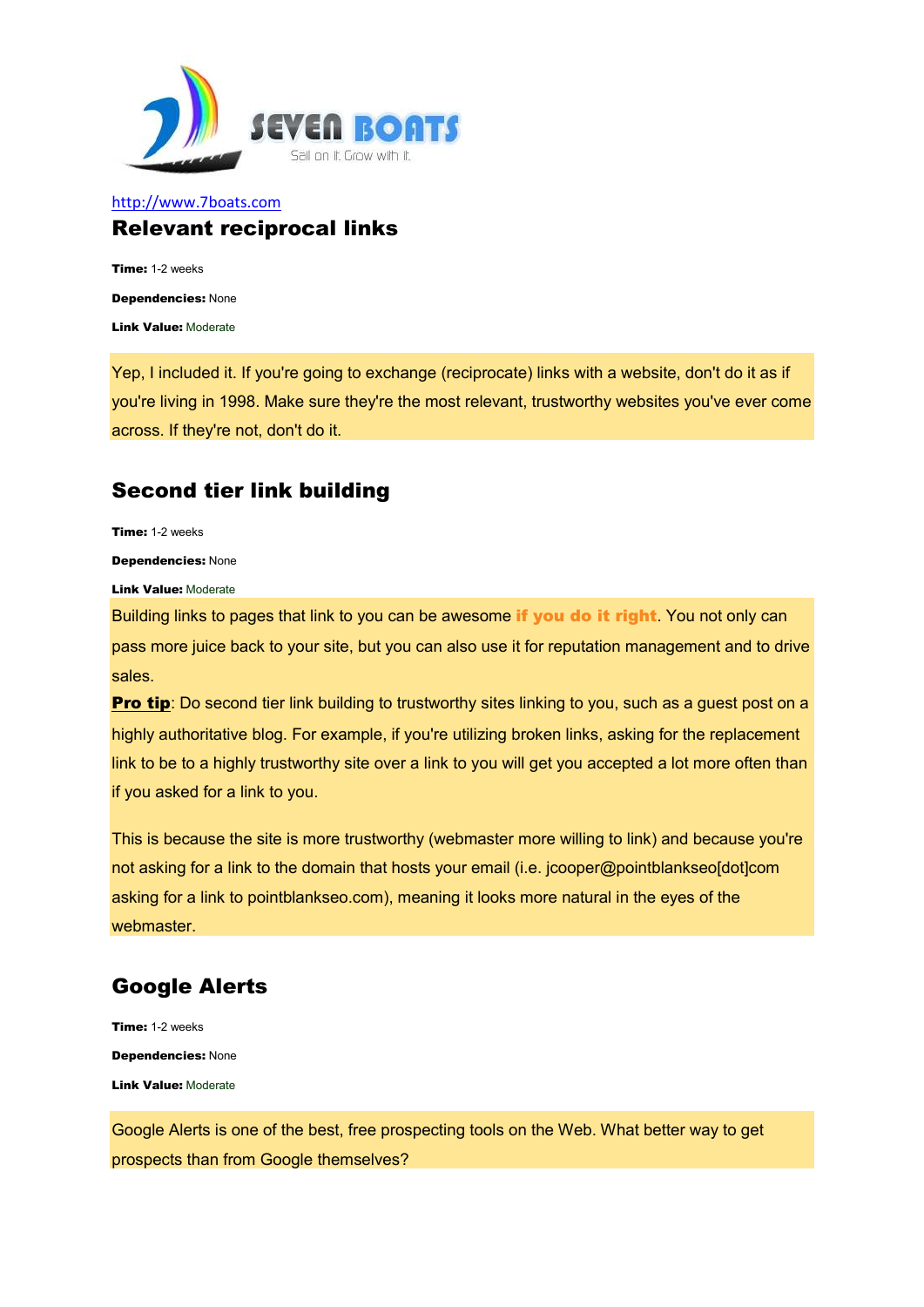

Here's a fantastic guide written by Ross Hudgens on using this tool.

# Abandoned domains (auctions too)

Time: 2-4 weeks Dependencies: None Link Value: High

Finding and taking over abandoned domains is definitely a strategy on the black hat side if you're doing something like a 301 or using its expired content outside of the site.

One strategy is to find abandoned domains that have link equity, then use archive.org to repopulate the content on some of the pages that got the most links. Obviously, include a few links in the content back to you.

I recommend using Domain Hunter Plus and Godaddy auctions for finding them in the first place.

# Buy existing domains

Time: 2-4 weeks Dependencies: None Link Value: High

Finding existing domains for sale through Flippa is great if you're looking to build up a few link assets. It's costly, but nonetheless, it's a strategy.

## Join associations/organizations, both local & niche specific

Time: 2-4 weeks Dependencies: None **Link Value: Moderate-High** 

Groups, organizations, and associations, both local and niche specific, sometimes offer links to their members.

# Networking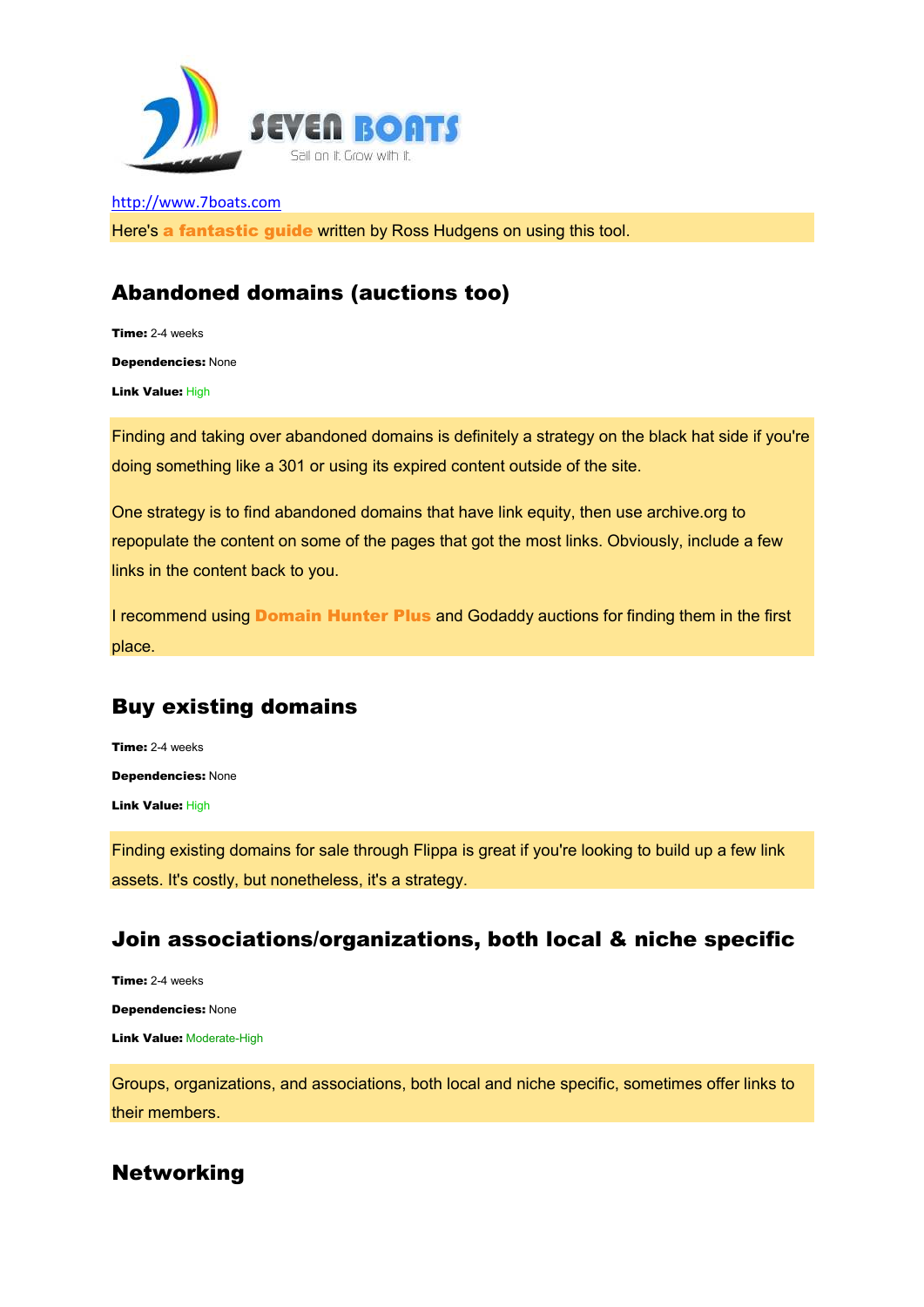

Time: 8-12 weeks Dependencies: None Link Value: Moderate

Use some of the relationships you've built to create a network of similar non-competing blogs. Link out to them, and ask for them to do the same. A good number to have in your network is 5; it's not too much, but it's not too little.

For example, make sure everyone links out to each different blog in the network once a month. Heck, make it once a week.

It's like reciprocal linking, but way better, because the links are relevant, contextual, and natural in Google's eyes.

# Help A Reporter Out (HARO)

Time: 1-2 weeks Dependencies: PR Link Value: Low-Moderate

HARO, or Help A Reporter Out, connects journalists with bloggers & industry experts. By becoming a source, you can get big time links from news sites.

# PR Outreach

Time: 3-4 weeks Dependencies: PR Link Value: High

Good ole' fashioned PR outreach is always a great idea if you're buzzworthy. If you're not up for hiring a PR company for this, make sure you research who you're pitching, and make sure to keep it short and to the point.

If you do it right, you'll build up a relationship with the person you're pitching long before you pitch them. This will also result in you being able to tap into that relationship multiple times, and not for just a one-off pitch.